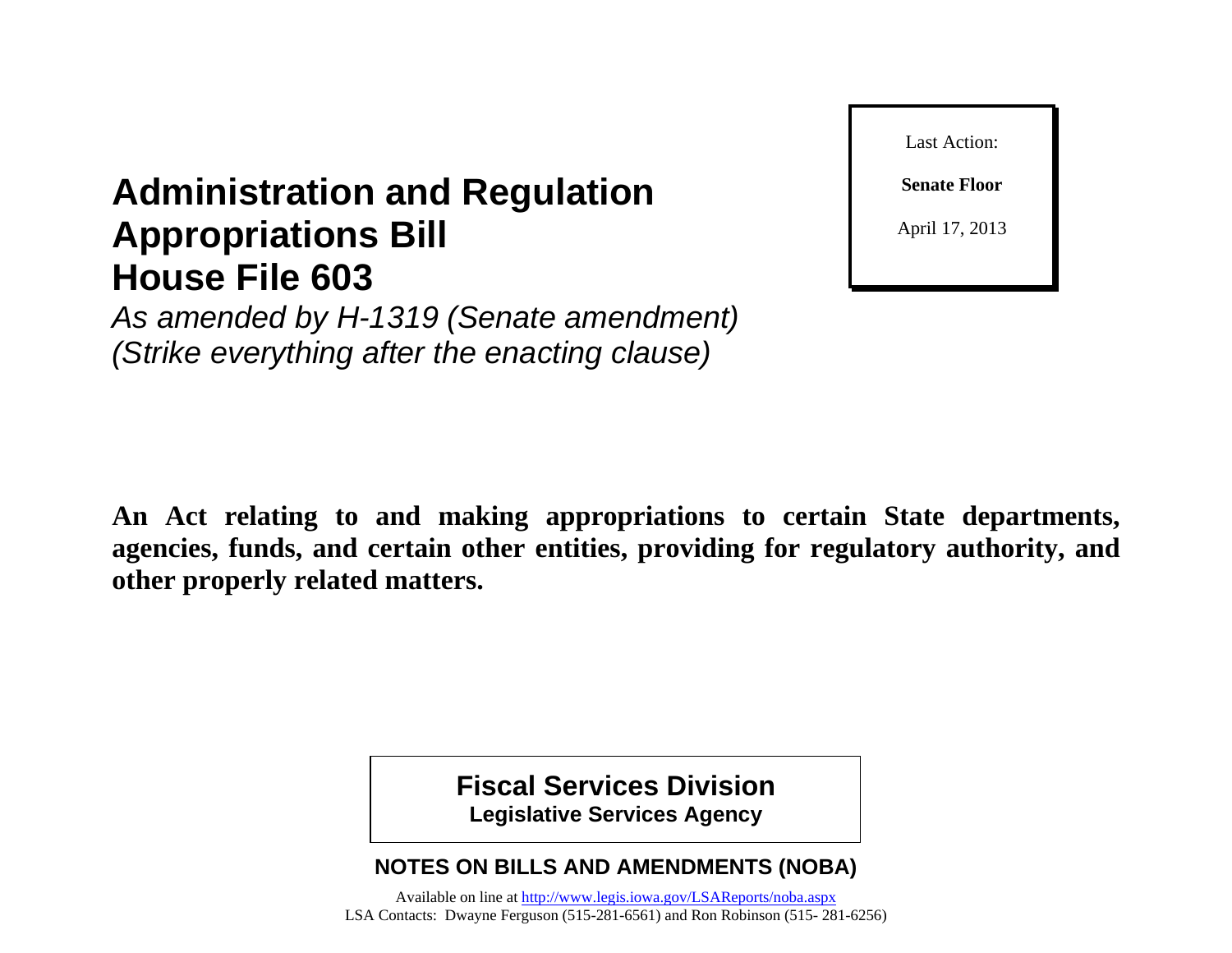#### **EXECUTIVE SUMMARY H1319** ADMINISTRATION AND REGULATION APPROPRIATIONS BILL

#### **FUNDING SUMMARY**

| This Bill, as amended, appropriates a total of \$56.0 million from the General Fund and authorizes 1,296.0<br>FTE positions for FY 2014. This is an increase of \$3.0 million and 1.6 FTE positions compared to estimated<br>FY 2013. The Bill also appropriates a total of \$51.1 million from other funds, a decrease of \$2.9 million<br>compared to estimated FY 2013. The Senate does not provide funding for FY 2015. The House Action<br>NOBA is available at: https://www.legis.jowa.gov/DOCS/NOBA/85 HF603 HF.pdf<br>NEW PROGRAMS, SERVICES, OR ACTIVITIES | Page 1, Line 5  |
|---------------------------------------------------------------------------------------------------------------------------------------------------------------------------------------------------------------------------------------------------------------------------------------------------------------------------------------------------------------------------------------------------------------------------------------------------------------------------------------------------------------------------------------------------------------------|-----------------|
|                                                                                                                                                                                                                                                                                                                                                                                                                                                                                                                                                                     |                 |
| Makes a one-time Medicaid Fraud Fund appropriation of \$5,000 to the Investigations Division of the<br>Department of Inspections and Appeals for staff to attend the United Council on Welfare Fraud (UCOWF)<br>annual meeting.                                                                                                                                                                                                                                                                                                                                     | Page 9, Line 20 |
| MAJOR INCREASES/DECREASES/TRANSFERS OF EXISTING PROGRAMS                                                                                                                                                                                                                                                                                                                                                                                                                                                                                                            |                 |
| <b>Department of Administrative Services:</b> Appropriates \$7.2 million and 79.5 FTE positions from the General<br>Fund for the Department of Administrative Services (DAS). This is a decrease of \$4.2 million and 11.0 FTE<br>positions. The decrease reflects eliminating appropriations for I/3 Distribution and for the Iowa Building.<br>The Iowa Building will be razed in FY 2013.                                                                                                                                                                        | Page 1, Line 7  |
| Auditor of State: Appropriates \$1.0 million from the General Fund and 103.0 FTE positions for the Auditor<br>of State. This is an increase of \$142,000 from the General Fund and no change in FTE positions. The change<br>includes an increase of \$133,000 for additional audit hours of State agencies and \$9,000 for an I/3<br>distribution.                                                                                                                                                                                                                 | Page 2, Line 30 |
| <b>Iowa Ethics and Campaign Disclosure Board:</b> Appropriates \$570,000 and 5.0 FTE positions to the Iowa<br>Ethics and Campaign Disclosure Board. This is a general increase of \$80,000 and no change in FTE<br>positions.                                                                                                                                                                                                                                                                                                                                       | Page 3, Line 11 |
| <b>Department of Commerce:</b> Appropriates \$1.8 million from the General Fund, \$24.2 million from other<br>funds, and 299.7 FTE positions for the Department of Commerce. This is a General Fund increase of \$1,000<br>and 10.5 FTE positions and an increase of \$126,000 from other funds for an I/3 distribution, for rent<br>payments, and to restore professional membership dues to the prerecession level.                                                                                                                                               | Page 3, Line 22 |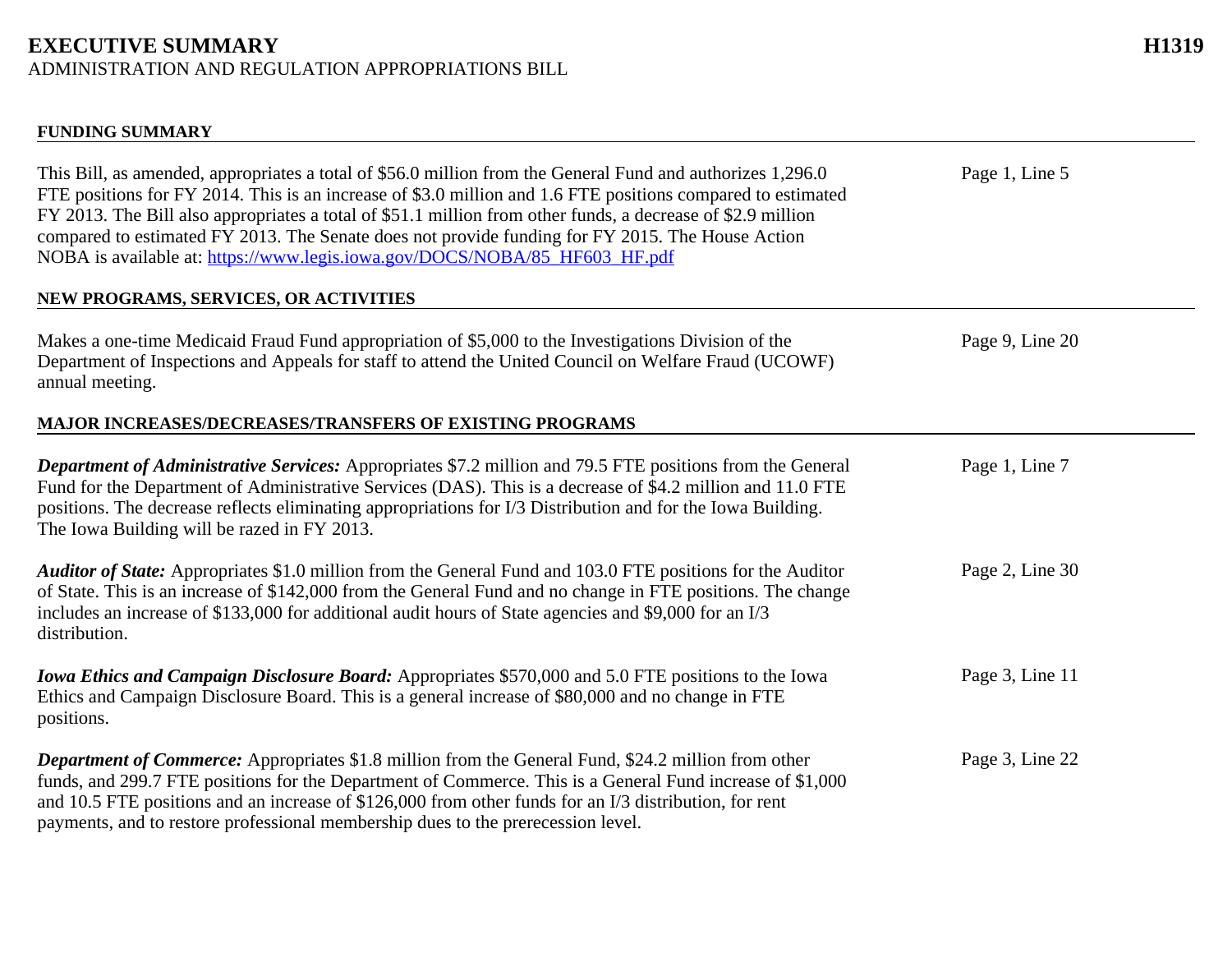#### **EXECUTIVE SUMMARY H1319** ADMINISTRATION AND REGULATION APPROPRIATIONS BILL

| <b>Iowa Telecommunications and Technology Commission - Regional Telecommunications Councils:</b><br>Appropriates \$993,000 from the General Fund to the Iowa Telecommunications and Technology<br>Commission for Regional Telecommunications Councils. This is no change in funding for the Councils<br>compared to estimated FY 2013.                                                                                                                                                                                                     | Page 5, Line 21  |
|--------------------------------------------------------------------------------------------------------------------------------------------------------------------------------------------------------------------------------------------------------------------------------------------------------------------------------------------------------------------------------------------------------------------------------------------------------------------------------------------------------------------------------------------|------------------|
| Governor and Lieutenant Governor's Office: Appropriates \$2.3 million from the General Fund and 22.0<br>FTE positions for the Governor and Lieutenant Governor's Office and Terrace Hill Quarters. This is an<br>increase of \$1,500 from the General Fund and a decrease of 2.9 FTE positions.                                                                                                                                                                                                                                            | Page 6, Line 1   |
| Governor's Office of Drug Control Policy: Appropriates \$241,000 and 4.0 FTE positions. This is a General<br>Fund increase of \$1,000 for an I/3 distribution and no change in FTE positions compared to estimated FY<br>2013.                                                                                                                                                                                                                                                                                                             | Page 6, Line 21  |
| <b>Department of Human Rights:</b> Appropriates \$1.5 million and 15.3 FTE positions from the General Fund for<br>the Department of Human Rights (DHR). This is an increase of \$281,000 to supplement weatherization<br>activities and \$18,000 for an I/3 distribution and a general increase of 0.4 FTE position compared to<br>estimated FY 2013. The Criminal and Juvenile Justice Planning Division was transferred to the Justice<br>System Appropriations Subcommittee for funding purposes. The Division remains part of the DHR. | Page 6, Line 35  |
| <b>Department of Inspections and Appeals:</b> Appropriates \$12.9 million from the General Fund, \$7.7 million<br>from other funds, and 350.4 FTE positions for the Department of Inspection and Appeals (DIA). This is an<br>increase of \$3.0 million from the General Fund and a corresponding decrease from other funds to shift<br>funding from the Medicaid Fraud Fund to the General Fund. There is a General Fund increase of \$26,000 for<br>I/3 distribution and 3.0 FTE positions.                                              | Page 7, Line 9   |
| <b>Department of Management:</b> Appropriates \$2.6 million and 21.0 FTE positions from the General Fund and<br>\$56,000 from the Road Use Tax Fund (RUTF). This General Fund increase includes \$105,000 for a Lean<br>officer and \$51,000 for an I/3 distribution.                                                                                                                                                                                                                                                                      | Page 10, Line 32 |
| <b>Iowa Public Information Board:</b> Appropriates \$450,000 and 3.0 FTE position for the new Board. The<br>Board was created by SF 430 (Public Information Board Act) during the 2012 Legislative Session as an<br>alternative for complaint proceedings regarding open meetings and public records laws.                                                                                                                                                                                                                                 | Page 11, Line 8  |
| <b>Department of Revenue:</b> Appropriates \$18.1 million and 245.2 FTE positions from the General Fund and<br>\$1.3 million from the Motor Vehicle Fuel Tax Fund (MVFT). This is a General Fund increase of \$221,000<br>for an I/3 distribution, \$200,000 for administrative support, and a general increase of 0.7 FTE positions                                                                                                                                                                                                       | Page 11, Line 19 |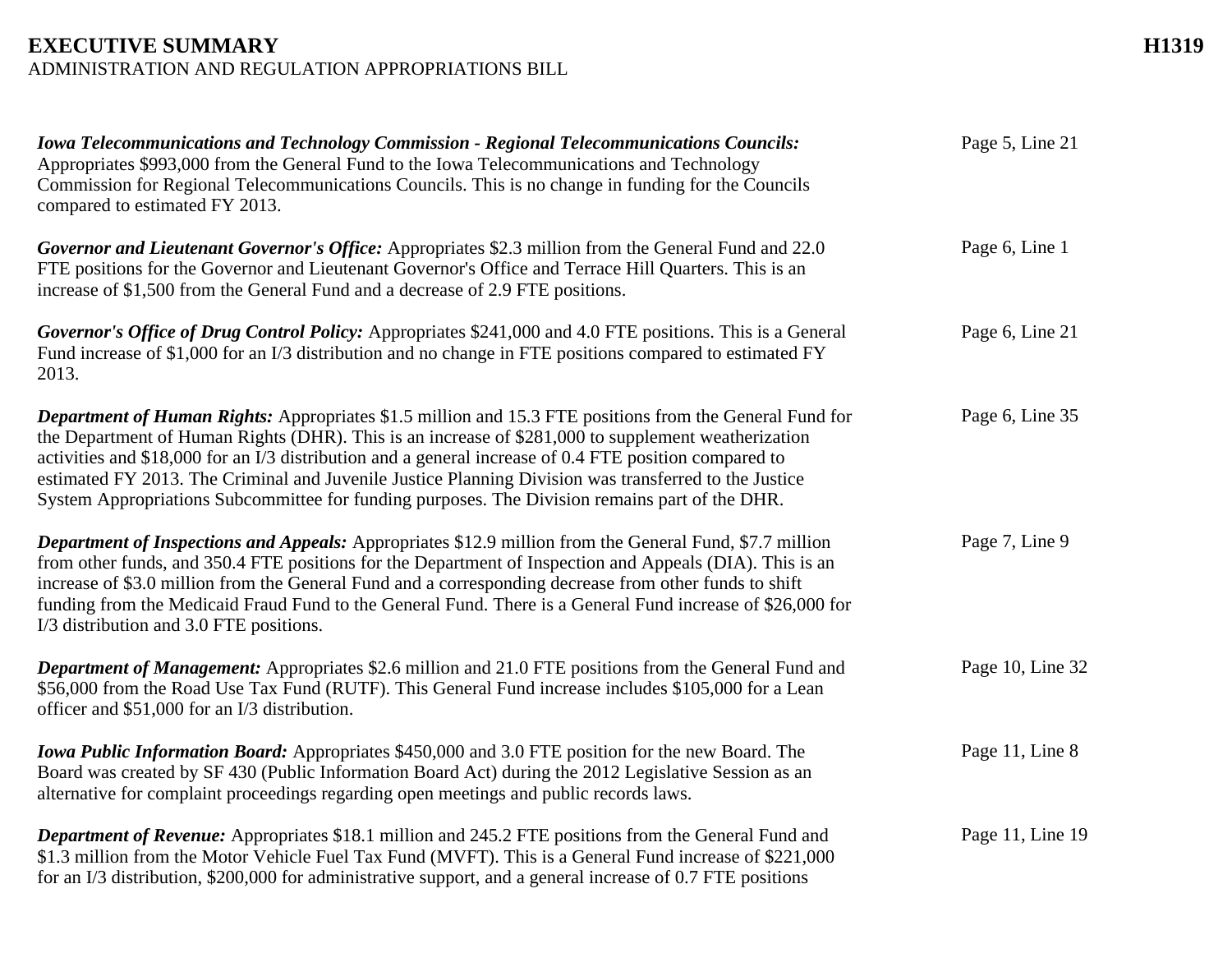## **EXECUTIVE SUMMARY H1319**

ADMINISTRATION AND REGULATION APPROPRIATIONS BILL

compared to estimated FY 2013.

| Secretary of State: Appropriates \$2.8 million from the General Fund and 29.0 FTE positions for the<br>Secretary of State. This is a decrease of \$99,000 from the General Fund and 2.0 FTE positions.                                                                                                                                                                                                                                                                                                                                                                                                                                                                                                            | Page 12, Line 2  |
|-------------------------------------------------------------------------------------------------------------------------------------------------------------------------------------------------------------------------------------------------------------------------------------------------------------------------------------------------------------------------------------------------------------------------------------------------------------------------------------------------------------------------------------------------------------------------------------------------------------------------------------------------------------------------------------------------------------------|------------------|
| <b>Treasurer of State:</b> Appropriates \$1.1 million from the General Fund, \$93,000 from the RUTF, and 28.8<br>FTE positions for the Secretary of State. This is an increase of \$230,000 from the General Fund, no change<br>in the RUTF appropriation, and no change in FTE positions.                                                                                                                                                                                                                                                                                                                                                                                                                        | Page 12, Line 30 |
| <b>Iowa Public Employees' Retirement System (IPERS):</b> Appropriates \$17.7 million and 90.1 FTE positions<br>from the IPERS Fund. This is no change compared to estimated FY 2013.                                                                                                                                                                                                                                                                                                                                                                                                                                                                                                                              | Page 13, Line 4  |
| <i>I/3 Distribution Elimination:</i> Appropriates a total of \$2.5 million from the General Fund to departments<br>outside the Administration and Regulation Appropriations Subcommittee to replace funding that in previous<br>years was appropriated to the DAS to partially offset the departments' costs for using the I/3 System.<br>Departments within the purview of the Administration and Regulation Appropriations Subcommittee<br>received increases in their appropriations. The funding will become part of the base budgets of these<br>departments in future years and can be used to help pay for the I/3 billings from the DAS. The additional<br>appropriation to DAS will no longer be needed. | Page 13, Line 17 |
| Office of Consumer Advocate: Appropriates \$1,000 from the Commerce Revolving Fund to the Office of<br>Consumer Advocate for I/3 distribution.                                                                                                                                                                                                                                                                                                                                                                                                                                                                                                                                                                    | Page 15, Line 47 |
| <b>STUDIES AND INTENT</b>                                                                                                                                                                                                                                                                                                                                                                                                                                                                                                                                                                                                                                                                                         |                  |
| <b>Legislative Intent</b>                                                                                                                                                                                                                                                                                                                                                                                                                                                                                                                                                                                                                                                                                         |                  |
| Authorizes members of the General Assembly to receive per diem, travel expenses, and actual expenses<br>while serving as members of the Deferred Compensation Advisory Board.                                                                                                                                                                                                                                                                                                                                                                                                                                                                                                                                     | Page 1, Line 31  |
| Permits the State Auditor to add staff and expend additional funds to conduct reimbursable audits.                                                                                                                                                                                                                                                                                                                                                                                                                                                                                                                                                                                                                | Page 2, Line 42  |
| Permits examination expenditures of the Insurance Division to exceed revenues if the expenditures are<br>reimbursable.                                                                                                                                                                                                                                                                                                                                                                                                                                                                                                                                                                                            | Page 4, Line 14  |
| Permits the Utilities Division to expend additional funds for utility company examinations, including<br>expenditures for additional personnel, if the funds are reimbursable.                                                                                                                                                                                                                                                                                                                                                                                                                                                                                                                                    | Page 4, Line 38  |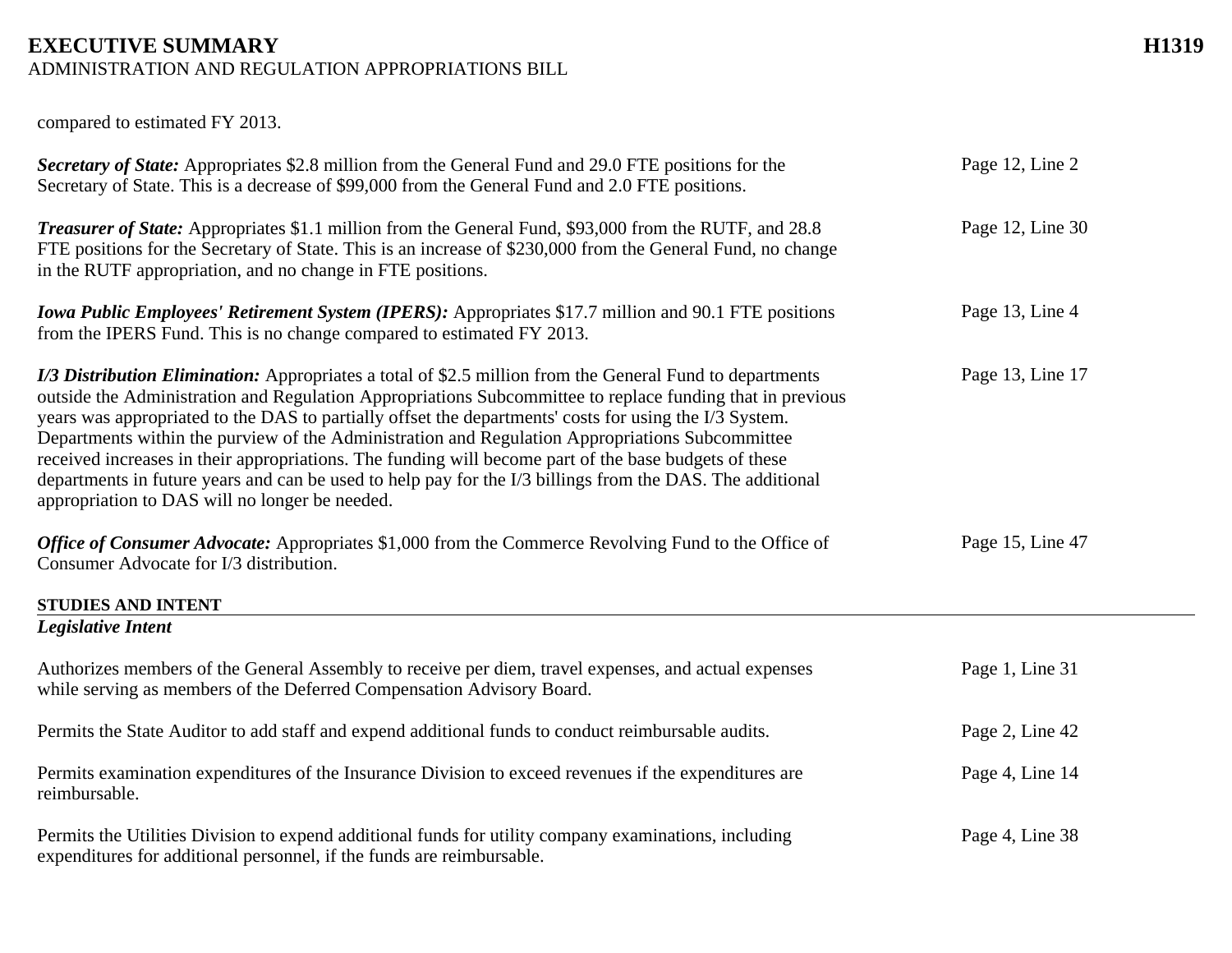#### **EXECUTIVE SUMMARY H1319** ADMINISTRATION AND REGULATION APPROPRIATIONS BILL

| Requires the Regional Telecommunications Council to use the General Fund appropriation to provide<br>technical assistance for network classrooms and other support activities.                                                                                                                          | Page 5, Line 32  |
|---------------------------------------------------------------------------------------------------------------------------------------------------------------------------------------------------------------------------------------------------------------------------------------------------------|------------------|
| Permits the Employment Appeal Board to expend funds, as necessary, for hearings related to contractor<br>registration. The costs for these hearings are required to be reimbursed by the Labor Services Division of the<br>Department of Workforce Development.                                         | Page 8, Line 33  |
| Requires the Department of Human Services, the Child Advocacy Board, and the DIA to cooperate in filing<br>an application for federal funds for Child Advocacy Board administrative review costs.                                                                                                       | Page 9, Line 1   |
| Requires the Court-Appointed Special Advocate (CASA) Program to seek additional donations and grants.                                                                                                                                                                                                   | Page 9, Line 7   |
| Limits the administrative costs that the DIA can charge the Child Advocacy Board to 4.0% of the funds<br>appropriated (\$107,000).                                                                                                                                                                      | Page 9, Line 10  |
| Permits the DIA to retain license fees for local food inspections during FY 2014 to offset the costs of<br>assuming inspection duties from local food inspectors.                                                                                                                                       | Page 9, Line 32  |
| Requires the Department of Revenue to expend \$400,000 of the General Fund appropriation to pay the costs<br>related to Local Option Sales and Services Taxes.                                                                                                                                          | Page 11, Line 30 |
| Specifies that the Office of the Secretary of State cannot be charged a fee by State agencies that provide data<br>processing services for voter registration file maintenance.                                                                                                                         | Page 12, Line 13 |
| Permits the Secretary of State the discretion to refund the \$50 fee for certificates of organization and the<br>\$100 fee for applications for certificates of authority for limited liability corporations and business<br>corporations, and various fees, if collected, from nonprofit corporations. | Page 12, Line 17 |
| Requires the Treasurer of State to provide clerical and secretarial support to the Executive Council.                                                                                                                                                                                                   | Page 12, Line 41 |
| <b>Nonreversion</b>                                                                                                                                                                                                                                                                                     |                  |
| Allows any unobligated funds appropriated to the DAS for FY 2014 utility costs to carry forward to FY<br>2015.                                                                                                                                                                                          | Page 1, Line 22  |
| Allows Workers' Compensation Funds remaining unspent at the end of the fiscal year to carry forward for                                                                                                                                                                                                 | Page 1, Line 37  |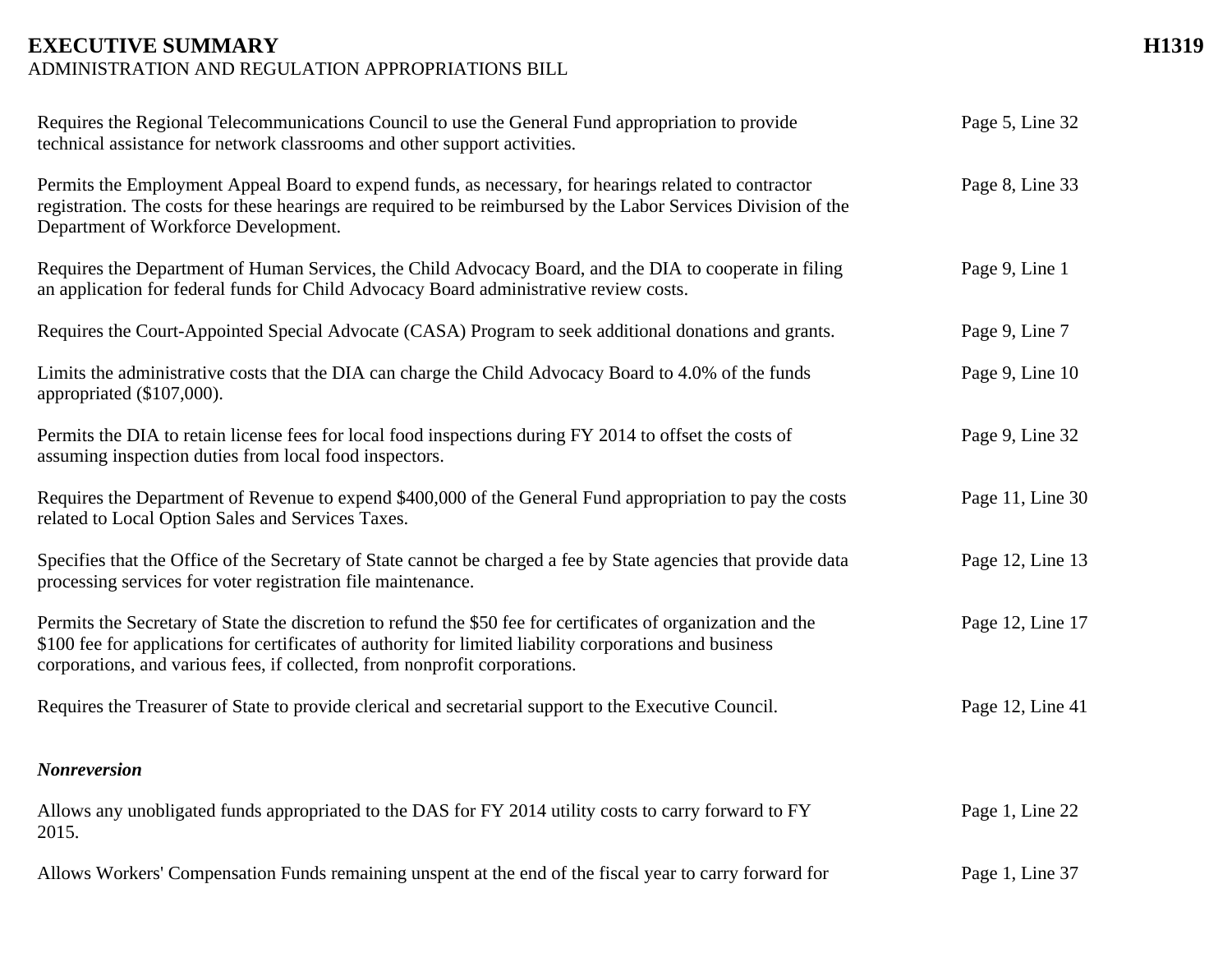## **EXECUTIVE SUMMARY H1319**

ADMINISTRATION AND REGULATION APPROPRIATIONS BILL

payment of claims and administrative costs.

#### *Required Reports*

| Requires the regional councils to report every six months to the Iowa Telecommunications and Technology<br>Commission about the activities supported by the funding provided in this Bill.                                                                                                           | Page 5, Line 38  |
|------------------------------------------------------------------------------------------------------------------------------------------------------------------------------------------------------------------------------------------------------------------------------------------------------|------------------|
| Requires the DIA to coordinate with the Investigations Division and report to the General Assembly by<br>December 1, 2013, on the Division's investigations into fraud in public assistance programs. The report is to<br>identify the number of cases investigated, outcomes, and fiscal impacts.   | Page 7, Line 33  |
| Requires the DIA to provide information to the public via the Internet relating to inspections, operating<br>costs, and FTE positions.                                                                                                                                                               | Page 7, Line 49  |
| Requires the Department of Revenue to prepare and issue a State Appraisal Manual at no cost to cities and<br>counties.                                                                                                                                                                               | Page 11, Line 36 |
| SIGNIFICANT CODE CHANGES                                                                                                                                                                                                                                                                             |                  |
| Makes technical changes for the Public Information Board including clarification of the informal assistance<br>process.                                                                                                                                                                              | Page 16, Line 8  |
| Provides county auditors with the authority to audit the financial condition and transactions for all county<br>funds and accounts for compliance with the law.                                                                                                                                      | Page 17, Line 37 |
| Allows the Governor to appoint an administrator for the Terrace Hill facility. Consolidates responsibilities<br>with the Terrace Hill Commission and clarifies that the Commission may solicit funds, accept donations,<br>administer a membership program, and maintain the historical collections. | Page 17, Line 45 |
| Strikes the requirement that the Racing and Gaming Commission conduct a socioeconomic study on the<br>impact of gambling on Iowans every eight years.                                                                                                                                                | Page 18, Line 27 |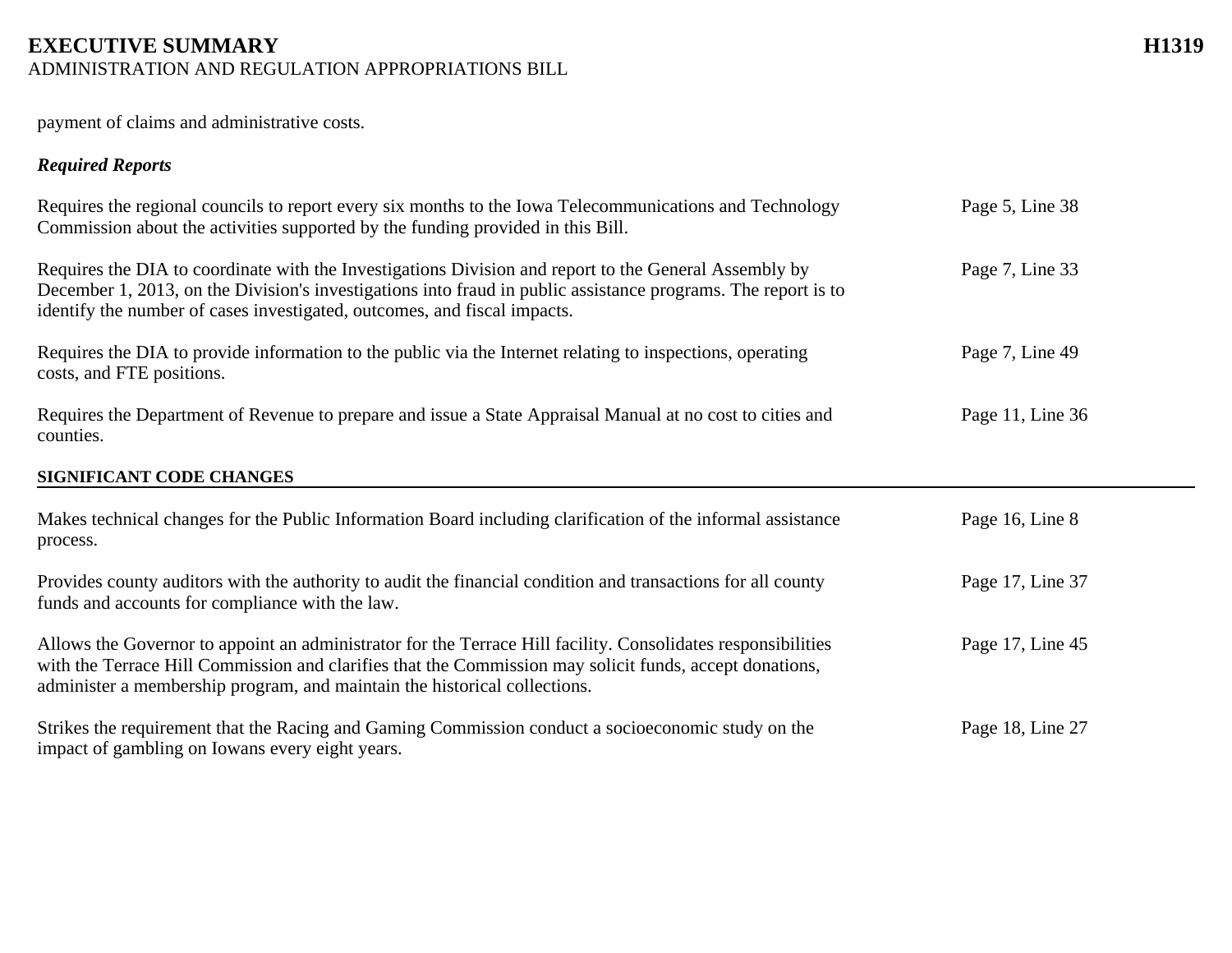H1319 Senate Amendment to

| 1<br>1 |                                                         | 1 Amend House File 603, as amended, passed, and<br>2 reprinted by the House, as follows: |              |  |
|--------|---------------------------------------------------------|------------------------------------------------------------------------------------------|--------------|--|
| 1<br>1 |                                                         | 3 1 By striking everything after the enacting clause<br>4 and inserting:                 |              |  |
| 1<br>1 | 5<br>6                                                  | <b>DIVISION I</b><br>FY 2013-2014                                                        |              |  |
| 1      | 7                                                       | Section 1. DEPARTMENT OF ADMINISTRATIVE SERVICES.                                        | Gen          |  |
| 1      | 8                                                       | 1. There is appropriated from the general fund of                                        | Serv         |  |
| 1      | 9                                                       | the state to the department of administrative services                                   |              |  |
| 1      |                                                         | 10 for the fiscal year beginning July 1, 2013, and ending                                | <b>DET</b>   |  |
| 1      | 11                                                      | June 30, 2014, the following amounts, or so much                                         | fund         |  |
| 1.     | 12 thereof as is necessary, to be used for the purposes |                                                                                          |              |  |
| 1      |                                                         | 13 designated, and for not more than the following                                       | <b>Build</b> |  |
| 1.     |                                                         | 14 full-time equivalent positions:                                                       | will t       |  |
| 1.     | -15                                                     | a. For salaries, support, maintenance, and                                               | Gen          |  |
| 1      | 16                                                      | miscellaneous purposes:                                                                  |              |  |
| 1.     | 17                                                      | 4.067.924                                                                                | <b>DET</b>   |  |
| 1      | 18                                                      | 73.49                                                                                    | gene         |  |
|        |                                                         |                                                                                          | 2013         |  |
| 1.     | 19                                                      | b. For the payment of utility costs:                                                     | Gen          |  |
| 1.     | 20                                                      | 2,676,460                                                                                |              |  |
| 1      | -21                                                     | 1.00                                                                                     | <b>DET</b>   |  |

- 1 22 Notwithstanding section 8.33, any excess moneys
- 1 23 appropriated for utility costs in this lettered
- 1 24 paragraph shall not revert to the general fund of the
- 1 25 state at the end of the fiscal year but shall remain
- 1 26 available for expenditure for the purposes of this
- 1 27 lettered paragraph during the succeeding fiscal year.

eral Fund appropriations to the Department of Administrative ices (DAS).

AIL: The I/3 Distribution appropriation is eliminated and the ing is appropriated to State agencies based on the formula used e DAS to supplement those agencies I/3 expenditures. The Iowa ding Operations appropriation is eliminated because the building be razed in late FY 2013.

eral Fund appropriation to the DAS for general operations.

AIL: This is an increase of \$47,580 for I/3 distribution and a eral decrease of 4.25 FTE positions compared to estimated FY  $\overline{\mathbf{3}}$ .

eral Fund appropriation to the DAS for utility costs.

DETAIL: Maintains the current level of funding. The funds are used to pay energy costs for the Capitol Complex and the State laboratory facility in Ankeny.

Allows any unobligated funds appropriated for FY 2014 utility costs to carry forward to FY 2015.

DETAIL: It is uncertain at this time how much will be carried forward from FY 2013 to FY 2014. The amount of carryforward from previous fiscal years includes:

- FY 2009 to FY 2010: \$386,040
- FY 2010 to FY 2011: \$432,298
- FY 2011 to FY 2012: \$594,968
- FY 2012 to FY 2013: \$450,832

1 28 c. For Terrace Hill operations:

General Fund appropriation to the DAS for Terrace Hill operations.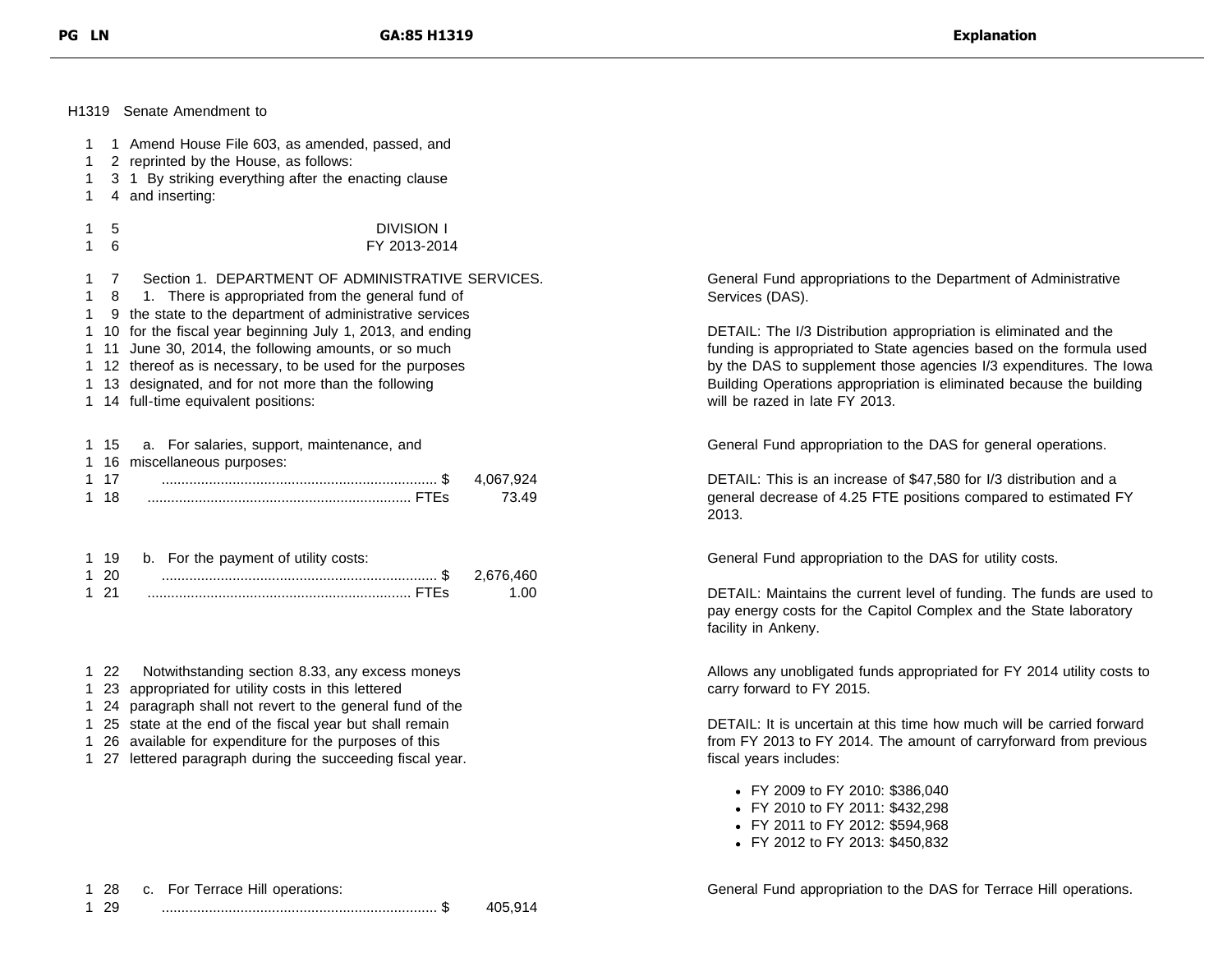30 ................................................................... FTEs 5.00 31 2. Members of the general assembly serving as 32 members of the deferred compensation advisory board 33 shall be entitled to receive per diem and necessary 34 travel and actual expenses pursuant to section 2.10, 35 subsection 5, while carrying out their official duties 36 as members of the board. 37 3. Any moneys and premiums collected by the 38 department for workers' compensation shall be 39 segregated into a separate workers' compensation 40 fund in the state treasury to be used for payment of 41 state employees' workers' compensation claims and 42 administrative costs. Notwithstanding section 8.33, 43 unencumbered or unobligated moneys remaining in this 44 workers' compensation fund at the end of the fiscal 45 year shall not revert but shall be available for 46 expenditure for purposes of the fund for subsequent 47 fiscal years. 48 Sec. 2. REVOLVING FUNDS. There is appropriated 49 to the department of administrative services for the 50 fiscal year beginning July 1, 2013, and ending June 1 30, 2014, from the revolving funds designated in 2 chapter 8A and from internal service funds created 3 by the department such amounts as the department 4 deems necessary for the operation of the department 5 consistent with the requirements of chapter 8A. 6 Sec. 3. FUNDING FOR IOWACCESS. 7 1. Notwithstanding section 321A.3, subsection 8 1, for the fiscal year beginning July 1, 2013, and 9 ending June 30, 2014, the first \$750,000 collected 10 by the department of transportation and transferred 11 to the treasurer of state with respect to the fees 12 for transactions involving the furnishing of a 13 certified abstract of a vehicle operating record under 14 section 321A.3, subsection 1, shall be transferred 15 to the IowAccess revolving fund for the purposes of 16 developing, implementing, maintaining, and expanding 17 electronic access to government records as provided by 18 law. 19 2. All fees collected with respect to transactions

20 involving IowAccess shall be deposited in the IowAccess

21 revolving fund and shall be used only for the support

22 of IowAccess projects.

DETAIL: This is no change compared to estimated FY 2013.

Authorizes members of the General Assembly to receive per diem, travel expenses, and actual expenses while performing official duties as members of the Deferred Compensation Advisory Board.

Specifies that any funds received by the DAS for workers' compensation purposes be used for the payment of workers' compensation claims and administrative costs.

Requires excess funds remaining in the Workers' Compensation Fund at the end of the fiscal year to carry forward for payment of claims and administrative costs.

Appropriates an amount necessary from the DAS revolving funds and internal service funds created by the Department for operational purposes.

Requires the first \$750,000 collected by the Department of Transportation from the sale of certified driver's records to be allocated to the IowAccess Revolving Fund for developing, implementing, maintaining, and expanding electronic access to government records.

Requires all fees related to transactions involving IowAccess to be deposited in the IowAccess Revolving Fund and used for IowAccess projects.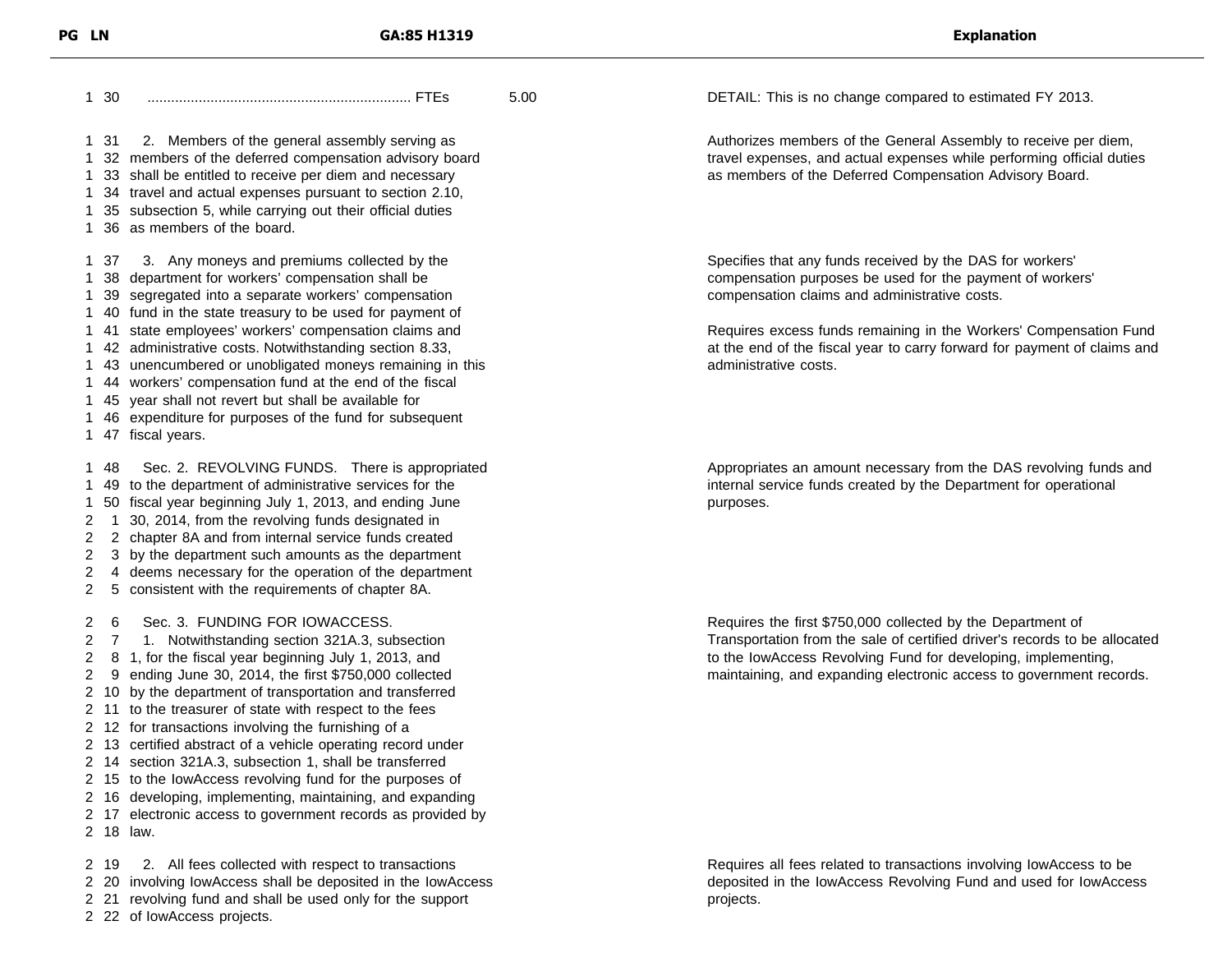2 23 Sec. 4 STATE EMPLOYEE HEALTH INSURANCE 24 ADMINISTRATION CHARGE. For the fiscal year beginning 25 July 1, 2013, and ending June 30, 2014, the monthly per 26 contract administrative charge which may be assessed by 27 the department of administrative services shall be \$2 28 per contract on all health insurance plans administered 29 by the department. 30 Sec. 5. AUDITOR OF STATE. 2 31 1. There is appropriated from the general fund of 32 the state to the office of the auditor of state for the 33 fiscal year beginning July 1, 2013, and ending June 30, 34 2014, the following amount, or so much thereof as is 35 necessary, to be used for the purposes designated, and 36 for not more than the following full-time equivalent 37 positions: 38 For salaries, support, maintenance, and 39 miscellaneous purposes: 40 ...................................................................... \$ 1,047,256 41 ................................................................... FTEs 103.00 42 2. The auditor of state may retain additional 43 full-time equivalent positions as is reasonable and 44 necessary to perform governmental subdivision audits 45 which are reimbursable pursuant to section 11.20 46 or 11.21, to perform audits which are requested by 47 and reimbursable from the federal government, and 48 to perform work requested by and reimbursable from 49 departments or agencies pursuant to section 11.5A 50 or 11.5B. The auditor of state shall notify the 1 department of management, the legislative fiscal 2 committee, and the legislative services agency of the 3 additional full-time equivalent positions retained. 4 3. The auditor of state shall allocate moneys from 5 the appropriation in this section solely for audit 6 work related to the comprehensive annual financial 7 report, federally required audits, and investigations 8 of embezzlement, theft, or other significant financial 9 irregularities until the audit of the comprehensive 10 annual financial report is complete. 11 Sec. 6. IOWA ETHICS AND CAMPAIGN DISCLOSURE 12 BOARD. There is appropriated from the general fund of 13 the state to the Iowa ethics and campaign disclosure 14 board for the fiscal year beginning July 1, 2013, and 15 ending June 30, 2014, the following amount, or so much

16 thereof as is necessary, for the purposes designated:

Permits the DAS to charge \$2.00 per month for each health insurance contract administered by the Department for FY 2014.

DETAIL: The funds are deposited in the Health Insurance Administration Fund and used by the Department for administrative costs of the health insurance program.

General Fund appropriation to the Auditor of State.

DETAIL: This is an increase of \$141,788 and no change in FTE positions. The change includes:

- An increase of \$132,750 for additional audit hours of State agencies.
- An increase of \$9,038 for an I/3 distribution.

Permits the State Auditor to add staff and expend additional funds to conduct reimbursable audits. Requires the Auditor to notify the Department of Management (DOM), the Legislative Fiscal Committee, and the Legislative Services Agency (LSA) when additional positions are retained.

General Fund appropriation to the Iowa Ethics and Campaign Disclosure Board.

DETAIL: This is an increase of \$80,335 and no change in FTE positions compared to estimated FY 2013. The funding changes include: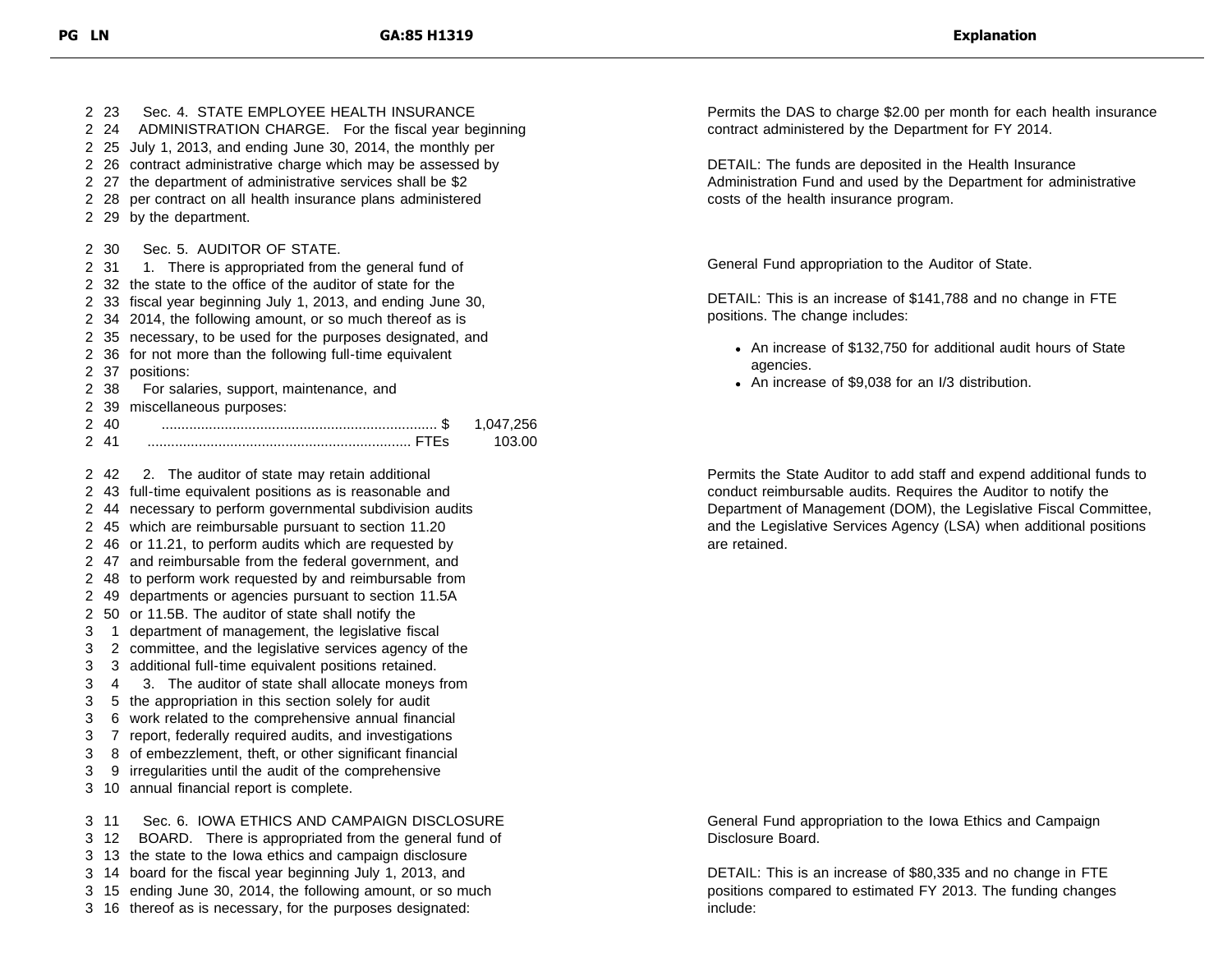| 3<br>3<br>3<br>3<br>3      | 17<br>18<br>19<br>20<br>21       | For salaries, support, maintenance, and<br>miscellaneous purposes, and for not more than the<br>following full-time equivalent positions:<br>570,335<br>5.00                                                                                                                                                 |
|----------------------------|----------------------------------|--------------------------------------------------------------------------------------------------------------------------------------------------------------------------------------------------------------------------------------------------------------------------------------------------------------|
| 3<br>3<br>3<br>3<br>3<br>3 | 22<br>23<br>24<br>25<br>26<br>27 | Sec. 7. DEPARTMENT OF COMMERCE.<br>1. There is appropriated from the general fund<br>of the state to the department of commerce for the<br>fiscal year beginning July 1, 2013, and ending June 30,<br>2014, the following amounts, or so much thereof as is<br>necessary, for the purposes designated:       |
| 3<br>3<br>3<br>3<br>3<br>3 | 28<br>29<br>30<br>31<br>32<br>33 | ALCOHOLIC BEVERAGES DIVISION<br>a.<br>For salaries, support, maintenance, and<br>miscellaneous purposes, and for not more than the<br>following full-time equivalent positions:<br>1,220,391<br>18.50                                                                                                        |
| 3<br>3<br>3<br>3<br>3<br>3 | 34<br>35<br>36<br>37<br>38<br>39 | b. PROFESSIONAL LICENSING AND REGULATION BUREAU<br>For salaries, support, maintenance, and<br>miscellaneous purposes, and for not more than the<br>following full-time equivalent positions:<br>601,537<br>12.50                                                                                             |
| 3<br>3<br>3<br>3<br>3<br>3 | 40<br>41<br>42<br>43<br>44<br>45 | 2. There is appropriated from the department of<br>commerce revolving fund created in section 546.12<br>to the department of commerce for the fiscal year<br>beginning July 1, 2013, and ending June 30, 2014, the<br>following amounts, or so much thereof as is necessary,<br>for the purposes designated: |
| 3<br>3<br>3<br>3<br>3<br>4 | 46<br>47<br>48<br>49<br>50<br>1  | <b>BANKING DIVISION</b><br>a.<br>For salaries, support, maintenance, and<br>miscellaneous purposes, and for not more than the<br>following full-time equivalent positions:<br>9,167,235<br>74.50                                                                                                             |

- A general increase of \$80,000.
- An increase of \$335 for I/3 distribution.

General Fund appropriations to the Department of Commerce for FY 2014.

General Fund appropriation to the Alcoholic Beverages Division of the Department of Commerce for FY 2014.

DETAIL: This is no change in funding and an increase of 3.50 FTE positions to reflect projected staffing levels.

General Fund appropriation to the Professional Licensing and Regulation Bureau of the Banking Division of the Department of Commerce for FY 2014.

DETAIL: This is an increase of \$1,184 for an I/3 distribution and no change in FTE positions compared to estimated FY 2013.

Department of Commerce Revolving Fund appropriations for FY 2014.

Department of Commerce Revolving Fund appropriation to the Banking Division of the Department of Commerce.

DETAIL: This is an increase of \$69,065 and a general increase of 6.00 FTE positions compared to estimated FY 2013. The increase in funding includes:

- \$44,425 to restore the Conference for State Bank Supervisors membership dues to the prerecession level.
- \$17,603 to restore rent payments to the prerecession level.
- \$7,037 for an I/3 distribution.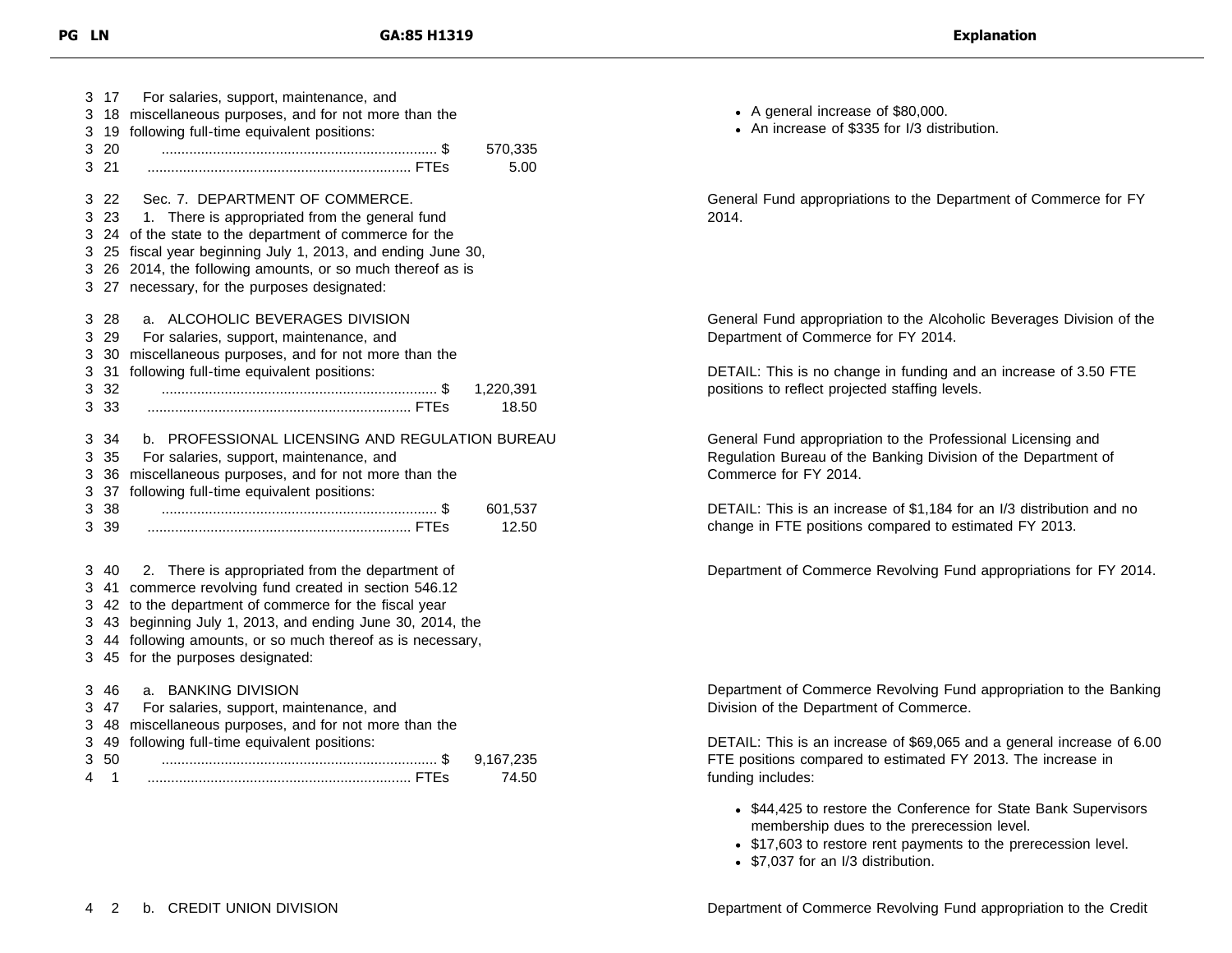| 4 |      | For salaries, support, maintenance, and           |           |
|---|------|---------------------------------------------------|-----------|
| 4 | 4    | miscellaneous purposes, and for not more than the |           |
| 4 | 5.   | following full-time equivalent positions:         |           |
| 4 | 6    |                                                   | 1,794,256 |
| 4 |      |                                                   | 15.00     |
|   |      |                                                   |           |
| 4 |      | 8 c. INSURANCE DIVISION                           |           |
| 4 | - 9  | (1) For salaries, support, maintenance, and       |           |
| 4 | 10   | miscellaneous purposes, and for not more than the |           |
|   |      | 4 11 following full-time equivalent positions:    |           |
|   | 4 12 |                                                   | 5,032,989 |
|   | 13   |                                                   | 100.15    |
|   |      |                                                   |           |

- 4 14 (2) The insurance division may reallocate
- 4 15 authorized full-time equivalent positions as necessary
- 4 16 to respond to accreditation recommendations or
- 4 17 requirements.
- 4 18 (3) The insurance division expenditures for
- 4 19 examination purposes may exceed the projected receipts,
- 4 20 refunds, and reimbursements, estimated pursuant to
- 4 21 section 505.7, subsection 7, including the expenditures
- 4 22 for retention of additional personnel, if the
- 4 23 expenditures are fully reimbursable and the division
- 4 24 first does both of the following:
- 4 25 (a) Notifies the department of management, the
- 4 26 legislative services agency, and the legislative fiscal
- 4 27 committee of the need for the expenditures.
- 4 28 (b) Files with each of the entities named in
- 4 29 subparagraph division (a) the legislative and
- 4 30 regulatory justification for the expenditures, along
- 4 31 with an estimate of the expenditures.

#### 4 32 d. UTILITIES DIVISION

|  |  |  |  | 4 33 (1) For salaries, support, maintenance, and |  |
|--|--|--|--|--------------------------------------------------|--|
|--|--|--|--|--------------------------------------------------|--|

- 4 34 miscellaneous purposes, and for not more than the
- 4 35 following full-time equivalent positions: 4 36 ...................................................................... \$ 8,179,405 4 37 ................................................................... FTEs 79.00

 38 (2) The utilities division may expend additional 39 moneys, including moneys for additional personnel, if 40 those additional expenditures are actual expenses which 41 exceed the moneys budgeted for utility regulation and

4 42 the expenditures are fully reimbursable. Before the

Union Division of the Department of Commerce.

DETAIL: This is an increase of \$1,261 for an I/3 distribution and a general increase of 1.00 FTE position to match the FY 2013 authorized amount compared to estimated FY 2013.

Department of Commerce Revolving Fund appropriation to the Insurance Division of the Department of Commerce.

DETAIL: This is an increase of \$49,745 and no change in FTE positions compared to estimated FY 2013. The increase includes:

- \$40,000 for the rent increase when the Division moves to the Two Ruan Building.
- \$9.745 for an I/3 distribution.

Permits the Insurance Division to reallocate FTE positions as necessary to meet national accreditation standards. Also, permits examination expenditures of the Division to exceed revenues if the expenditures are reimbursable. The Division is required to notify the DOM, the LSA, and the Legislative Fiscal Committee of the need for examination expenses to exceed revenues, and requires justification and an estimate of the excess expenditures.

Department of Commerce Revolving Fund appropriation to the Utilities Division of the Department of Commerce.

DETAIL: This is an increase of \$6,336 for an I/3 distribution and no change in FTE positions compared to estimated FY 2013.

Permits the Utilities Division to expend additional funds for utility company examinations, including expenditures for additional personnel, if the funds are reimbursable. The Division must notify the DOM, the LSA, and the Legislative Fiscal Committee of the expenditure of funds in excess of the amount budgeted for utility regulation, and provide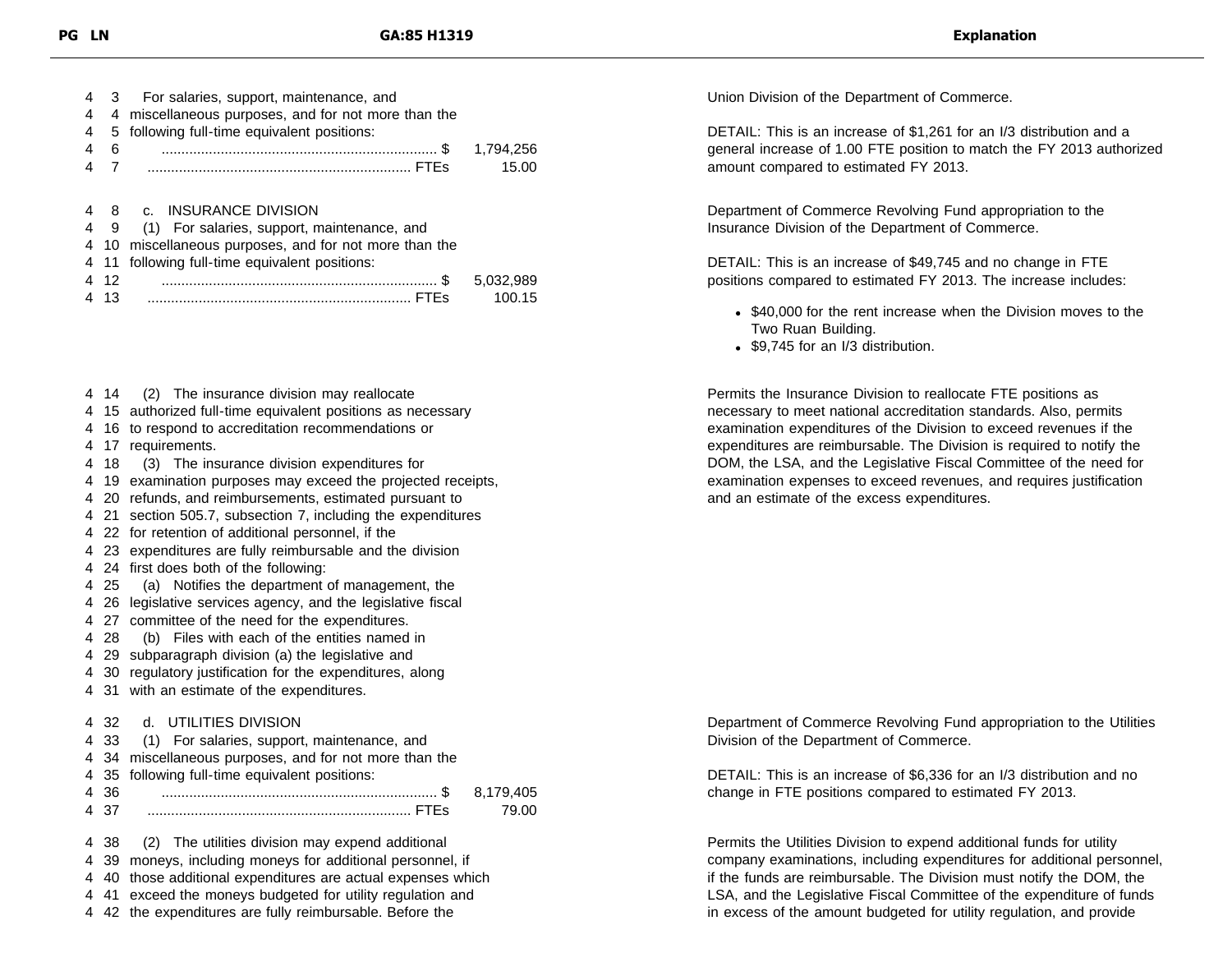43 division expends or encumbers an amount in excess of 44 the moneys budgeted for regulation, the division shall 45 first do both of the following: 46 (a) Notify the department of management, the 47 legislative services agency, and the legislative fiscal 48 committee of the need for the expenditures. 49 (b) File with each of the entities named in 50 subparagraph division (a) the legislative and 1 regulatory justification for the expenditures, along 2 with an estimate of the expenditures. 3 3. CHARGES. Each division and the office of 4 consumer advocate shall include in its charges 5 assessed or revenues generated an amount sufficient 6 to cover the amount stated in its appropriation and 7 any state-assessed indirect costs determined by the 8 department of administrative services. 9 Sec. 8. DEPARTMENT OF COMMERCE —— PROFESSIONAL 10 LICENSING AND REGULATION BUREAU. There is appropriated 11 from the housing trust fund created pursuant to section 12 16.181, to the bureau of professional licensing and 13 regulation of the banking division of the department of 14 commerce for the fiscal year beginning July 1, 2013, 15 and ending June 30, 2014, the following amount, or 16 so much thereof as is necessary, to be used for the 17 purposes designated: 18 For salaries, support, maintenance, and 19 miscellaneous purposes: 20 ...................................................................... \$ 62,317 21 Sec. 9. IOWA TELECOMMUNICATIONS AND TECHNOLOGY 22 COMMISSION —— REGIONAL TELECOMMUNICATIONS 23 COUNCILS. There is appropriated from the general 24 fund of the state to the Iowa telecommunications and 25 technology commission for the fiscal year beginning 26 July 1, 2013, and ending June 30, 2014, the following 27 amounts, or so much thereof as is necessary, to be used 28 for the purposes designated: 29 For state aid for regional telecommunications 30 councils: 31 ...................................................................... \$ 992,913 32 The regional telecommunications councils established 33 in section 8D.5 shall use the moneys appropriated in 34 this section to provide coordination of technical 35 assistance for network classrooms, planning and

36 troubleshooting for local area networks, scheduling of

justification and an estimate of the excess expenditures.

Requires all divisions of the Department of Commerce and the Office of Consumer Advocate to include in billings an amount sufficient to cover the Department of Commerce Revolving Fund appropriations and any State-assessed indirect costs.

Housing Trust Fund appropriation to the Professional Licensing and Regulation Bureau.

DETAIL: Maintains the current level of funding. These funds are used by the Department to conduct audits of real estate broker trust funds.

General Fund appropriation to the Iowa Telecommunications and Technology Commission for Regional Telecommunications Councils.

DETAIL: Maintains the current level of funding.

Specifies the funding will be used for support activities for the network classrooms and video sites.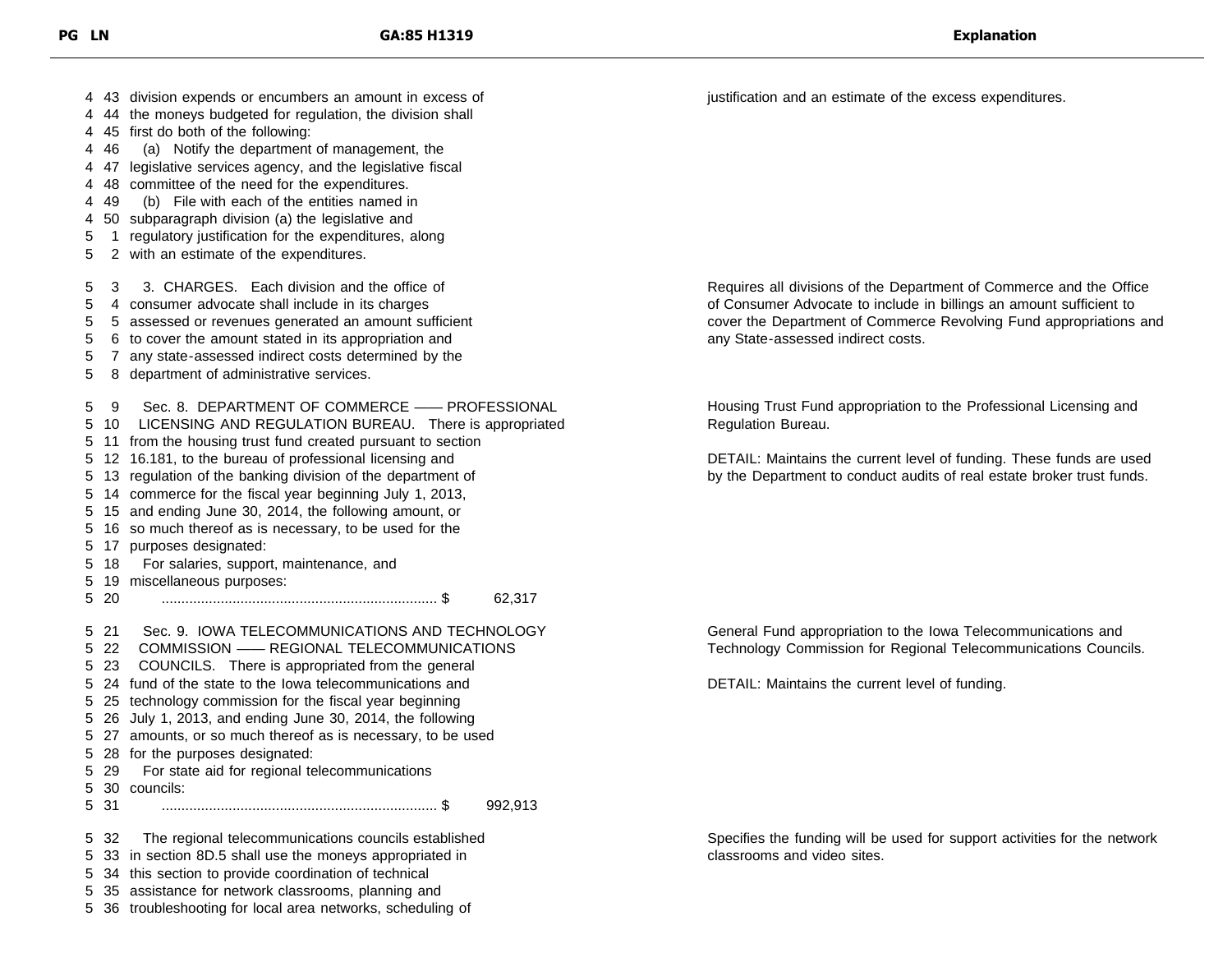37 video sites, and other related support activities. 38 Moneys appropriated in this section shall be 39 distributed by the commission to the regional 40 telecommunications councils based upon usage by 41 region. The regional telecommunications councils shall 42 report to the Iowa telecommunications and technology 43 commission by January 31, 2014, for the immediately 44 preceding six-month period beginning on July 1, 2013, 45 and ending December 31, 2013, and by July 31, 2014, for 46 the immediately preceding six-month period beginning 47 on January 1, 2014, and ending on June 30, 2014. The 48 report shall include information requested by the 49 commission related to the activities supported through 50 this appropriation. 1 Sec. 10. GOVERNOR AND LIEUTENANT GOVERNOR. There 2 is appropriated from the general fund of the state to 3 the offices of the governor and the lieutenant governor 4 for the fiscal year beginning July 1, 2013, and ending 5 June 30, 2014, the following amounts, or so much 6 thereof as is necessary, to be used for the purposes 7 designated: 8 1. GENERAL OFFICE 9 For salaries, support, maintenance, and 10 miscellaneous purposes, and for not more than the 11 following full-time equivalent positions: 12 ...................................................................... \$ 2,196,455 13 ................................................................... FTEs 20.00 Governor. following:

|      | U IT LI ILIN VUL IIILL WUNILINU                           |        |
|------|-----------------------------------------------------------|--------|
|      | 6 15 For salaries, support, maintenance, and              |        |
|      | 6 16 miscellaneous purposes for the governor's quarters   |        |
|      | 6 17 at terrace hill, and for not more than the following |        |
|      | 6 18 full-time equivalent positions:                      |        |
| 6 19 |                                                           | 93.111 |
| 620  |                                                           | 2.00   |

14 2. TERRACE HILL QUARTERS

22 POLICY. There is appropriated from the general fund

23 of the state to the governor's office of drug control

Requires funding to be distributed to the regional telecommunications councils based on usage. The regional councils are to report every six months to the Iowa Telecommunications and Technology Commission about the activities supported by this funding.

General Fund appropriations for Office of the Governor and Lieutenant

General Fund appropriation to the Office of the Governor and Lieutenant Governor.

DETAIL: This is an increase of \$1,541 and a decrease of 3.00 FTE positions compared to estimated FY 2013. The changes include the

- An increase of \$1,541 due to an I/3 distribution.
- A decrease of 3.00 FTE positions to match the authorized FTE positions for FY 2013.

General Fund appropriation for Terrace Hill Quarters.

DETAIL: This is no change in General Fund support and an increase of 0.07 FTE position compared to estimated FY 2013 to match the authorized FTE positions for FY 2013.

The funding is used to support a housekeeper and a cook.

General Fund appropriation to the Governor's Office of Drug Control Policy.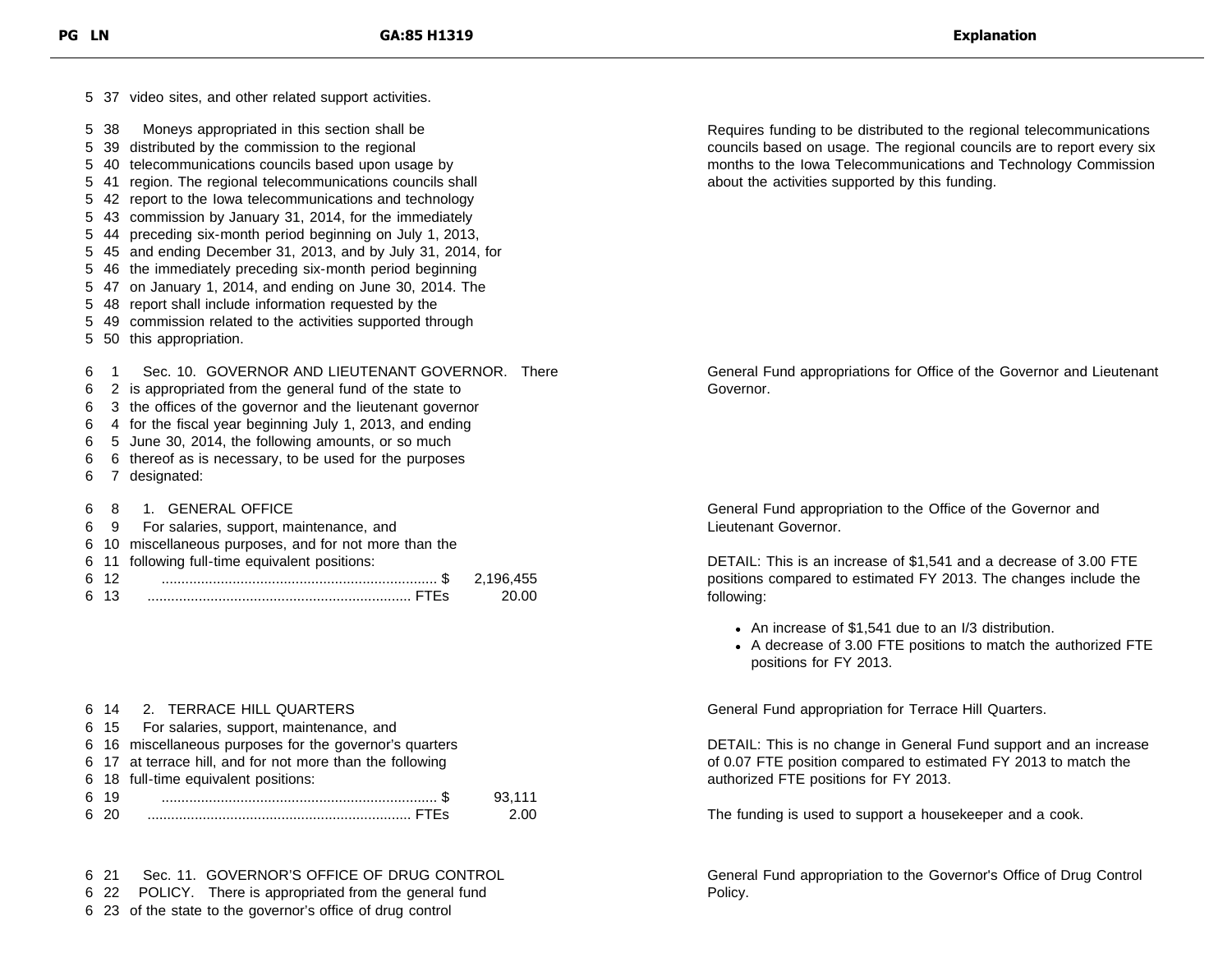|   |      | 6 24 policy for the fiscal year beginning July 1, 2013, and |  |  |  |
|---|------|-------------------------------------------------------------|--|--|--|
|   |      | 6 25 ending June 30, 2014, the following amount, or so much |  |  |  |
|   |      | 6 26 thereof as is necessary, to be used for the purposes   |  |  |  |
|   | 6 27 | designated:                                                 |  |  |  |
|   | 6 28 | For salaries, support, maintenance, and                     |  |  |  |
|   | 629  | miscellaneous purposes, including statewide                 |  |  |  |
|   |      | 6 30 coordination of the drug abuse resistance education    |  |  |  |
|   | 6 31 | (D.A.R.E.) programs or similar programs, and for not        |  |  |  |
|   | 6 32 | more than the following full-time equivalent positions:     |  |  |  |
| 6 | -33  | 241,134                                                     |  |  |  |
|   | 634  | 4.00                                                        |  |  |  |
|   |      |                                                             |  |  |  |
|   | 635  | Sec. 12. DEPARTMENT OF HUMAN RIGHTS. There is               |  |  |  |
| 6 |      | 36 appropriated from the general fund of the state to       |  |  |  |
| 6 | 37   | the department of human rights for the fiscal year          |  |  |  |
| 6 | 38   | beginning July 1, 2013, and ending June 30, 2014, the       |  |  |  |
|   |      | 6 39 following amounts, or so much thereof as is necessary, |  |  |  |
|   |      | 6 40 to be used for the purposes designated:                |  |  |  |
|   | 6 41 | 1. CENTRAL ADMINISTRATION DIVISION                          |  |  |  |
|   | 6 42 | For salaries, support, maintenance, and                     |  |  |  |
|   |      |                                                             |  |  |  |
|   | 6 43 | miscellaneous purposes, and for not more than the           |  |  |  |
|   | 6 44 | following full-time equivalent positions:                   |  |  |  |
|   | 6 45 | 224,184                                                     |  |  |  |
|   | ჩ 46 | 5.65                                                        |  |  |  |

|     | 6 47 2. COMMUNITY ADVOCACY AND SERVICES DIVISION       |  |
|-----|--------------------------------------------------------|--|
|     | 6 48 For salaries, support, maintenance, and           |  |
|     | 6 49 miscellaneous purposes, and for not more than the |  |
|     | 6 50 following full-time equivalent positions:         |  |
| 7 1 |                                                        |  |
|     |                                                        |  |

DETAIL: This is an increase of \$1,134 for an I/3 distribution and no change in FTE positions compared to estimated FY 2013.

Provides General Fund appropriations to the Department of Human Rights for FY 2014.

General Fund appropriation to the Central Administration Division of the Department of Human Rights.

DETAIL: This is an increase of \$18,081 for an I/3 distribution and 0.09 FTE position compared to estimated FY 2013.

NOTE: The Criminal and Juvenile Justice Planning Division was transferred to the Justice System Appropriations Subcommittee for funding purposes. The Division remains part of DHR.

General Fund appropriation to the Community Advocacy and Services Division.

DETAIL: This is no change in funding and a general increase of 0.26 FTE position compared to estimated FY 2013.

The Community Advocacy and Services Division is comprised of seven offices that promote self-sufficiency of their respective constituency population by providing training, developing partnerships, and advocating on their behalf. The seven offices include:

- Status of African Americans
- Status of Asians and Pacific Islanders
- Status of Women
- Latino Affairs
- Persons with Disabilities
- Deaf Services
- Native American Affairs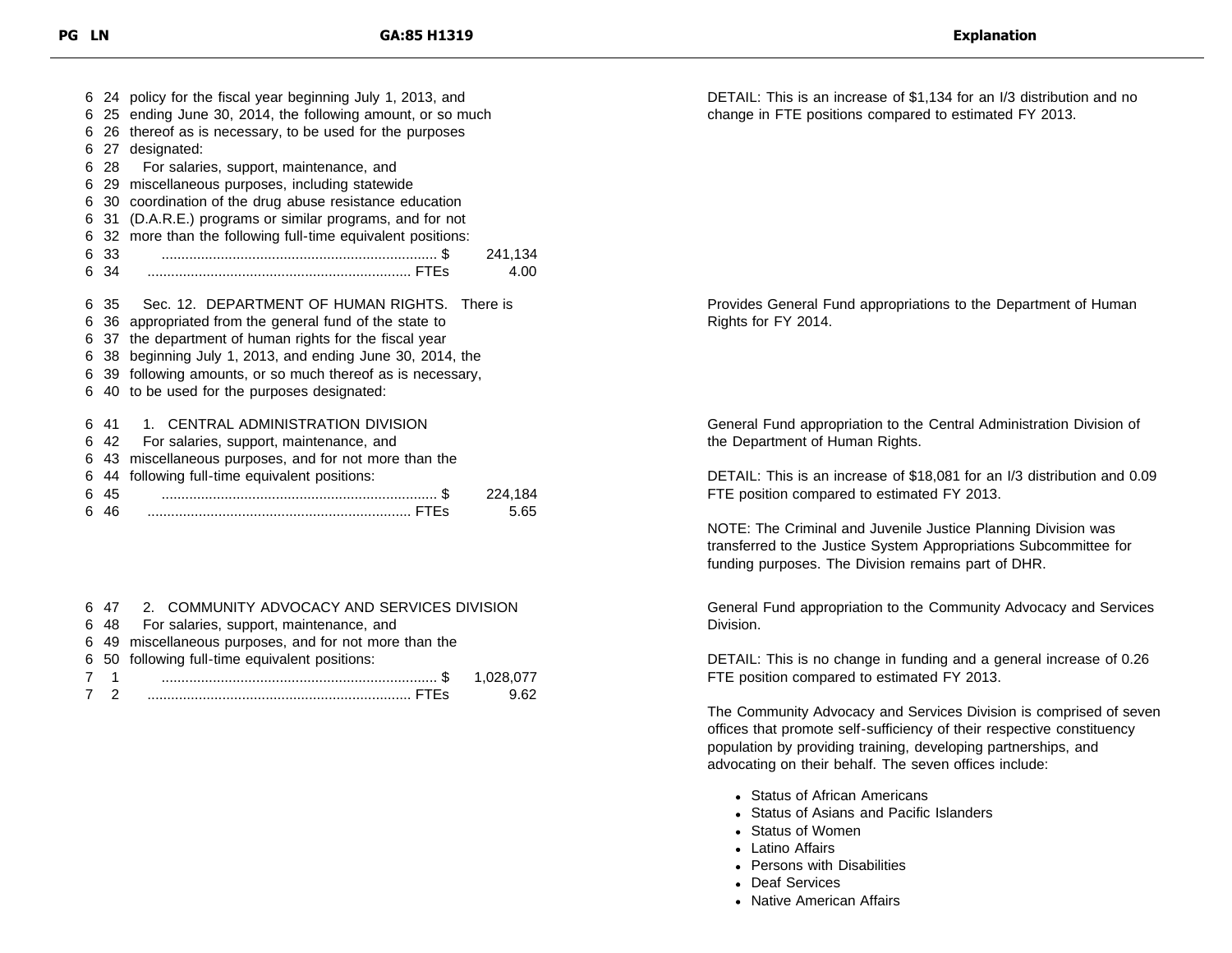| 7 | 3    | 3. COMMUNITY ACTION AGENCIES DIVISION                        |  |  |
|---|------|--------------------------------------------------------------|--|--|
| 7 | 4    | For qualifying energy conservation programs for              |  |  |
| 7 | 5    | low-income persons, including but not limited to energy      |  |  |
| 7 | 6    | weatherization projects, which target the highest            |  |  |
| 7 | 7    | energy users, and including administrative costs:            |  |  |
| 7 | 8    | 281,129                                                      |  |  |
|   |      |                                                              |  |  |
| 7 | 9    | Sec. 13. DEPARTMENT OF INSPECTIONS AND                       |  |  |
|   |      | 7 10 APPEALS. There is appropriated from the general fund    |  |  |
|   |      | 7 11 of the state to the department of inspections and       |  |  |
|   |      | 7 12 appeals for the fiscal year beginning July 1, 2013, and |  |  |
|   |      | 7 13 ending June 30, 2014, the following amounts, or so much |  |  |
|   |      | 7 14 thereof as is necessary, for the purposes designated:   |  |  |
| 7 | -15  | ADMINISTRATION DIVISION<br>1.                                |  |  |
|   |      |                                                              |  |  |
|   | 7 16 | For salaries, support, maintenance, and                      |  |  |
| 7 | -17  | miscellaneous purposes, and for not more than the            |  |  |
|   | 7 18 | following full-time equivalent positions:                    |  |  |
|   | 7 19 | 545,242                                                      |  |  |
|   | - 20 | 13.65                                                        |  |  |
|   |      |                                                              |  |  |

|      | 7 21 2. ADMINISTRATIVE HEARINGS DIVISION               |         |
|------|--------------------------------------------------------|---------|
|      | 7 22 For salaries, support, maintenance, and           |         |
|      | 7 23 miscellaneous purposes, and for not more than the |         |
|      | 7 24 following full-time equivalent positions:         |         |
| 7 25 |                                                        | 678.942 |
| 7 26 |                                                        | 23.00   |

|      | 7 27 3. INVESTIGATIONS DIVISION                        |       |
|------|--------------------------------------------------------|-------|
|      | 7 28 a. For salaries, support, maintenance, and        |       |
|      | 7 29 miscellaneous purposes, and for not more than the |       |
|      | 7 30 following full-time equivalent positions:         |       |
| 731  |                                                        |       |
| 7 32 |                                                        | 61.50 |
|      |                                                        |       |

General Fund appropriation to the Community Action Agencies Division to supplement weatherization activities.

DETAIL: This is a new appropriation to replace part of the decrease in federal funding for weatherization programs.

General Fund appropriations to the Department of Inspections and Appeals (DIA) for FY 2014.

General Fund appropriation to the Administration Division of the DIA.

DETAIL: This is an increase of \$296,833 and a general increase of 1.75 FTE positions compared to estimated FY 2013. The funding increase includes:

- \$270,994 to replace support from the Medicaid Fraud Fund.
- \$25,839 for an I/3 distribution.

General Fund appropriation to the Administrative Hearings Division of the DIA.

DETAIL: This is an increase of \$150,189 to replace support from the Medicaid Fraud Fund with General Fund monies. There is no change in FTE positions.

The Administrative Hearings Division conducts contested case hearings involving Iowans that claim to have been affected by an action taken by a State agency. The majority of cases involve persons that have had driver's licenses suspended or revoked by the Department of Transportation. Other cases involve the suspension or termination of entitlements granted to individuals by the Iowa Department of Human Services.

General Fund appropriation to the Investigations Division of the DIA.

DETAIL: This is an increase of \$1,404,450 to replace support from the Medicaid Fraud Fund with General Fund monies. This includes a general increase of 4.00 FTE positions.

This Division investigates alleged fraud involving the State's public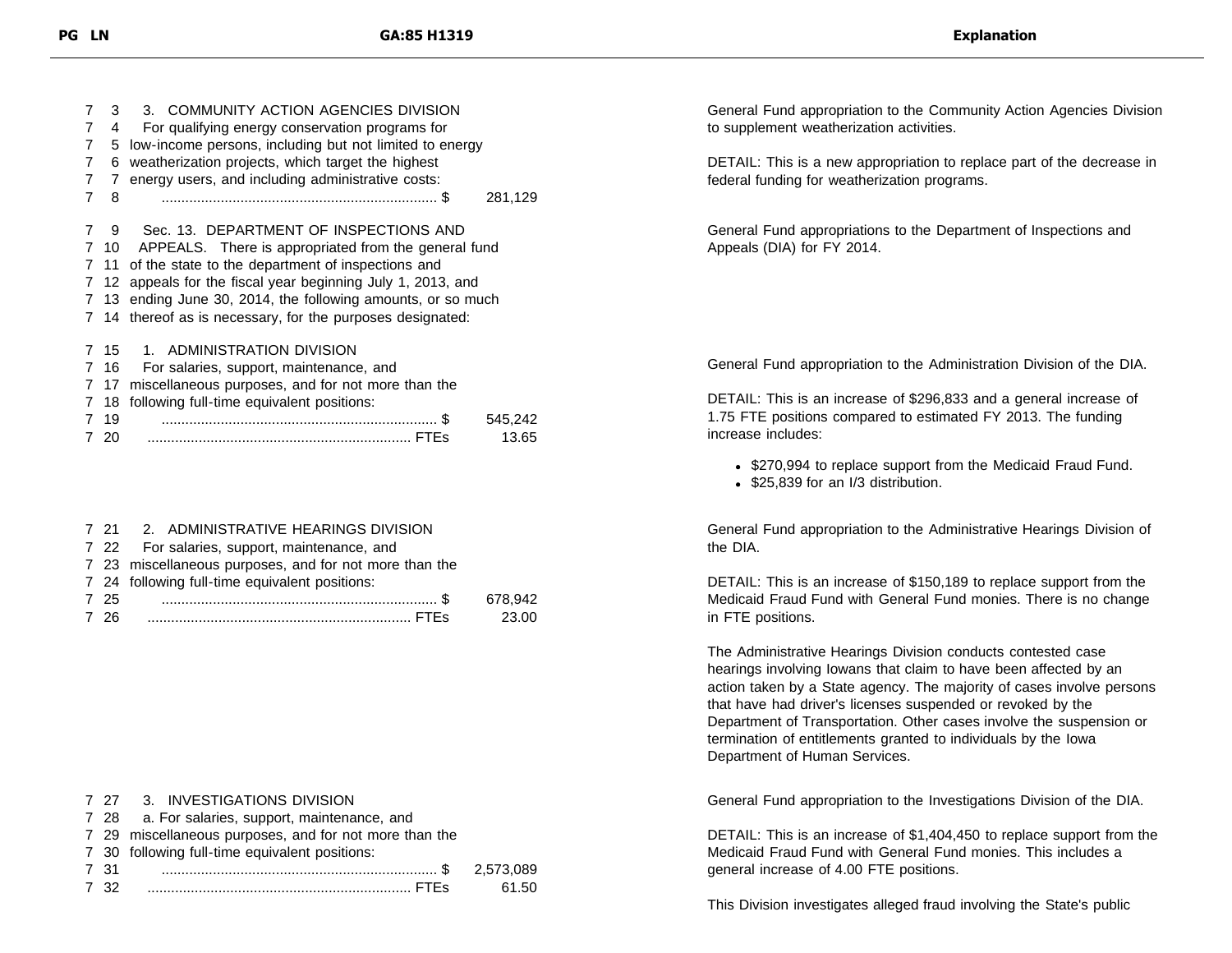33 b. The department, in coordination with the 34 investigations division, shall submit a report to the 35 general assembly by December 1, 2013, concerning the 36 division's activities relative to fraud in public 37 assistance programs for the fiscal year beginning July 38 1, 2012, and ending June 30, 2013. The report shall 39 include but is not limited to a summary of the number 40 of cases investigated, case outcomes, overpayment 41 dollars identified, amount of cost avoidance, and 42 actual dollars recovered. 43 4. HEALTH FACILITIES DIVISION 44 a. For salaries, support, maintenance, and

- 7 45 miscellaneous purposes, and for not more than the
- 7 46 following full-time equivalent positions:

- 7 49 b. The department shall, in coordination with
- 7 50 the health facilities division, make the following
- 8 1 information available to the public as part of the
- 8 2 department's development efforts to revise the
- 8 3 department's internet website:
- 8 4 (1) The number of inspections conducted by the
- 8 5 division annually by type of service provider and type 8 6 of inspection.
- 8 7 (2) The total annual operations budget for the
- 8 8 division, including general fund appropriations and
- 8 9 federal contract dollars received by type of service
- 8 10 provider inspected.
- 8 11 (3) The total number of full-time equivalent
- 8 12 positions in the division, to include the number of
- 8 13 full-time equivalent positions serving in a supervisory
- 8 14 capacity, and serving as surveyors, inspectors, or
- 8 15 monitors in the field by type of service provider
- 8 16 inspected.
- 8 17 (4) Identification of state and federal survey
- 8 18 trends, cited regulations, the scope and severity of
- 8 19 deficiencies identified, and federal and state fines
- 8 20 assessed and collected concerning nursing and assisted

assistance programs, investigates Medicaid fraud by health care providers, and conducts professional practice investigations on behalf of State licensing boards.

Requires the DIA to coordinate with the Investigations Division and report to the General Assembly by December 1, 2013, on the Division's investigations into fraud in public assistance programs. The DIA is to report on the number of cases investigated, outcomes, and fiscal impacts.

General Fund appropriation to the Health Facilities Division of the DIA.

DETAIL: This is an increase of \$1,174,367 to replace support from the Medicaid Fraud Fund with General Fund monies. There is a general decrease of 2.75 FTE positions.

This Division is responsible for inspecting and licensing (or certifying) various health care entities, as well as health care providers and suppliers operating in Iowa.

Requires the DIA to provide information to the public via the Internet relating to inspections, operating costs, and FTE positions.

Existing language requires the DIA to continuously solicit input from facilities and to report on the:

- Number of inspections for each type of service provider and type of inspection.
- Annual operations budget.
- Number of inspectors by type of service provider inspected.
- Survey trends, regulations cited, deficiencies, and State and federal fines.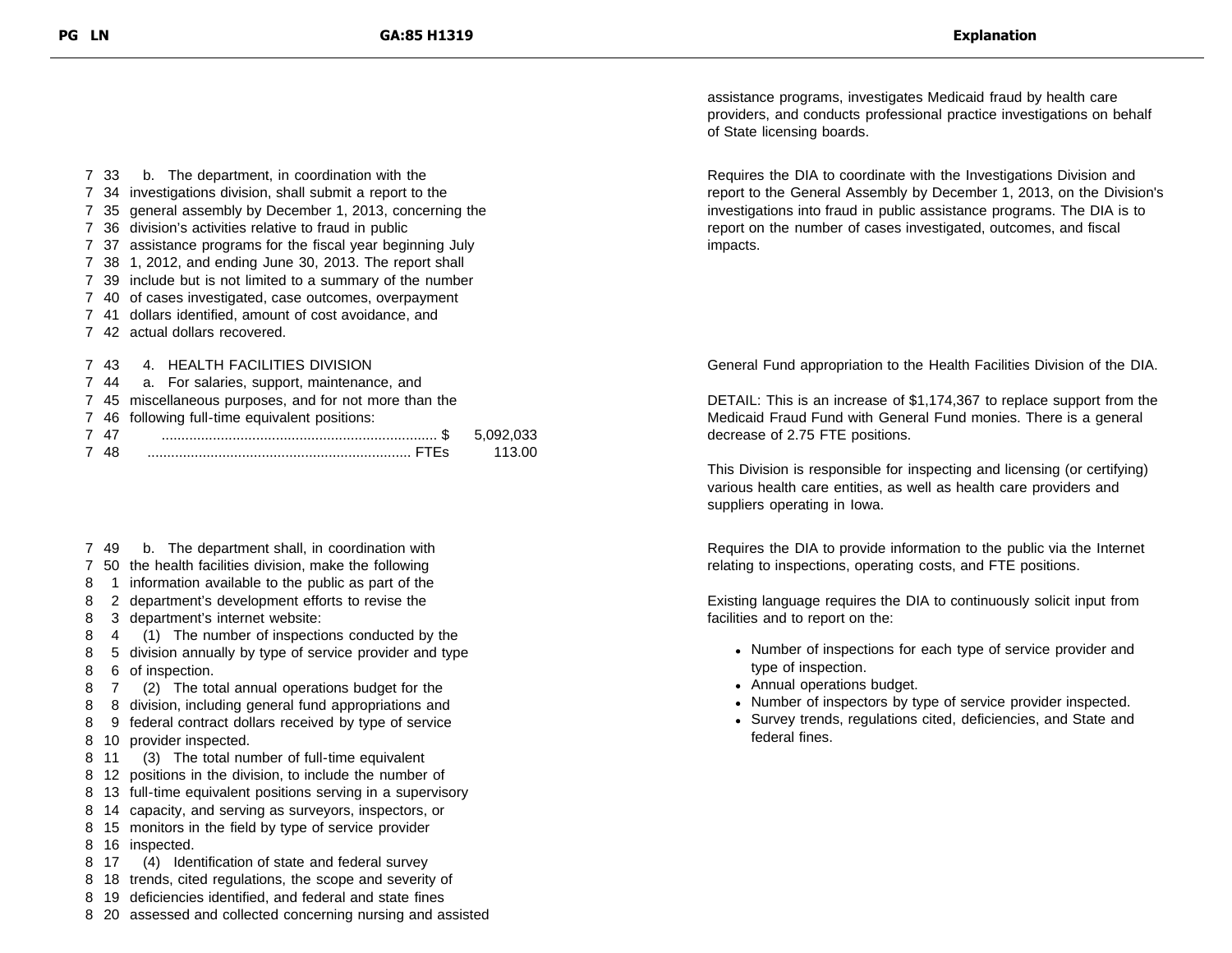|      | 8 21 living facilities and programs.                         |    |  |  |
|------|--------------------------------------------------------------|----|--|--|
|      | 8 22 c. It is the intent of the general assembly that        |    |  |  |
|      | 8 23 the department and division continuously solicit input  |    |  |  |
|      | 8 24 from facilities regulated by the division to assess and |    |  |  |
|      | 8 25 improve the division's level of collaboration and to    |    |  |  |
|      | 8 26 identify new opportunities for cooperation.             |    |  |  |
|      |                                                              |    |  |  |
| 8.27 | 5. EMPLOYMENT APPEAL BOARD                                   |    |  |  |
|      | 8 28 a. For salaries, support, maintenance, and              |    |  |  |
| 8 29 | miscellaneous purposes, and for not more than the            |    |  |  |
|      | 8 30 following full-time equivalent positions:               |    |  |  |
| 831  |                                                              | 15 |  |  |

- 33 b. The employment appeal board shall be reimbursed
- 34 by the labor services division of the department
- 35 of workforce development for all costs associated
- 36 with hearings conducted under chapter 91C, related
- 37 to contractor registration. The board may expend,
- 38 in addition to the amount appropriated under this
- 39 subsection, additional amounts as are directly billable
- 40 to the labor services division under this subsection
- 41 and to retain the additional full-time equivalent
- 42 positions as needed to conduct hearings required
- 43 pursuant to chapter 91C.

44 6. CHILD ADVOCACY BOARD

|       | 8 45 a. For foster care review and the court appointed       |       |
|-------|--------------------------------------------------------------|-------|
|       | 8 46 special advocate program, including salaries, support,  |       |
|       | 8 47 maintenance, and miscellaneous purposes, and for not    |       |
|       | 8 48 more than the following full-time equivalent positions: |       |
| 8 4 9 |                                                              |       |
| 8 50  |                                                              | 32.25 |
|       |                                                              |       |

- 1 b. The department of human services, in
- 2 coordination with the child advocacy board and the
- 3 department of inspections and appeals, shall submit an
- 4 application for funding available pursuant to Tit.IV-E
- 5 of the federal Social Security Act for claims for child
- 6 advocacy board administrative review costs.

7 c. The court appointed special advocate program

General Fund appropriation to the Employment Appeal Board.

DETAIL: Maintains current level of support.

The Board is comprised of three members appointed by the Governor and serves as the final administrative law forum for State and federal unemployment benefit appeals. The Board also hears appeals of rulings of the Occupational Safety and Health Administration (OSHA), and rulings on State employee job classifications.

Permits the Employment Appeal Board to expend funds, as necessary, for hearings related to contractor registration. The costs for these hearings are required to be reimbursed by the Labor Services Division of the Department of Workforce Development.

General Fund appropriation to the Child Advocacy Board.

DETAIL: Maintains current level of support.

The Child Advocacy Board oversees the State's Local Foster Care Review Boards and the Court-Appointed Special Advocate (CASA) Program. These programs recruit, train, and support community volunteers throughout the State to represent the interests of abused and neglected children.

Requires the Department of Human Services, the Child Advocacy Board, and the DIA to cooperate in filing an application for federal funds for Child Advocacy Board administrative review costs.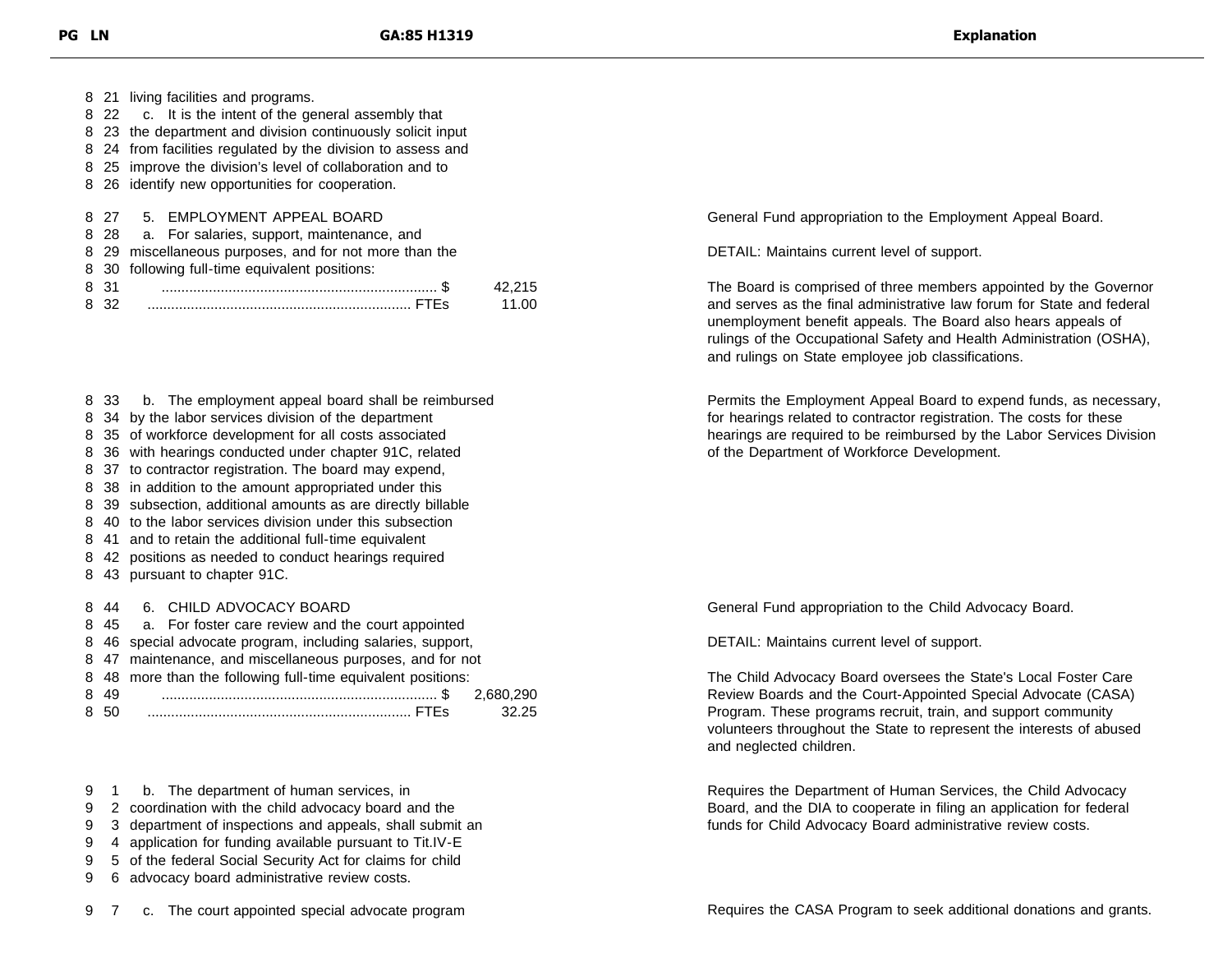| 9<br>9 |      | 8 shall investigate and develop opportunities for<br>9 expanding fund-raising for the program.                                                                                                                      |  |  |
|--------|------|---------------------------------------------------------------------------------------------------------------------------------------------------------------------------------------------------------------------|--|--|
| 9<br>9 | 10   | d. Administrative costs charged by the department<br>11 of inspections and appeals for items funded under this<br>9 12 subsection shall not exceed 4 percent of the amount<br>9 13 appropriated in this subsection. |  |  |
|        | 9 14 | 7. FOOD AND CONSUMER SAFETY                                                                                                                                                                                         |  |  |
| 9      | 15   | For salaries, support, maintenance, and                                                                                                                                                                             |  |  |
| 9      |      | 16 miscellaneous purposes, and for not more than the                                                                                                                                                                |  |  |
| 9      | 17   | following full-time equivalent positions:                                                                                                                                                                           |  |  |
| 9      | 18   | 1,279,331                                                                                                                                                                                                           |  |  |
| 9      | 19   | 23.25                                                                                                                                                                                                               |  |  |
| 9      | 20   | Sec. 14. DEPARTMENT OF INSPECTIONS AND APPEALS                                                                                                                                                                      |  |  |
| 9<br>9 |      | 21 - WELFARE FRAUD ANNUAL MEETING - MEDICAID FRAUD<br>22 FUND APPROPRIATION. There is appropriated from the                                                                                                         |  |  |
| 9      |      | 23 Medicaid fraud fund created in section 249A.7 to                                                                                                                                                                 |  |  |
| 9      |      | 24 the investigations division of the department of                                                                                                                                                                 |  |  |
| 9      |      | 25 inspections and appeals for the fiscal year beginning                                                                                                                                                            |  |  |
| 9      |      | 26 July 1, 2013, and ending June 30, 2014, the following                                                                                                                                                            |  |  |
| 9      |      | 27 amount, or so much thereof as is necessary, to be used                                                                                                                                                           |  |  |
| 9      |      | 28 for the purposes designated:                                                                                                                                                                                     |  |  |
| 9      | 29   | For costs associated with central staff attending                                                                                                                                                                   |  |  |
|        |      | 9 30 the united council on welfare fraud annual meeting:                                                                                                                                                            |  |  |
| 9      | 31   | 5,000                                                                                                                                                                                                               |  |  |

 32 Sec. 15. DEPARTMENT OF INSPECTIONS AND APPEALS 33 —— MUNICIPAL CORPORATION FOOD INSPECTIONS. For the 34 fiscal year beginning July 1, 2013, and ending June 30, 35 2014, the department of inspections and appeals shall 36 retain any license fees generated during the fiscal 37 year as a result of actions under section 137F.3A 38 occurring during the period beginning July 1, 2009, and 39 ending June 30, 2014, for the purpose of enforcing the 40 provisions of chapters 137C, 137D, and 137F. 41 Sec. 16. RACING AND GAMING COMMISSION. 42 1. RACETRACK REGULATION

 43 There is appropriated from the gaming regulatory 44 revolving fund established in section 99F.20 to the 45 racing and gaming commission of the department of 46 inspections and appeals for the fiscal year beginning 47 July 1, 2013, and ending June 30, 2014, the following Limits the administrative costs that the DIA can charge the Child Advocacy Board to 4.00% of the funds appropriated (\$107,224).

General Fund appropriation for Food and Consumer Safety.

DETAIL: Maintains the current level of support.

Medicaid Fraud Fund appropriation to the Department of Inspections and Appeals for staff to attend the United Council on Welfare Fraud (UCOWF) annual meeting.

DETAIL: This is a one-time appropriation for staff to attend the UCOWF annual meeting. The Council will be meeting in Des Moines in September 2013. The registration fee is \$275 for UCOWF members and \$350 for nonmembers. The UCOWF is an organization of investigators, administrators, prosecutors, eligibility workers, and claims and recovery specialists from local, state and federal agencies in the United States and Canada. The UCOWF was established in 1985 by merging two earlier welfare fraud prevention organizations. The organization also provides a Certified Welfare Fraud Investigator Program for certification of investigators.

Permits the DIA to retain license fees for food inspections during FY 2014 to offset costs for assuming inspection duties from local food inspectors.

DETAIL: There has been a trend over the past several years for counties to return food inspection duties to DIA.

Gaming Regulatory Revolving Fund appropriation to the Racing and Gaming Commission for regulation of racetrack casinos.

DETAIL: This is an increase of \$5,727 for an I/3 distribution and no change in FTE positions compared to estimated FY 2013.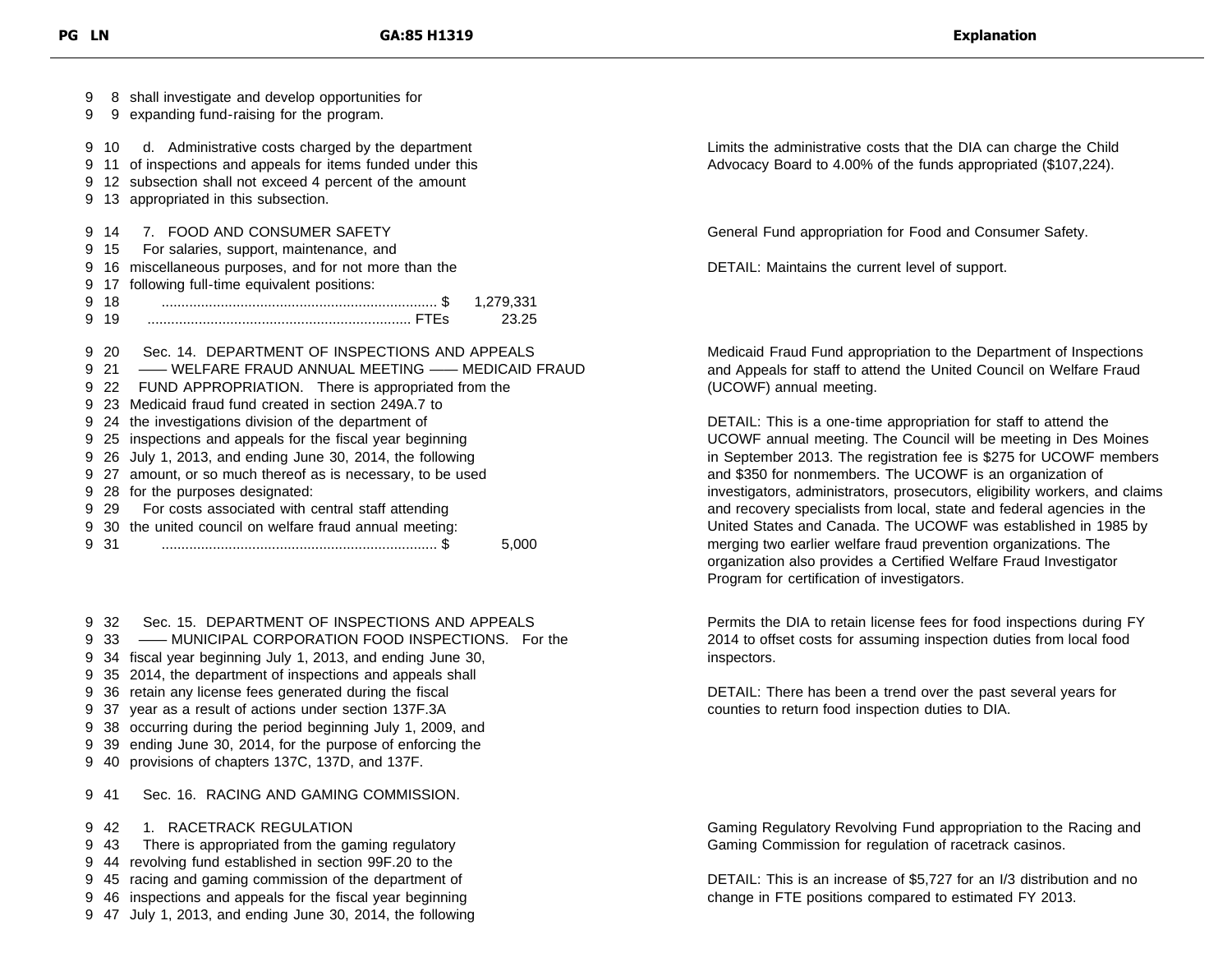| 9<br>50<br>9<br>1<br>10<br>2<br>10<br>10<br>10<br>4<br>10<br>5 | 48 amount, or so much thereof as is necessary, to be used<br>49 for the purposes designated:<br>For salaries, support, maintenance, and<br>miscellaneous purposes for the regulation of<br>pari-mutuel racetracks, and for not more than the<br>3 following full-time equivalent positions:<br>3,068,492<br>32.03                                                                                                                                                                             |                                                                                                                                                                                                         |
|----------------------------------------------------------------|-----------------------------------------------------------------------------------------------------------------------------------------------------------------------------------------------------------------------------------------------------------------------------------------------------------------------------------------------------------------------------------------------------------------------------------------------------------------------------------------------|---------------------------------------------------------------------------------------------------------------------------------------------------------------------------------------------------------|
| 6<br>10<br>10<br>7                                             | 2. EXCURSION BOAT AND GAMBLING STRUCTURE REGULATION<br>There is appropriated from the gaming regulatory                                                                                                                                                                                                                                                                                                                                                                                       | Gaming Regulatory Revolving Fund appropriation to the Racing and<br>Gaming Commission for regulation of excursion gambling boats.                                                                       |
| 10<br>10                                                       | 8 revolving fund established in section 99F.20 to the<br>9 racing and gaming commission of the department of                                                                                                                                                                                                                                                                                                                                                                                  | DETAIL: Maintains the current the current level of funding.                                                                                                                                             |
| 10.<br>10<br>10<br>14<br>10<br>10.                             | 10 10 inspections and appeals for the fiscal year beginning<br>10 11 July 1, 2013, and ending June 30, 2014, the following<br>12 amount, or so much thereof as is necessary, to be used<br>13 for the purposes designated:<br>For salaries, support, maintenance, and<br>15 miscellaneous purposes for administration and<br>16 enforcement of the excursion boat gambling and gambling<br>10 17 structure laws, and for not more than the following<br>10 18 full-time equivalent positions: | NOTE: Section 38 of this Bill strikes the statutory requirement that the<br>Commission conduct a gambling socioeconomic study every eight<br>years. The cost of the study is estimated to be \$125,000. |
| 10 19<br>10 20                                                 | 3,045,719<br>40.72                                                                                                                                                                                                                                                                                                                                                                                                                                                                            |                                                                                                                                                                                                         |
| 10 21<br>10 22<br>10<br>10                                     | Sec. 17. ROAD USE TAX FUND APPROPRIATION -<br>DEPARTMENT OF INSPECTIONS AND APPEALS. There is<br>23 appropriated from the road use tax fund created in<br>24 section 312.1 to the administrative hearings division                                                                                                                                                                                                                                                                            | Road Use Tax Fund appropriation to the Administrative Hearings<br>Division of the DIA.<br>DETAIL: Maintains the current level of funding. These funds are used                                          |
| 10<br>10<br>10<br>10<br>10 29<br>10 31                         | 25 of the department of inspections and appeals for the<br>26 fiscal year beginning July 1, 2013, and ending June 30,<br>27 2014, the following amount, or so much thereof as is<br>28 necessary, for the purposes designated:<br>For salaries, support, maintenance, and<br>10 30 miscellaneous purposes:<br>1,623,897                                                                                                                                                                       | to cover costs associated with administrative hearings related to driver<br>license revocations.                                                                                                        |
| -32<br>10                                                      | Sec. 18. DEPARTMENT OF MANAGEMENT.                                                                                                                                                                                                                                                                                                                                                                                                                                                            | General Fund appropriation to the DOM.                                                                                                                                                                  |
| 10 33                                                          | 1. There is appropriated from the general fund<br>10 34 of the state to the department of management for the<br>10 35 fiscal year beginning July 1, 2013, and ending June 30,<br>36 2014, the following amounts, or so much thereof as is                                                                                                                                                                                                                                                     | DETAIL: This is an increase of \$156,222 and no change in FTE<br>positions compared to estimated FY 2013. The increase includes:                                                                        |
| 10<br>10<br>38<br>39<br>10<br>10<br>40                         | 37 necessary, to be used for the purposes designated:<br>For salaries, support, maintenance, and<br>miscellaneous purposes, and for not more than the<br>following full-time equivalent positions:                                                                                                                                                                                                                                                                                            | • \$105,000 for a Lean officer.<br>• \$51,222 for an I/3 distribution.                                                                                                                                  |
| 10 41<br>10 42                                                 | 2,550,220<br>21.00                                                                                                                                                                                                                                                                                                                                                                                                                                                                            |                                                                                                                                                                                                         |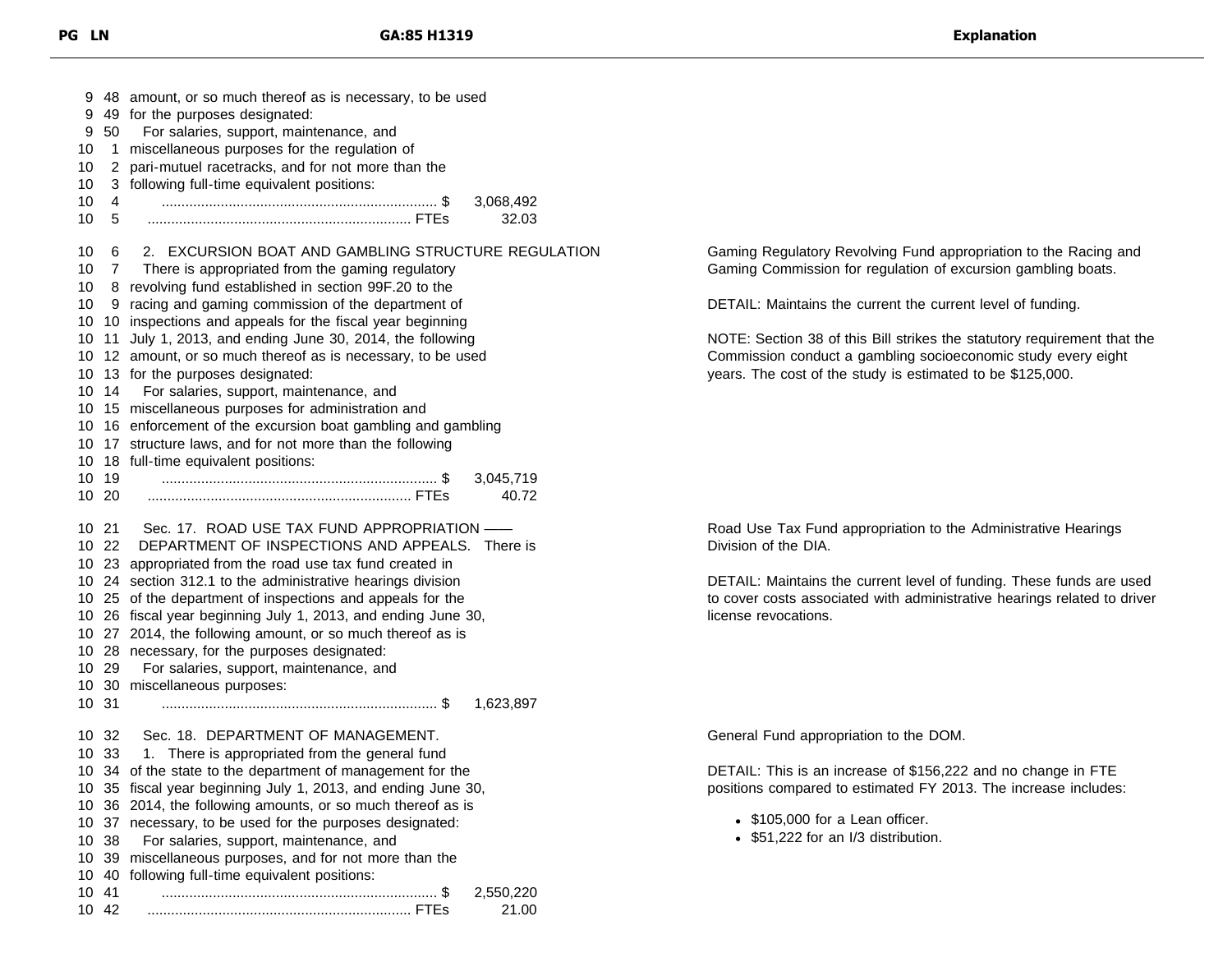|    | 10 43       | 2. Of the moneys appropriated in this section, the            |  |  |  |
|----|-------------|---------------------------------------------------------------|--|--|--|
|    |             | 10 44 department shall use a portion for enterprise resource  |  |  |  |
|    |             | 10 45 planning, providing for a salary model administrator,   |  |  |  |
|    |             | 10 46 conducting performance audits, and for the department's |  |  |  |
|    |             | 10 47 LEAN process.                                           |  |  |  |
|    |             |                                                               |  |  |  |
| 10 | - 48        | Sec. 19. ROAD USE TAX APPROPRIATION — DEPARTMENT              |  |  |  |
| 10 | 49          | OF MANAGEMENT. There is appropriated from the road use        |  |  |  |
| 10 |             | 50 tax fund created in section 312.1 to the department        |  |  |  |
| 11 | $\mathbf 1$ | of management for the fiscal year beginning July 1,           |  |  |  |
| 11 |             | 2 2013, and ending June 30, 2014, the following amount,       |  |  |  |
| 11 |             | 3 or so much thereof as is necessary, to be used for the      |  |  |  |
| 11 | 4           | purposes designated:                                          |  |  |  |
| 11 | 5           | For salaries, support, maintenance, and                       |  |  |  |
| 11 |             | 6 miscellaneous purposes:                                     |  |  |  |
| 11 | 7           | 56,000                                                        |  |  |  |
|    |             |                                                               |  |  |  |
| 11 | 8           | Sec. 20. IOWA PUBLIC INFORMATION BOARD.<br>There is           |  |  |  |
| 11 | 9           | appropriated from the general fund of the state to            |  |  |  |
| 11 | 10          | the lowa public information board for the fiscal year         |  |  |  |
| 11 | 11          | beginning July 1, 2013, and ending June 30, 2014, the         |  |  |  |
| 11 |             | 12 following amounts, or so much thereof as is necessary,     |  |  |  |
| 11 | 13          | to be used for the purposes designated:                       |  |  |  |
| 11 | 14          | For salaries, support, maintenance, and                       |  |  |  |
| 11 | 15          | miscellaneous purposes and for not more than the              |  |  |  |
| 11 | 16          | following full-time equivalent positions:                     |  |  |  |
| 11 | 17          | 450,000                                                       |  |  |  |
| 11 | 18          | 3.00                                                          |  |  |  |

| 11 19 | Sec. 21. DEPARTMENT OF REVENUE.                               |  |  |
|-------|---------------------------------------------------------------|--|--|
|       | 11 20 1. There is appropriated from the general fund          |  |  |
|       | 11 21 of the state to the department of revenue for the       |  |  |
|       | 11 22 fiscal year beginning July 1, 2013, and ending June 30, |  |  |
|       | 11 23 2014, the following amounts, or so much thereof as is   |  |  |
|       | 11 24 necessary, to be used for the purposes designated:      |  |  |
| 11 25 | For salaries, support, maintenance, and                       |  |  |
|       | 11 26 miscellaneous purposes, and for not more than the       |  |  |
|       | 11 27 following full-time equivalent positions:               |  |  |
| 11 28 | 18.080.840                                                    |  |  |
| 11 29 | 245.24                                                        |  |  |
|       |                                                               |  |  |
| 11 30 | 2. Of the funds appropriated pursuant to this                 |  |  |
|       | 11 31 section, \$400,000 shall be used to pay the direct      |  |  |
|       |                                                               |  |  |

11 32 costs of compliance related to the collection and

11 33 distribution of local sales and services taxes imposed

Requires the DOM to maintain positions for certain programs operated within the Department.

Road Use Tax Fund appropriation to the DOM.

DETAIL: Maintains current level of funding. These funds are used for support and services provided to the Department of Transportation.

General Fund appropriation for the Iowa Public Information Board.

DETAIL: This is a new appropriation of \$450,000 and 3.00 FTE position.

The Iowa Public Information Board was created by SF 430 (Public Information Board Act) during the 2012 Legislative Session as an alternative for complaint proceedings regarding open meetings and public records laws. The Board consists of nine members appointed by the Governor and confirmed by the Senate. The Act requires the Board to hire an attorney to serve as the Executive Director. The Board began meeting in July 2012 to organize, develop administrative rules, and identify staffing needs and budget requirements.

General Fund appropriation to the Department of Revenue.

DETAIL: This is an increase of \$421,356 and a general increase of 0.71 FTE position compared to estimated FY 2013. The funding increase includes:

- An increase of \$221,355 for I/3 distribution.
- An increase of \$200,001 for administrative support particularly for auditing activities.

Requires \$400,000 of the Department's General Fund appropriation to be used to pay the costs related to the Local Option Sales and Services Taxes. Requires \$200,000 of the Department's General Fund appropriation be used for administrative support.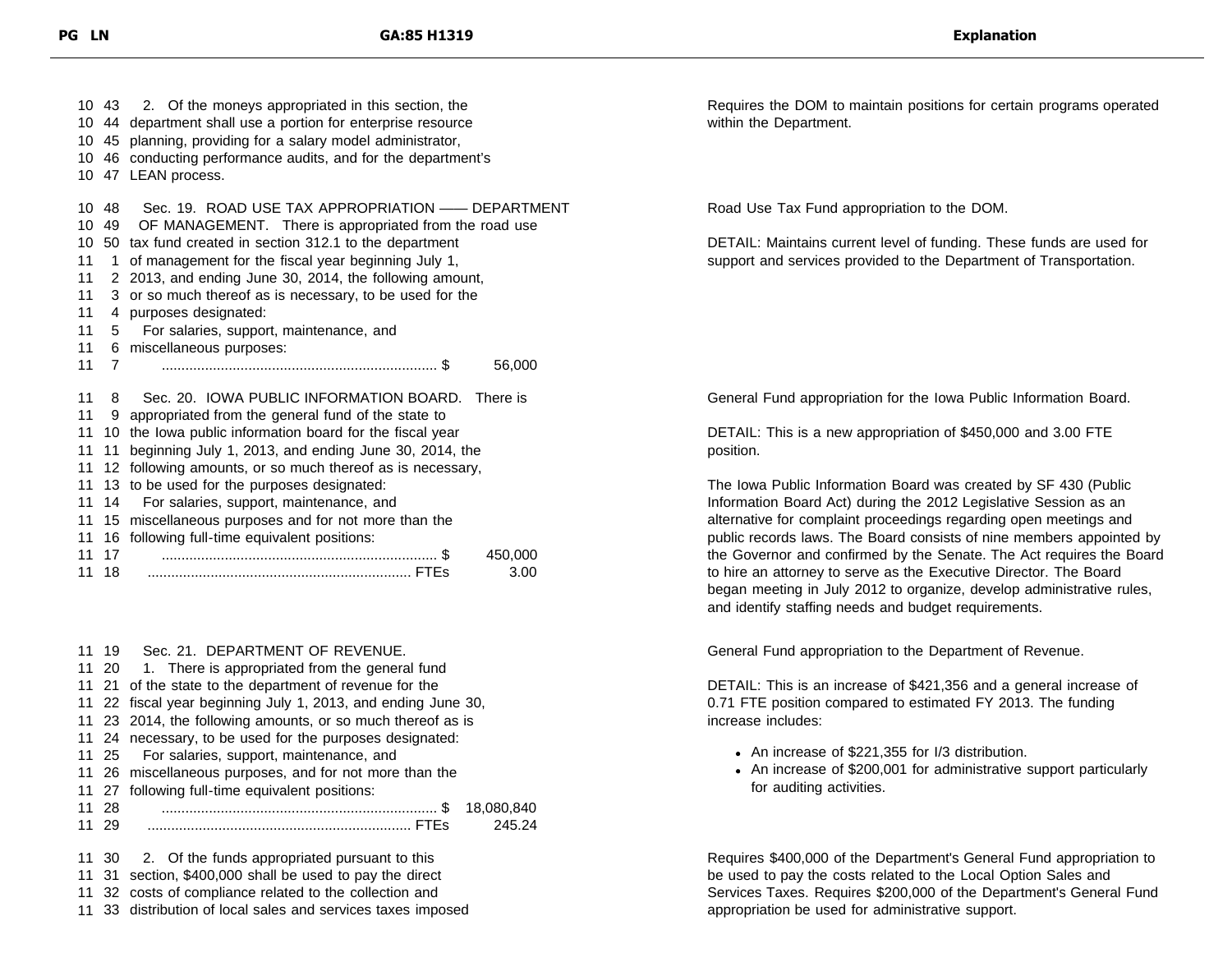| 11 34 pursuant to chapters 423B and 423E, and \$200,000 shall<br>11 35 be used to pay for administrative costs.                                                                                           |                                                                                                                                                  |
|-----------------------------------------------------------------------------------------------------------------------------------------------------------------------------------------------------------|--------------------------------------------------------------------------------------------------------------------------------------------------|
| 3. The director of revenue shall prepare and issue<br>11 36<br>11 37 a state appraisal manual and the revisions to the<br>38 state appraisal manual as provided in section 421.17,                        | Requires the Department of Revenue to prepare and issue a State<br>Appraisal Manual at no cost to cities and counties.                           |
| 11 39 subsection 17, without cost to a city or county.                                                                                                                                                    | DETAIL: County and city assessors are mandated by statute to use the<br>Manual in completing assessments of real property.                       |
| Sec. 22. MOTOR VEHICLE FUEL TAX<br>11 40<br>APPROPRIATION. There is appropriated from the motor<br>41<br>11                                                                                               | Motor Vehicle Fuel Tax Fund appropriation to the Department of<br>Revenue for administration and enforcement of the Motor Vehicle Use            |
| 11 42 fuel tax fund created by section 452A.77 to the<br>43 department of revenue for the fiscal year beginning<br>11                                                                                     | Tax Program.                                                                                                                                     |
| 44 July 1, 2013, and ending June 30, 2014, the following<br>11<br>11 45 amount, or so much thereof as is necessary, to be used                                                                            | DETAIL: Maintains current level of funding.                                                                                                      |
| 11 46 for the purposes designated:<br>For salaries, support, maintenance, miscellaneous<br>11 47                                                                                                          |                                                                                                                                                  |
| 48 purposes, and for administration and enforcement of the<br>11<br>49 provisions of chapter 452A and the motor vehicle use<br>11                                                                         |                                                                                                                                                  |
| 11 50 tax program:                                                                                                                                                                                        |                                                                                                                                                  |
| $12 \quad 1$<br>1,305,775                                                                                                                                                                                 |                                                                                                                                                  |
| Sec. 23. SECRETARY OF STATE.<br>12 <sup>°</sup><br>$\overline{2}$<br>1. There is appropriated from the general fund of<br>$12 \,$<br>- 3<br>4 the state to the office of the secretary of state for<br>12 | General Fund appropriation to the Office of the Secretary of State.                                                                              |
| 5 the fiscal year beginning July 1, 2013, and ending June<br>12<br>6 30, 2014, the following amounts, or so much thereof as<br>12                                                                         | DETAIL: This is a decrease of \$98,886 and 2.00 FTE positions<br>compared to estimated FY 2013. The changes include:                             |
| 12 7 is necessary, to be used for the purposes designated:<br>For salaries, support, maintenance, and<br>$12 \quad 8$                                                                                     | • An increase of \$1,114 due to an I/3 distribution.<br>• A general decrease of \$100,000.                                                       |
| 9 miscellaneous purposes, and for not more than the<br>12<br>12 10 following full-time equivalent positions:                                                                                              | • A decrease of 2.00 FTE positions to match the authorized                                                                                       |
| 12 11<br>2,796,699<br>12 12<br>29.00                                                                                                                                                                      | positions for FY 2013.                                                                                                                           |
| 2. The state department or state agency which<br>12 13                                                                                                                                                    | Specifies that the Office of the Secretary of State cannot be charged a                                                                          |
| 12 14 provides data processing services to support voter<br>12 15 registration file maintenance and storage shall provide                                                                                 | fee by State agencies that provide data processing services for voter<br>registration file maintenance.                                          |
| 12 16 those services without charge.                                                                                                                                                                      |                                                                                                                                                  |
| Sec. 24. SECRETARY OF STATE FILING FEES REFUND.<br>12 17                                                                                                                                                  | Permits the Secretary of State the discretion to refund the \$50 fee for                                                                         |
| Notwithstanding the obligation to collect fees pursuant<br>12 18<br>12 19 to the provisions of section 489.117, subsection 1,                                                                             | certificates of organization and the \$100 fee for applications for<br>certificates of authority for limited liability corporations and business |
| 12 20 paragraphs "a" and "o", section 490.122, subsection                                                                                                                                                 | corporations, and various fees, if collected, from nonprofit corporations.                                                                       |
| 12 21 1, paragraphs "a" and "s", and section 504.113,<br>12 22 subsection 1, paragraphs "a", "c", "d", "j", "k", "l",                                                                                     |                                                                                                                                                  |
| 12 23 and "m", for the fiscal year beginning July 1, 2013,                                                                                                                                                |                                                                                                                                                  |
| 12 24 the secretary of state may refund these fees to the                                                                                                                                                 |                                                                                                                                                  |
| 12 25 filer pursuant to rules established by the secretary of                                                                                                                                             |                                                                                                                                                  |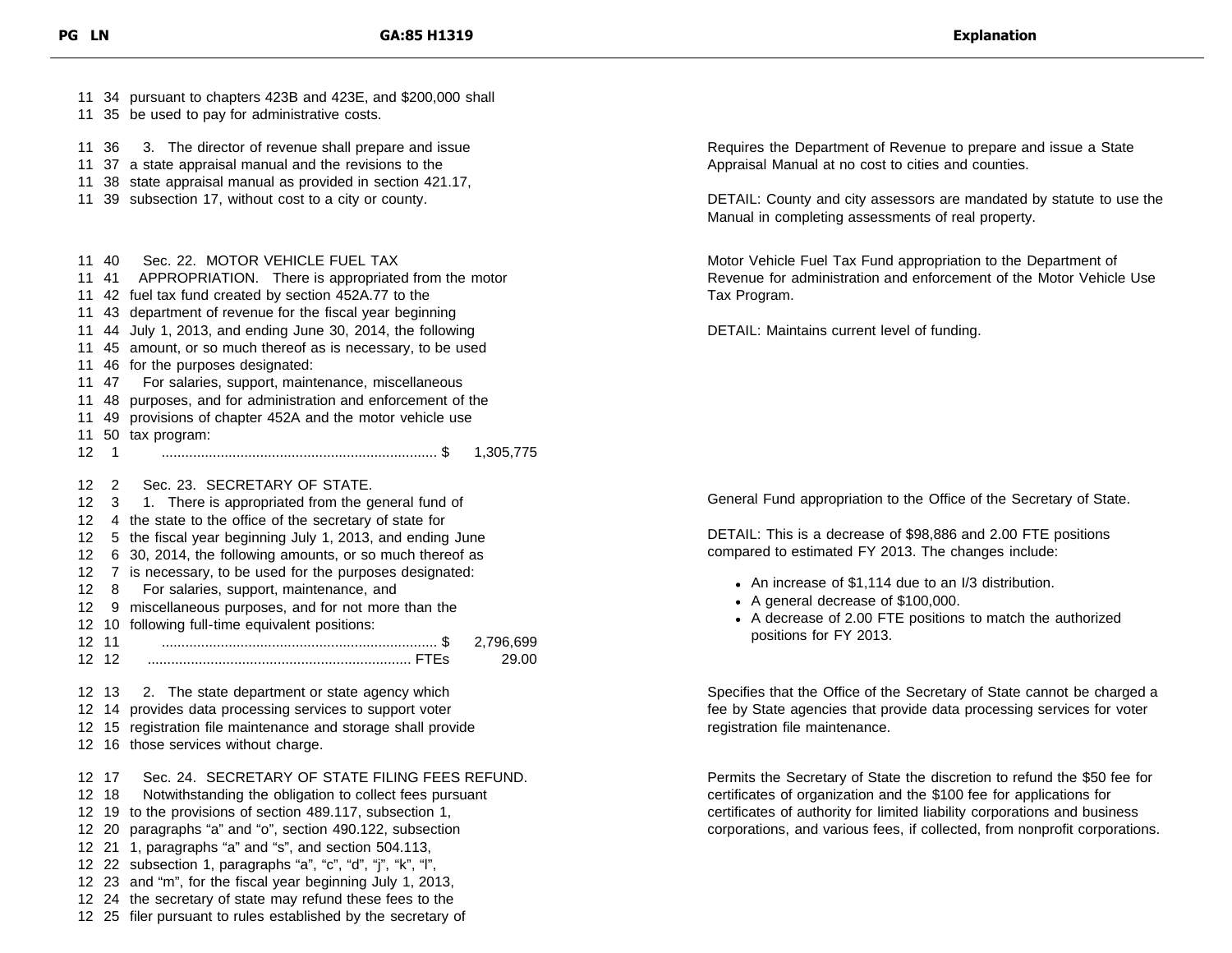26 state. The decision of the secretary of state not to 27 issue a refund under rules established by the secretary 28 of state is final and not subject to review pursuant 29 to chapter 17A. 30 Sec. 25. TREASURER OF STATE. 12 31 1. There is appropriated from the general fund of 32 the state to the office of treasurer of state for the 33 fiscal year beginning July 1, 2013, and ending June 30, 34 2014, the following amount, or so much thereof as is 35 necessary, to be used for the purposes designated: 36 For salaries, support, maintenance, and 37 miscellaneous purposes, and for not more than the 38 following full-time equivalent positions: 39 ...................................................................... \$ 1,084,392 40 ................................................................... FTEs 28.80 41 2. The office of treasurer of state shall supply 42 clerical, secretarial, and other administrative support 43 for the executive council. 44 Sec. 26. ROAD USE TAX APPROPRIATION —— OFFICE 45 OF TREASURER OF STATE. There is appropriated from 46 the road use tax fund created in section 312.1 to 47 the office of treasurer of state for the fiscal year 48 beginning July 1, 2013, and ending June 30, 2014, the 49 following amount, or so much thereof as is necessary, 50 to be used for the purposes designated: 1 For enterprise resource management costs related to 2 the distribution of road use tax funds: 3 ...................................................................... \$ 93,148 4 Sec. 27. IPERS —— GENERAL OFFICE. There is 5 appropriated from the Iowa public employees' retirement 6 system fund to the Iowa public employees' retirement 7 system for the fiscal year beginning July 1, 2013, and 8 ending June 30, 2014, the following amount, or so much 9 thereof as is necessary, to be used for the purposes 10 designated: 11 For salaries, support, maintenance, and other 12 operational purposes to pay the costs of the Iowa 13 public employees' retirement system, and for not more 14 than the following full-time equivalent positions: 15 ...................................................................... \$ 17,686,968 16 ................................................................... FTEs 90.13 17 Sec. 28. INTEGRATED INFORMATION FOR IOWA

18 SYSTEM. There is appropriated from the general fund of

General Fund appropriation to the Office of the Treasurer of State.

DETAIL: This is an increase of \$230,103 and no change in FTE positions compared to estimated FY 2013, due to an I/3 distribution.

Requires the Treasurer of State to provide clerical and secretarial support to the Executive Council.

Road Use Tax Fund appropriation to the Office of the Treasurer.

DETAIL: Maintains the current level of funding. This appropriation is used to cover fees assessed by the DAS for I/3 Budget System costs related to the administration of the Road Use Tax Fund.

Appropriation from the Iowa Public Employees Retirement System (IPERS) Trust Fund to the IPERS for administration.

DETAIL: Maintains current level of funding.

General Fund appropriations to departments outside the Administration and Regulation Appropriations Subcommittee to replace funding that in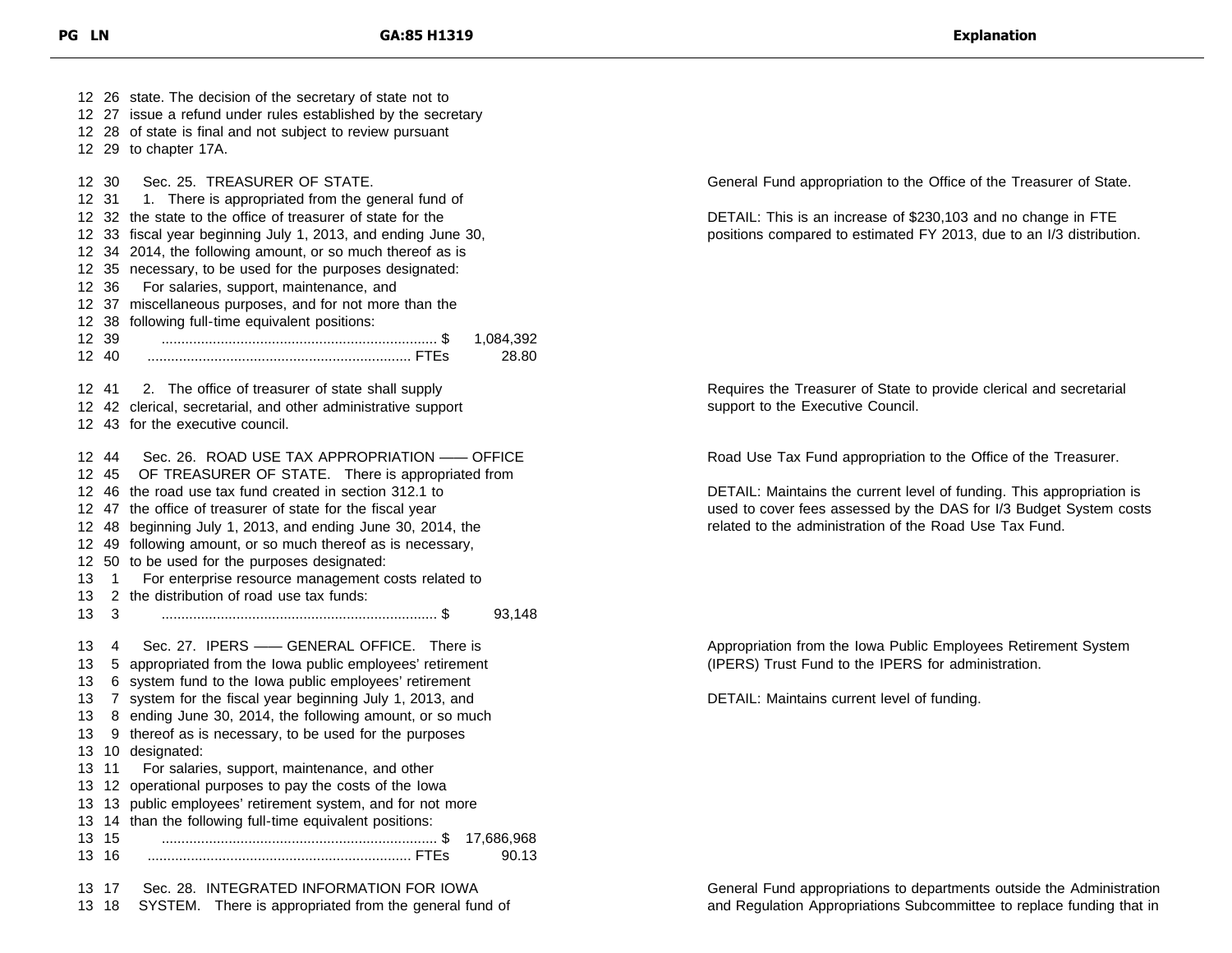19 the state to the following departments and agencies for 20 the fiscal year beginning July 1, 2013, and ending June

- 21 30, 2014, the following amounts, or so much thereof as
- 22 is necessary, to be used for the payment of services
- 23 provided by the department of administrative services
- 24 related to the integrated information for Iowa system:

| 13 25          | 13 26                   | 1. Department on aging:                                                     | 5,687  |
|----------------|-------------------------|-----------------------------------------------------------------------------|--------|
| 13 27          | 13 28                   | 2. Department of agriculture and land stewardship:                          | 24,164 |
| 13 29<br>13 30 |                         | 3. Department for the blind:                                                | 6,543  |
| 13 31          | 13 32                   | 4. Iowa state civil rights commission:                                      | 2,178  |
|                | 13 33<br>13 34          | 5. College student aid commission:                                          | 17,166 |
| 13             | 13 35<br>36             | 6. Department of corrections:                                               | 12,228 |
| 13 39          | 13 37<br>13 38          | 7. Department of corrections for the Fort Madison<br>correctional facility: | 28,799 |
|                | 13 40<br>13 41<br>13 42 | 8. Department of corrections for the Anamosa<br>correctional facility:      | 22,967 |
|                | 13 43<br>13 44<br>13 45 | 9. Department of corrections for the Oakdale<br>correctional facility:      | 57,645 |
|                | 13 46<br>13 47<br>13 48 | 10. Department of corrections for the Newton<br>correctional facility:      | 18,818 |

previous years was appropriated to the DAS to partially offset the departments' costs for using the I/3 System.

DETAIL: This Bill eliminates the I/3 Distribution appropriation to the DAS and distributes amounts equivalent to the departments' shares of the appropriation through direct appropriations. The appropriations for departments outside the purview of the Administration and Regulation Subcommittee receive a total of \$2,486,318. Departments within the purview of the Administration and Regulation Appropriations Subcommittee received increases in their appropriations. Having distributed the appropriations in this manner, the funding will become part of the base budgets of these departments in future years and the I/3 distribution appropriation to DAS will no longer be needed.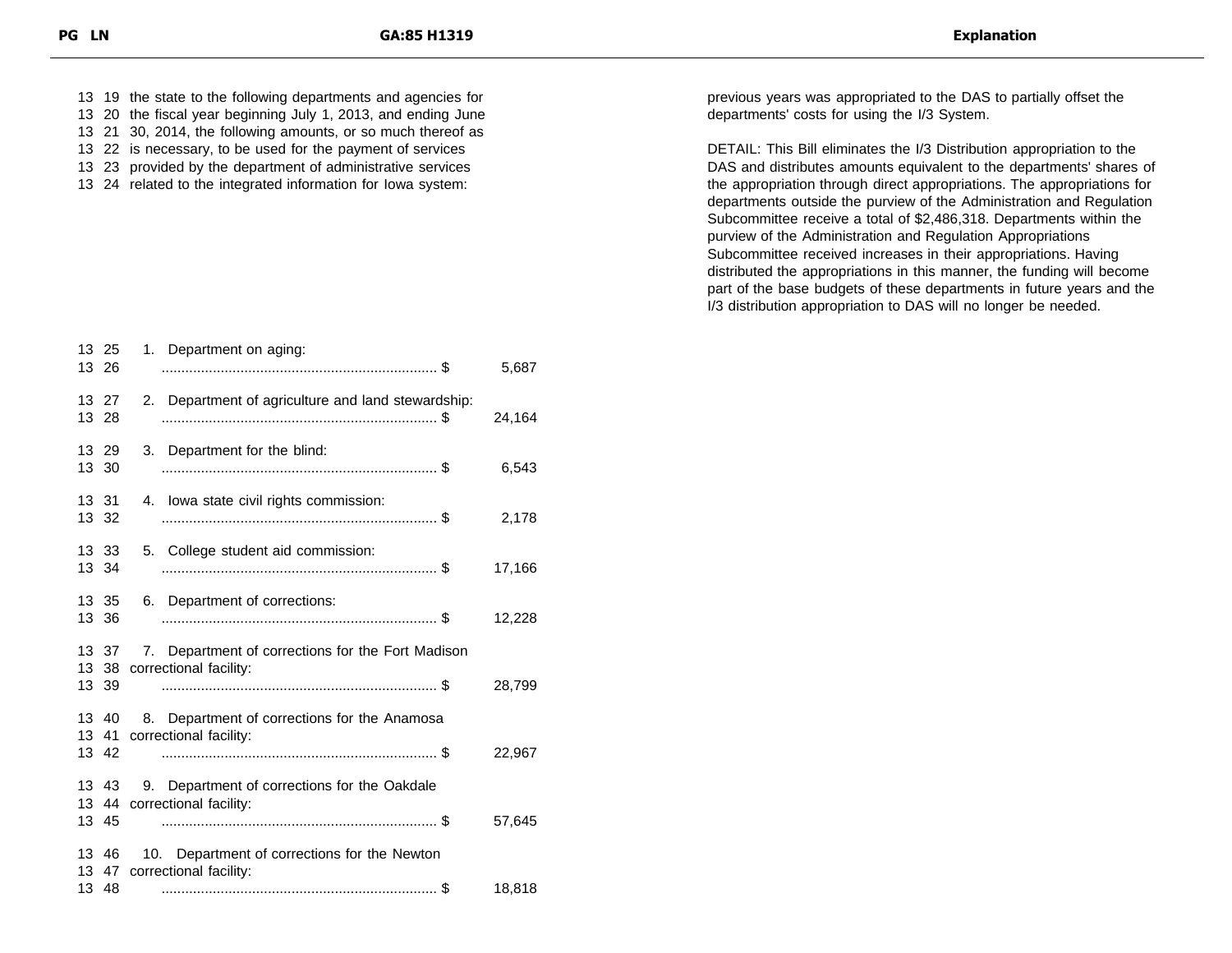| 13<br>13 | 49               | 11. Department of corrections for the Mount<br>50 Pleasant correctional facility:                |         |
|----------|------------------|--------------------------------------------------------------------------------------------------|---------|
| 14       | 1                |                                                                                                  | 20,708  |
| 14       | 2                | 12. Department of corrections for the Rockwell City                                              |         |
| 14<br>14 | 4                | 3 correctional facility:                                                                         | 7,205   |
| 14       | 5                | 13. Department of corrections for the Clarinda                                                   |         |
| 14       | 6                | correctional facility:                                                                           |         |
| 14       | 7                |                                                                                                  | 17,703  |
| 14       | 8                | 14. Department of corrections for the Mitchellville                                              |         |
| 14<br>14 | 10               | 9 correctional facility:                                                                         | 13,431  |
| 14       | 11               |                                                                                                  |         |
| 14       | 12 <sup>12</sup> | 15. Department of corrections for the Fort Dodge<br>correctional facility:                       |         |
| 14       | 13               |                                                                                                  | 18,416  |
|          | 14 14            | 16. Department of cultural affairs:                                                              |         |
| 14       | 15               |                                                                                                  | 5,069   |
|          | 14 16            | 17. Economic development authority:                                                              |         |
| 14       | 17               |                                                                                                  | 47,407  |
| 14<br>14 | 18<br>19         | 18. Department of education:                                                                     |         |
|          |                  |                                                                                                  | 215,235 |
|          | 14 20<br>14 21   | 19. Department of education for the vocational<br>rehabilitation services division:              |         |
|          | 14 22            |                                                                                                  | 33,032  |
|          | 14 23            | 20. Department of education for the public                                                       |         |
|          | 14 24            | broadcasting division:                                                                           |         |
|          | 14 25            |                                                                                                  | 7,537   |
|          | 14 26<br>14 27   | Department of human services for payments<br>21.<br>associated with administration:              |         |
|          | 14 28            |                                                                                                  | 24,831  |
|          | 14 29            | Department of human services for payments<br>22.                                                 |         |
|          | 14 30            | associated with assistance payments:                                                             |         |
|          | 14 31            |                                                                                                  | 581,192 |
|          | 14 32            | Department of human services for the civil<br>23.<br>14 33 commitment unit for sexual offenders: |         |
|          | 14 34            |                                                                                                  | 8,599   |
|          |                  |                                                                                                  |         |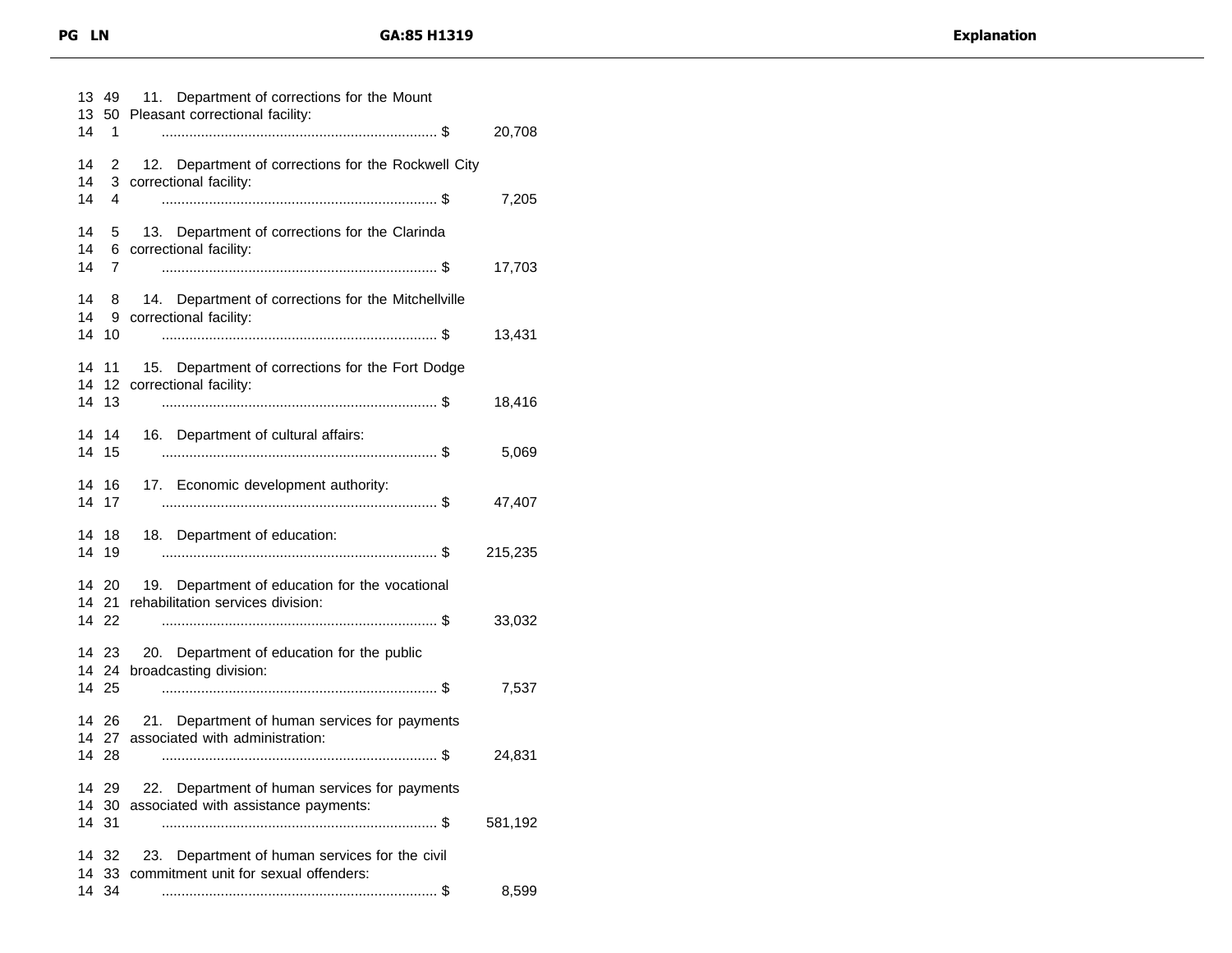|                | 14 35<br>14 36      | 24. Department of human services for payments<br>associated with field operations:      |         |
|----------------|---------------------|-----------------------------------------------------------------------------------------|---------|
|                | 14 37               |                                                                                         | 189,899 |
|                | 14 38               | Department of human services for the state<br>25.<br>14 39 resource center at Glenwood: |         |
| 14             | 40                  |                                                                                         | 74,650  |
|                | 14 41               | 26. Department of human services for the state<br>14 42 resource center at Woodward:    |         |
|                | 14 43               |                                                                                         | 65,728  |
|                |                     | 14 44 27. Department of human services for the lowa<br>14 45 juvenile home at Toledo:   |         |
|                | 14 46               |                                                                                         | 7,766   |
|                | 14 47<br>14 49      | 28. Department of human services for the state<br>14 48 training school at Eldora:      | 11,233  |
|                | 50                  |                                                                                         |         |
| 14<br>15<br>15 | 1.<br>2             | 29. Department of human services for the Cherokee<br>mental health institute:           | 10,273  |
| 15             | 3                   | 30.<br>Department of human services for the Clarinda                                    |         |
| 15<br>15       | 4<br>5              | mental health institute:                                                                | 5,821   |
| 15             | 6                   | 31. Department of human services for the                                                |         |
| 15<br>15       | $\overline{7}$<br>8 | Independence mental health institute:                                                   | 15,304  |
| 15             | 9                   | 32. Department of human services for the Mount                                          |         |
|                |                     | 15 10 Pleasant mental health institute:                                                 |         |
| 15             | 11                  |                                                                                         | 7,375   |
| 15<br>15       | -12<br>13           | 33. Office of the state public defender:                                                | 20,061  |
|                | 15 14<br>15 15      | 34. Iowa law enforcement academy:                                                       | 1,516   |
| 15             | 15 16<br>17         | Department of justice:<br>35.                                                           | 21,975  |
| 15             | 18                  | Department of natural resources:<br>36.                                                 |         |
| 15             | 19                  |                                                                                         | 95,607  |
| 15             | 20                  | Board of parole:<br>37.                                                                 |         |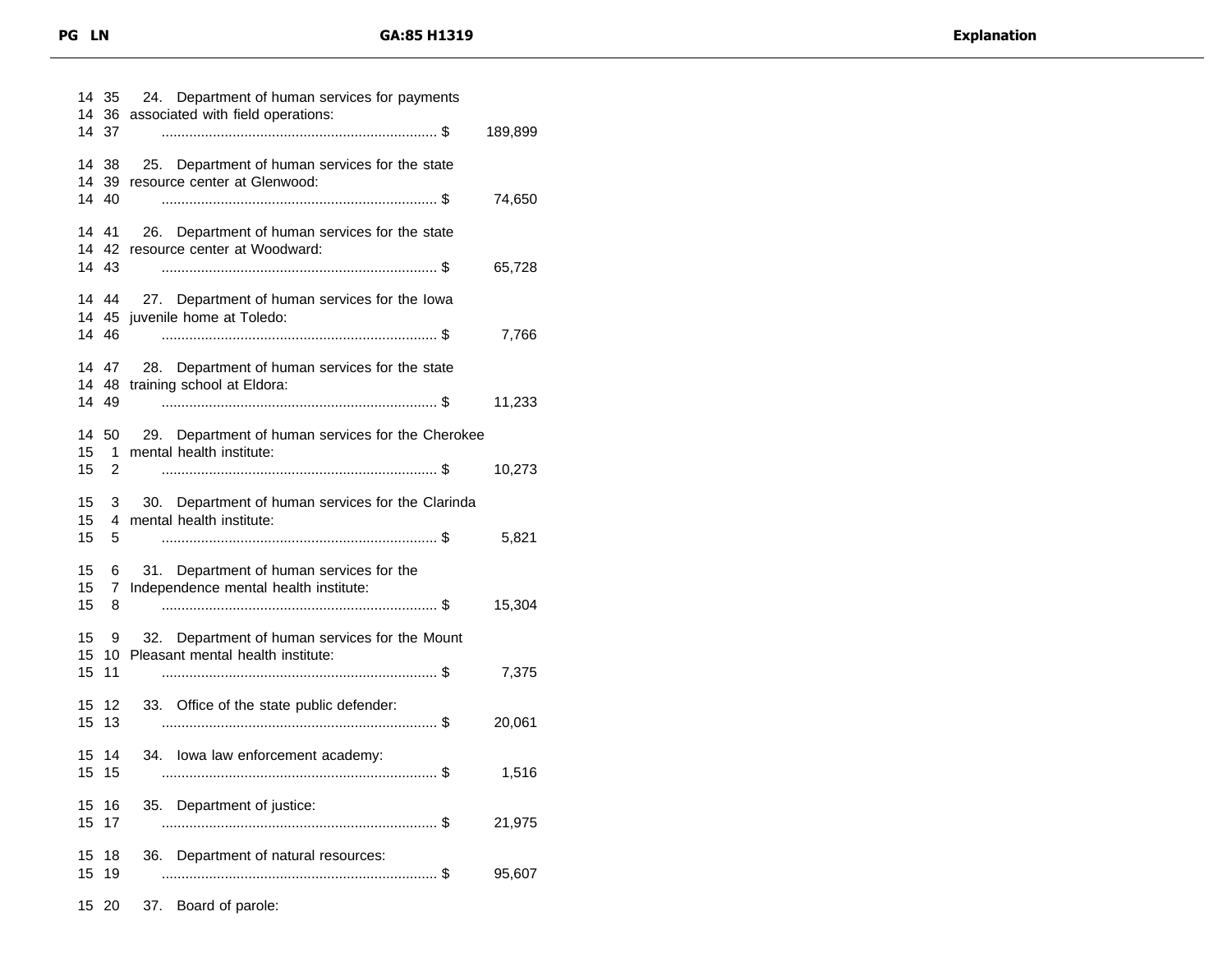| 15 21 |                         | 748                                                                                                                  |
|-------|-------------------------|----------------------------------------------------------------------------------------------------------------------|
|       | 15 22<br>15 23          | 38. Department of public defense:<br>27,436                                                                          |
|       | 15 24<br>15 25<br>15 26 | 39. Department of public defense for the homeland<br>security and emergency management division or its<br>successor: |
|       | 15 27                   | 55,346                                                                                                               |
|       | 15 28<br>15 29          | 40. Public employment relations board:<br>526                                                                        |
| 15 31 | 15 30                   | 41. Department of public health:<br>51,018                                                                           |
|       | 15 32<br>15 33          | 42. Department of public safety:<br>87,295                                                                           |
|       | 15 34<br>15 35          | 43. State board of regents:<br>29,709                                                                                |
|       | 15 36<br>15 37          | 44. Department of veterans affairs:<br>2,443                                                                         |
|       | 15 38<br>15 39          | 45. Department of veterans affairs for the lowa<br>veterans home:                                                    |
|       | 15 40                   | 69,282                                                                                                               |
| 15 41 | 15 42                   | 46. Department of workforce development:<br>274,819                                                                  |
|       | 15 43<br>15 44          | 47. Judicial branch:<br>137,380                                                                                      |
|       | 15 45<br>15 46          | 48. Iowa general assembly:<br>26,548                                                                                 |
|       | 15 47                   | Sec. 29. INTEGRATED INFORMATION FOR IOWA SYSTEM -                                                                    |
|       | 15 48                   | OFFICE OF CONSUMER ADVOCATE. There is appropriated<br>15 49 from the department of commerce revolving fund created   |
|       |                         | 15 50 in section 546.12 to the office of consumer advocate                                                           |
| 16    | 1                       | for the fiscal year beginning July 1, 2013, and ending                                                               |
| 16    | 2                       | June 30, 2014, the following amount, or so much thereof                                                              |
| 16    | 3                       | as is necessary, to be used for the purpose designated:                                                              |
| 16    | 4                       | For the payment of services provided by the                                                                          |
| 16    | 5                       | department of administrative services related to the                                                                 |
| 16    | 6                       | integrated information for lowa system:                                                                              |
| 16    | 7                       | 1,425                                                                                                                |

Commerce Revolving Fund appropriation for the Office of the Consumer Advocate.

DETAIL: This is a one-time appropriation for I/3 distribution.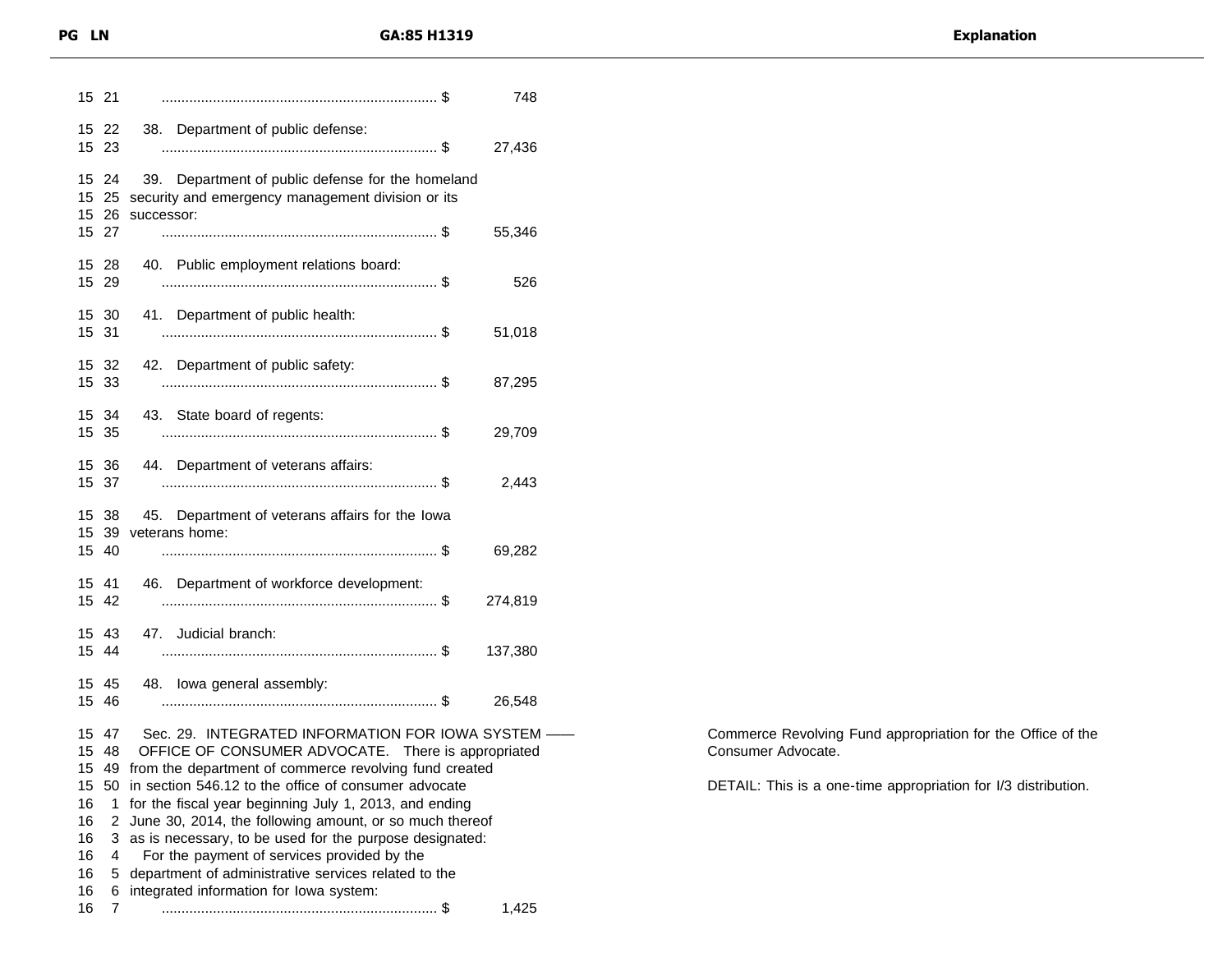8 DIVISION II 9 IOWA PUBLIC INFORMATION BOARD 10 Sec. 30. 2012 Iowa Acts, chapter 1115, section 11 9, subsections 1, 4, and 6, are amended to read as 12 follows: 16 13 1. Employ one employee as executive director who 14 is an attorney admitted to practice law in the courts 16 15 of this state to execute its authority and prosecute 16 16 including prosecuting respondents in proceedings before 16 17 the board and to represent representing the board in 16 18 proceedings before a court, as appropriate. 19 4. Receive complaints alleging violations of 20 chapter 21 or 22, seek resolution of such complaints 16 21 through informal assistance or through mediation and 16 22 settlement, formally investigate such complaints, 23 decide after such an investigation whether there is 24 probable cause to believe a violation of chapter 21 25 or 22 has occurred, and if probable cause has been 26 found prosecute the respondent before the board in a 27 contested case proceeding conducted according to the 28 provisions of chapter 17A. 29 6. The board may examine a record of a governmental 16 30 body or a government body that is the subject matter of 31 a complaint, including any record that is confidential 32 by law. Confidential records provided to the board by 16 33 a governmental body or a government body shall continue 34 to maintain their confidential status. Any member or 35 employee of the board is subject to the same policies 36 and penalties regarding the confidentiality of the 16 37 document as an employee of the governmental body or a 38 government body. 39 Sec. 31. 2012 Iowa Acts, chapter 1115, section 12, 40 is amended by striking the section and inserting in 41 lieu thereof the following: 42 SEC. 12.NEW SECTION 23.9 INFORMAL ASSISTANCE. 43 After accepting a complaint, the board shall 44 promptly work with the parties, through employees 45 on its own staff, to reach an informal, expeditious 46 resolution of the complaint. 47 Sec. 32. 2012 Iowa Acts, chapter 1115, section 13, 48 subsection 1, is amended to read as follows: 16 49 1. If any party declines mediation or settlement 16 50 informal assistance or if mediation or settlement 1 informal assistance fails to resolve the matter to 2 the satisfaction of all parties, the board shall CODE: Makes technical changes for the Public Information Board. CODE: Technical change to clarify the informal assistance process.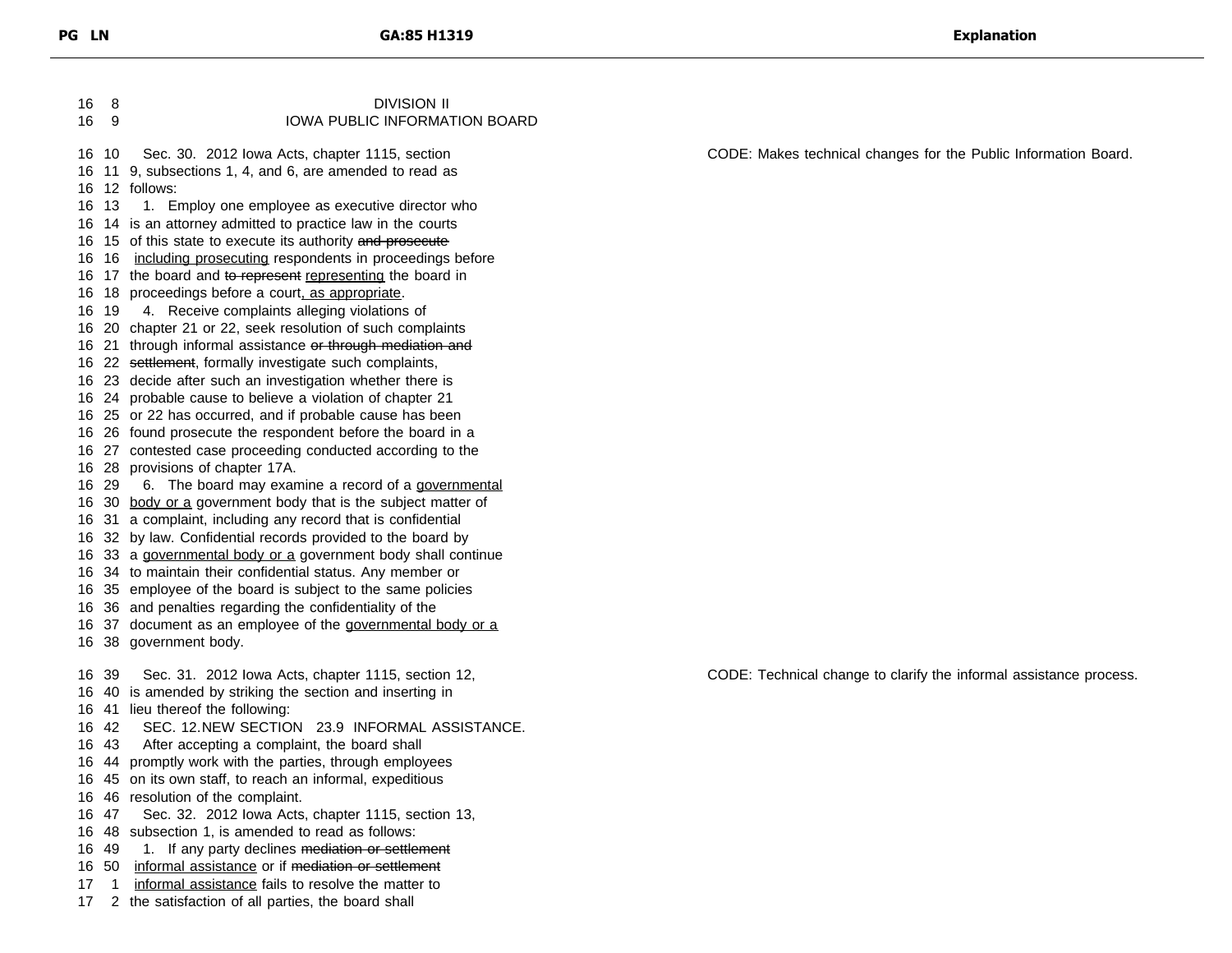3 initiate a formal investigation concerning the facts 4 and circumstances set forth in the complaint. The 5 board shall, after an appropriate investigation, make 6 a determination as to whether the complaint is within 7 the board's jurisdiction and whether there is probable 8 cause to believe that the facts and circumstances 9 alleged in the complaint constitute a violation of 10 chapter 21 or 22. 11 Sec. 33. 2012 Iowa Acts, chapter 1115, section 12 13, subsection 3, paragraph a, is amended to read as 13 follows: 14 a. If the board finds the complaint is within the 15 board's jurisdiction and there is probable cause to 16 believe there has been a violation of chapter 21 or 22, 17 the board shall issue a written order to that effect 18 and shall commence a contested case proceeding under 17 19 chapter 17A against the respondent. Notwithstanding 17 20 section 17A.10A, if If there are no material facts in 21 dispute, the board may order that the contested case 22 procedures relating to the presentation of evidence 17 23 shall not apply as provided in section 17A.10A.An 17 24 attorney selected by the The executive director of the 25 board or an attorney selected by the executive director 26 shall prosecute the respondent in the contested case 27 proceeding. At the termination of the contested case 28 proceeding the board shall, by a majority vote of its 29 members, render a final decision as to the merits of 30 the complaint. If the board finds that the complaint 31 has merit, the board may issue any appropriate order to 32 ensure enforcement of chapter 21 or 22 including but 33 not limited to an order requiring specified action or 34 prohibiting specified action and any appropriate order 35 to remedy any failure of the respondent to observe any 36 provision of those chapters. 37 DIVISION III 17 38 AUDITS 39 Sec. 34. Section 331.502, Code 2013, is amended by 40 adding the following new subsection: 41 NEW SUBSECTION 41A. Have the authority to audit, 42 at the auditor's discretion, the financial condition 43 and transactions of all county funds and accounts for 44 compliance with state and federal law.

45 DIVISION IV

46 TERRACE HILL COMMISSION

CODE: Makes technical changes for the Public Information Board.

CODE: Provides county auditors with the authority to audit the financial condition and transactions for all county funds and accounts for compliance with the law.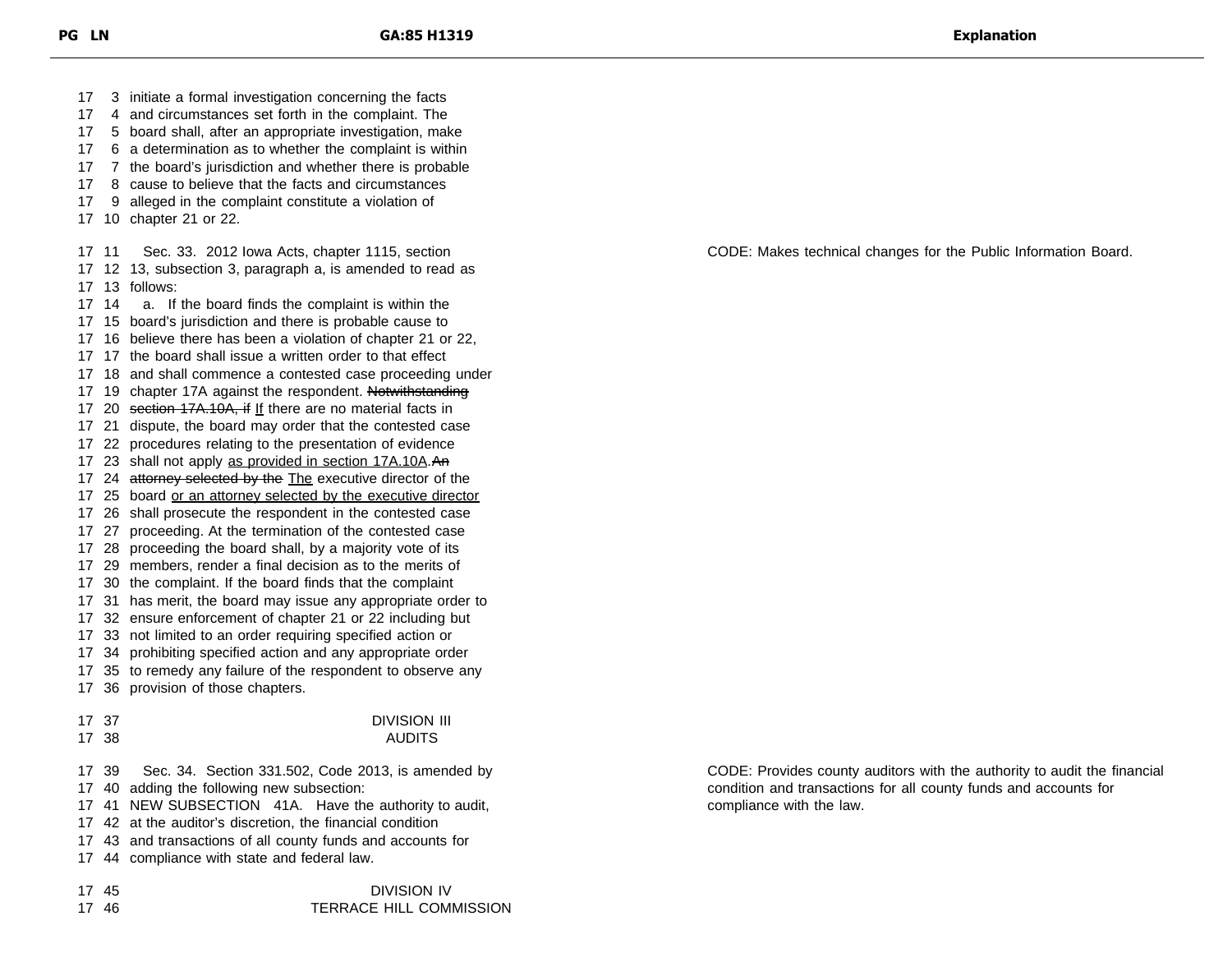47 Sec. 35. Section 8A.326, Code 2013, is amended by 48 adding the following new subsection: 49 NEW SUBSECTION 1A. The governor may appoint an 50 administrator of the Terrace Hill facility who may 18 1 perform any acts which are necessary or desirable to 2 coordinate the administration of the Terrace Hill 3 facility. 4 Sec. 36. Section 8A.326, subsection 2, Code 2013, 5 is amended by striking the subsection and inserting in 6 lieu thereof the following: 7 2. The purpose of the Terrace Hill commission is to 8 provide for the preservation, maintenance, renovation, 9 landscaping, and administration of the Terrace 10 Hill facility. The Terrace Hill facility includes 11 the Terrace Hill mansion, carriage house, grounds, 12 historical collections, and all other related property. 13 Sec. 37. Section 8A.326, subsection 3, Code 2013, 14 is amended to read as follows: 15 3. The Terrace Hill commission may enter into 16 contracts, subject to this chapter, to execute its 18 17 purposes, including, without limitation, contracts 18 authorizing nonprofit organizations acting solely for 18 19 the benefit and support of the Terrace Hill facility 20 to do any of the following: 18 21 a. Solicit funds and accept donations, gifts, and 22 bequests approved by the commission and in accordance 18 23 with priorities established by the commission. 18 24 <u>b. Administer a Terrace Hill membership program.</u> 25 c. Maintain the Terrace Hill historical 26 collections. 27 DIVISION V

- 18 28 SOCIOECONOMIC STUDY ON GAMBLING
- 18 29 Sec. 38. Section 99F.4, subsection 24, Code 2013,
- 18 30 is amended by striking the subsection.

18 31 2 By renumbering, redesignating, and correcting

18 32 internal references as necessary.

CODE: Permits the Governor to appoint an administrator for the Terrace Hill facility.

CODE: Strikes language permitting the Terrace Hill Commission to consult with the Terrace Hill Society, Terrace Hill Foundation, the Iowa Executive and Legislative Branches, and other persons interested in the property. Substitutes language defining the purpose of the Commission to preserve, maintain, renovate, landscape, and administer the whole of the Terrace Hill facilities.

CODE: Clarifies language permitting the Commission to enter into contracts. The Commission may contract with a nonprofit organization acting solely for the benefit of the Terrace Hill facility, solicit funds and accept donations, administer a membership program, and maintain historical collections.

CODE: Strikes the requirement that the Racing and Gaming Commission conduct a socioeconomic study on the impact of gambling on Iowans every eight years.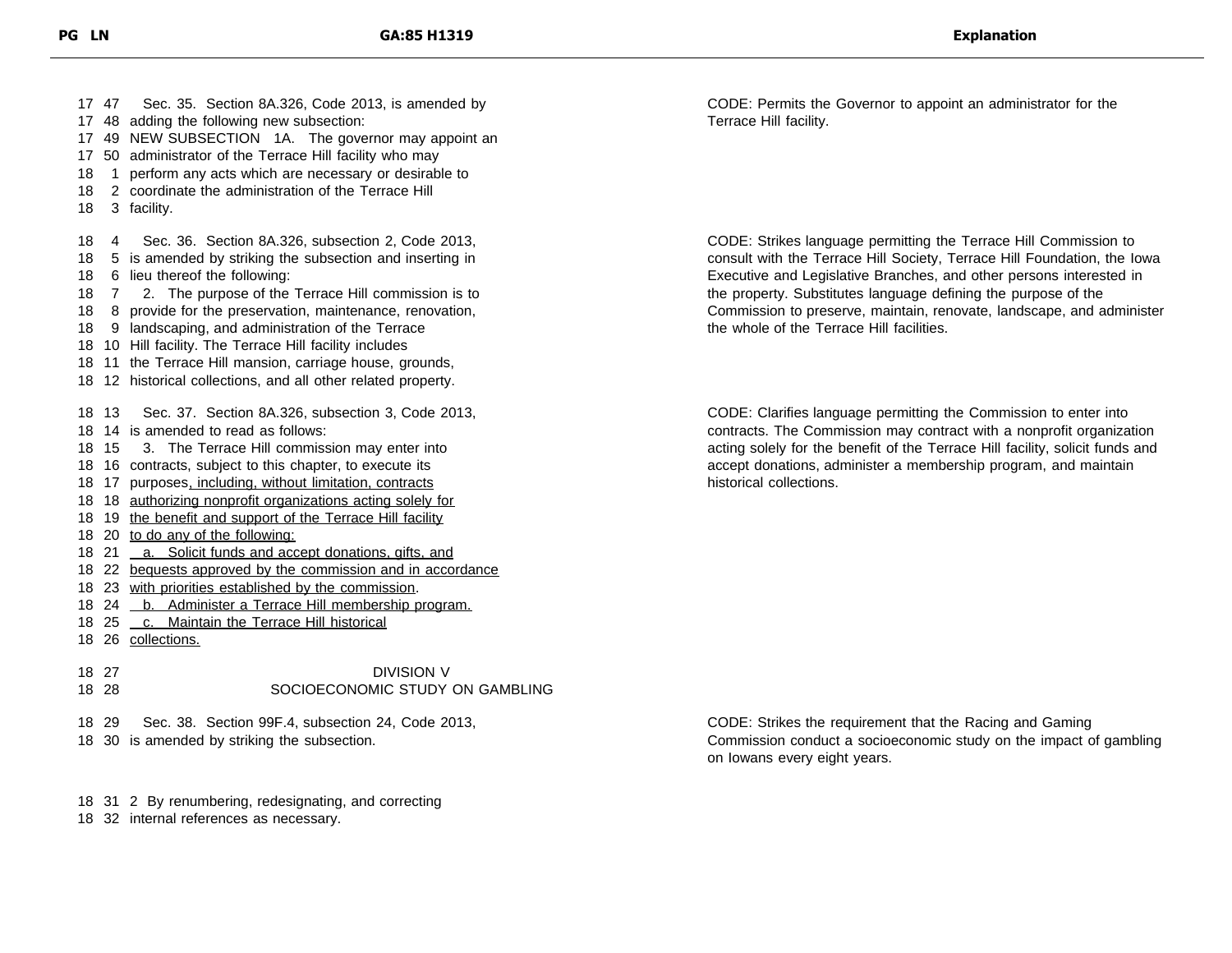#### HF603 H1319 **Summary Data** General Fund

|                                   | Estimated<br>FY 2013 | <b>House Action</b><br>FY 2014 | <b>Senate Action</b><br>FY 2014 | Senate Action vs<br><b>House Action</b> | <b>House Action</b><br>FY 2015 | <b>Senate Action</b><br>FY 2015 | Senate vs<br>House FY15 |
|-----------------------------------|----------------------|--------------------------------|---------------------------------|-----------------------------------------|--------------------------------|---------------------------------|-------------------------|
|                                   | (1)                  | (2)                            | (3)                             | (4)                                     | (5)                            | (6)                             | (7)                     |
| Administration and Regulation     | 53,016,188           | 52,533,931<br>\$               | 53,500,113 \$<br>\$             | 966,182 \$                              | 44,632,591                     | $\overline{0}$<br>$\mathcal{S}$ | $-44,632,591$<br>-\$    |
| Agriculture and Natural Resources | $\mathbf 0$          | 119,771                        | 119,771                         | $\mathbf 0$                             | 119,771                        | 0                               | $-119,771$              |
| Economic Development              | $\mathbf{0}$         | 327,821                        | 327,821                         | $\mathbf 0$                             | 327,821                        | 0                               | $-327,821$              |
| Education                         | $\mathbf{0}$         | 309,222                        | 309,222                         | 0                                       | 309,222                        | 0                               | $-309,222$              |
| <b>Health and Human Services</b>  | $\mathbf{0}$         | 1,131,101                      | 1,131,101                       | $\mathbf 0$                             | 1,131,101                      | 0                               | $-1,131,101$            |
| <b>Justice System</b>             | $\mathbf 0$          | 571,855                        | 571,855                         | 0                                       | 571,855                        | 0                               | $-571,855$              |
| <b>Unassigned Standings</b>       |                      | 26,548                         | 26,548                          |                                         | 26,548                         |                                 | $-26,548$               |
| <b>Grand Total</b>                | 53,016,188           | 55,020,249                     | 55,986,431                      | 966,182                                 | 47,118,909                     | 0                               | -47,118,909             |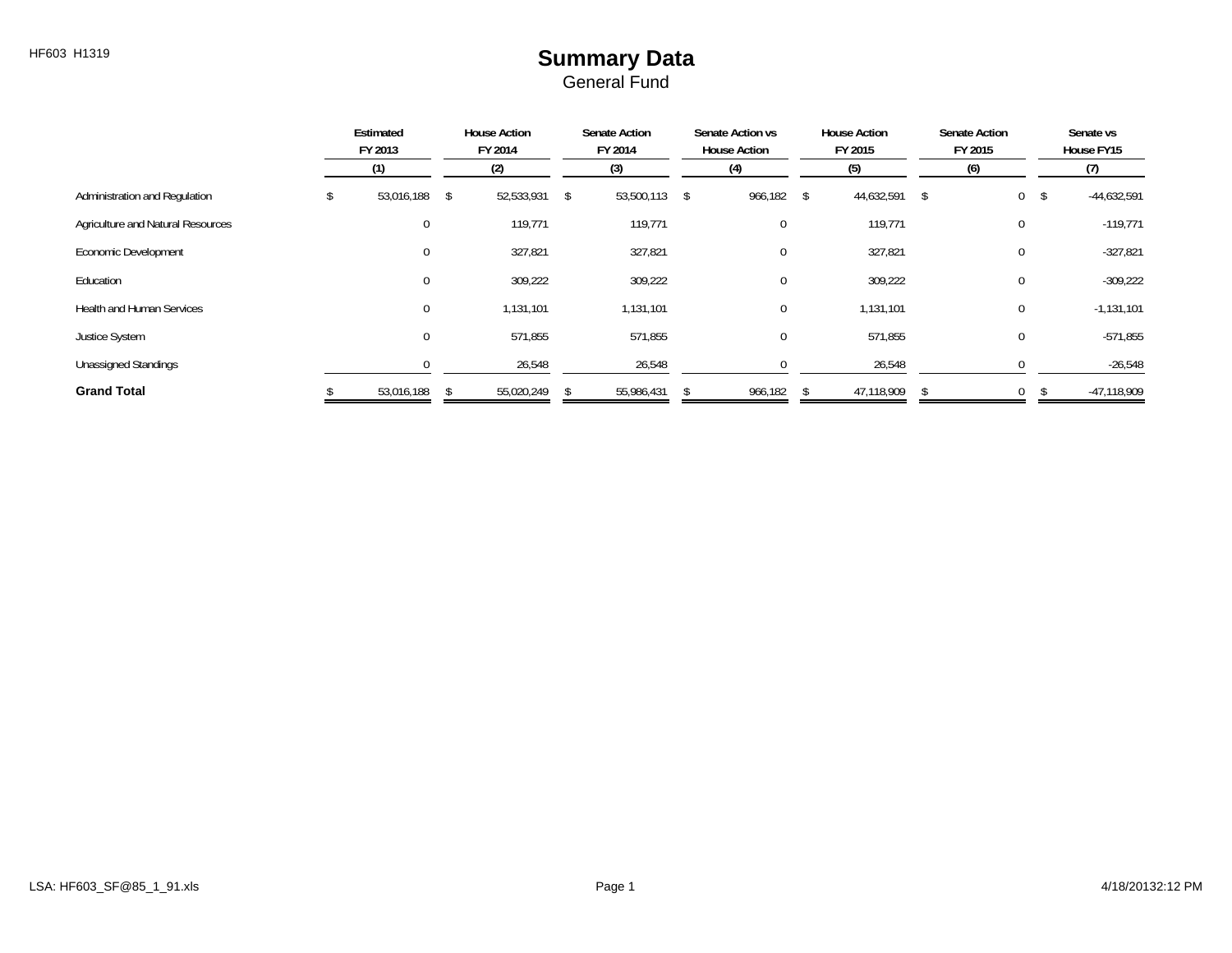|                                                                                                                                                                |               | Estimated<br>FY 2013                                      |                | <b>House Action</b><br>FY 2014                 |               | <b>Senate Action</b><br>FY 2014                |                | Senate Action vs<br><b>House Action</b> |                | <b>House Action</b><br>FY 2015                            | <b>Senate Action</b><br>FY 2015 |                                                              |               | Senate vs<br>House FY15                                            |
|----------------------------------------------------------------------------------------------------------------------------------------------------------------|---------------|-----------------------------------------------------------|----------------|------------------------------------------------|---------------|------------------------------------------------|----------------|-----------------------------------------|----------------|-----------------------------------------------------------|---------------------------------|--------------------------------------------------------------|---------------|--------------------------------------------------------------------|
|                                                                                                                                                                |               | (1)                                                       |                | (2)                                            |               | (3)                                            |                | (4)                                     |                | (5)                                                       |                                 | (6)                                                          |               | (7)                                                                |
| Administrative Services, Dept. of                                                                                                                              |               |                                                           |                |                                                |               |                                                |                |                                         |                |                                                           |                                 |                                                              |               |                                                                    |
| <b>Administrative Services</b><br>Administrative Services, Dept.<br>Utilities<br><b>Terrace Hill Operations</b><br>13 Distribution<br>Iowa Building Operations | \$            | 4,020,344<br>2,676,460<br>405,914<br>3,277,946<br>995,535 | \$             | 4,020,322 \$<br>2,676,460<br>499,025<br>N<br>U |               | 4,067,924 \$<br>2,676,460<br>405,914<br>0<br>O |                | 47,602<br>0<br>$-93,111$<br>0<br>0      | $\mathsf{\$}$  | 3,417,274<br>2,274,991<br>424,171<br>$\Omega$<br>$\Omega$ | -\$                             | $\mathbf{0}$<br>$\Omega$<br>$\Omega$<br>$\Omega$<br>$\Omega$ | \$            | $-3,417,274$<br>$-2,274,991$<br>$-424,171$<br>$\Omega$<br>$\Omega$ |
| Total Administrative Services, Dept. of                                                                                                                        | \$.           | 11,376,199                                                | \$             | 7,195,807                                      | \$            | 7,150,298                                      | $\mathfrak{L}$ | $-45,509$                               | $\mathfrak{L}$ | 6,116,436                                                 | \$                              | $\mathbf{0}$                                                 | \$            | $-6,116,436$                                                       |
| <b>Auditor of State</b>                                                                                                                                        |               |                                                           |                |                                                |               |                                                |                |                                         |                |                                                           |                                 |                                                              |               |                                                                    |
| <b>Auditor Of State</b><br>Auditor of State - General Office                                                                                                   |               | 905,468                                                   | \$             | 914,506                                        | \$            | 1,047,256                                      | \$             | 132,750                                 | \$             | 777,330                                                   | \$                              | $\overline{0}$                                               | \$            | $-777,330$                                                         |
| <b>Total Auditor of State</b>                                                                                                                                  | \$            | 905,468                                                   | \$             | 914,506                                        | \$            | 1,047,256                                      | \$             | 132,750                                 | \$             | 777,330                                                   | \$                              | $\mathbf 0$                                                  | $\mathsf{\$}$ | $-777,330$                                                         |
| <b>Ethics and Campaign Disclosure</b>                                                                                                                          |               |                                                           |                |                                                |               |                                                |                |                                         |                |                                                           |                                 |                                                              |               |                                                                    |
| <b>Campaign Finance Disclosure</b><br>Ethics & Campaign Disclosure Board                                                                                       |               | 490,000                                                   | $\mathfrak{L}$ | 490,335                                        | \$            | 570,335                                        | -\$            | 80,000                                  | \$             | 416,785                                                   | \$                              | $\mathbf 0$                                                  | \$            | $-416,785$                                                         |
| <b>Total Ethics and Campaign Disclosure</b>                                                                                                                    | $\mathcal{S}$ | 490,000                                                   | \$             | 490,335                                        | \$            | 570,335                                        | \$             | 80,000                                  | \$             | 416,785                                                   | \$                              | $\mathbf{0}$                                                 | $\mathsf{\$}$ | $-416,785$                                                         |
| Commerce, Dept. of                                                                                                                                             |               |                                                           |                |                                                |               |                                                |                |                                         |                |                                                           |                                 |                                                              |               |                                                                    |
| <b>Alcoholic Beverages</b><br>Alcoholic Beverages Operations                                                                                                   | \$            | 1.220.391                                                 | \$             | 1,220,391                                      | \$            | 1,220,391 \$                                   |                | 0                                       | $\mathsf{\$}$  | 1,037,332                                                 | -\$                             | $\mathbf 0$                                                  | - \$          | $-1,037,332$                                                       |
| Professional Licensing and Reg.<br>Professional Licensing Bureau                                                                                               |               | 600,353                                                   | \$             | 601,537                                        | \$            | 601,537                                        | -\$            | 0                                       | \$             | 511,306                                                   | Ŝ.                              | 0                                                            | \$            | $-511,306$                                                         |
| Total Commerce, Dept. of                                                                                                                                       |               | 1,820,744                                                 | \$             | 1,821,928                                      | \$            | 1,821,928                                      | \$             | 0                                       | \$             | 1,548,638                                                 | \$                              | $\mathbf{0}$                                                 | \$            | $-1,548,638$                                                       |
| Iowa Tele & Tech Commission                                                                                                                                    |               |                                                           |                |                                                |               |                                                |                |                                         |                |                                                           |                                 |                                                              |               |                                                                    |
| <b>Iowa Communications Network</b><br>Regional Telecom Councils                                                                                                |               | 992,913                                                   | $\mathfrak{L}$ | 992,913                                        | $\mathsf{\$}$ | 992,913                                        | \$             | 0                                       | \$             | 843,976                                                   | \$                              | $\Omega$                                                     | -S            | $-843,976$                                                         |
| <b>Total Iowa Tele &amp; Tech Commission</b>                                                                                                                   |               | 992,913                                                   | \$             | 992,913                                        | \$            | 992,913                                        | $\mathfrak{S}$ | 0                                       | \$             | 843,976                                                   | \$                              | $\mathbf 0$                                                  | $\mathcal{L}$ | $-843,976$                                                         |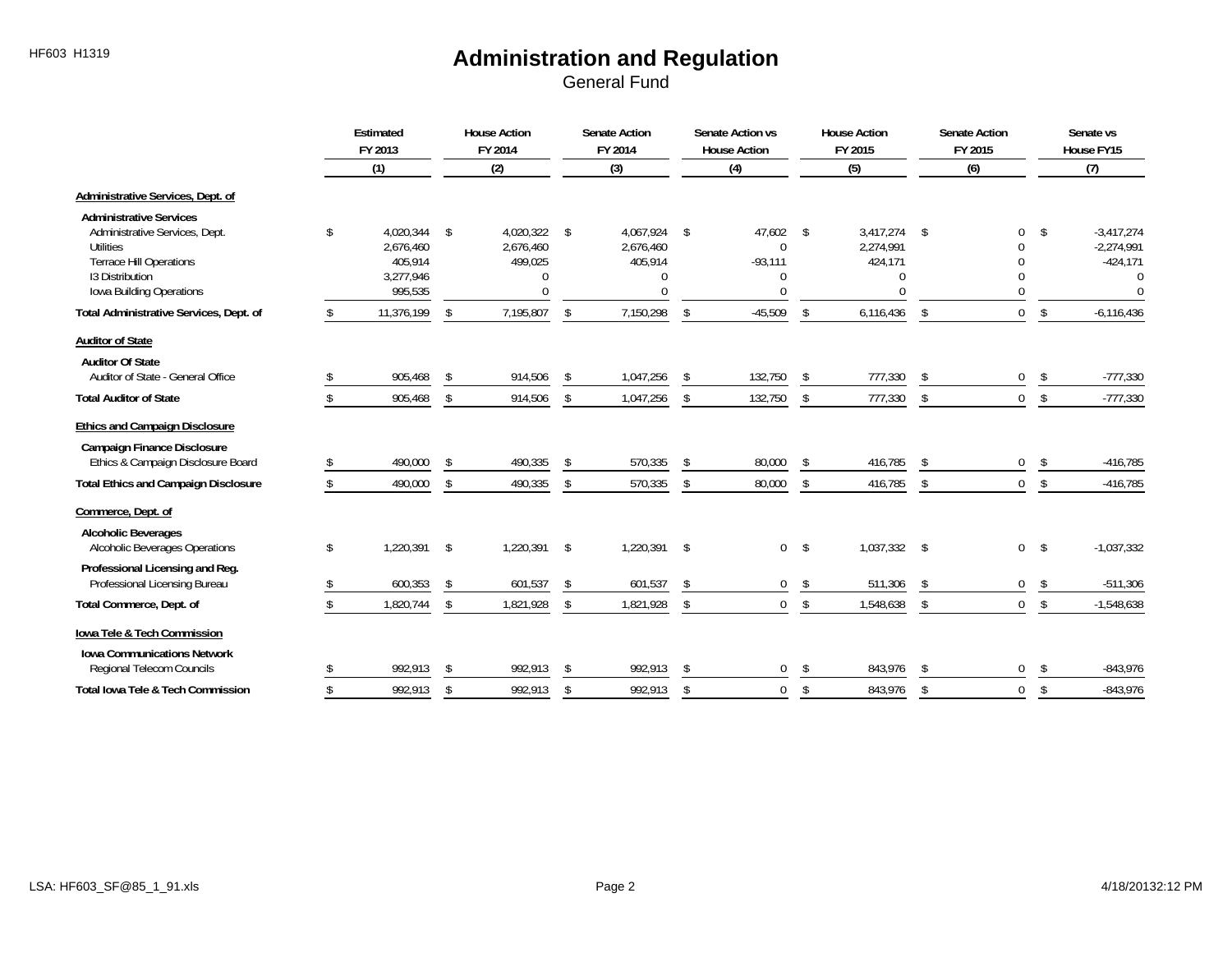|                                                         | Estimated<br>FY 2013      |                | <b>House Action</b><br>FY 2014 | <b>Senate Action</b><br>FY 2014 |               | Senate Action vs<br><b>House Action</b> | <b>House Action</b><br>FY 2015 | <b>Senate Action</b><br>FY 2015 |             |               | Senate vs<br>House FY15  |
|---------------------------------------------------------|---------------------------|----------------|--------------------------------|---------------------------------|---------------|-----------------------------------------|--------------------------------|---------------------------------|-------------|---------------|--------------------------|
|                                                         | (1)                       |                | (2)                            | (3)                             |               | (4)                                     | (5)                            |                                 | (6)         |               | (7)                      |
| Governor                                                |                           |                |                                |                                 |               |                                         |                                |                                 |             |               |                          |
| <b>Governor's Office</b>                                |                           |                |                                |                                 |               |                                         |                                |                                 |             |               |                          |
| Governor/Lt. Governor's Office<br>Terrace Hill Quarters | \$<br>2,194,914<br>93,111 | \$             | 2,196,455<br>$\Omega$          | \$<br>2,196,455                 | $\sqrt{5}$    | 0                                       | \$<br>1,866,987<br>$\Omega$    | \$                              | 0<br>0      | \$            | $-1,866,987$<br>$\Omega$ |
|                                                         |                           |                |                                | 93,111                          |               | 93,111                                  |                                |                                 |             |               |                          |
| <b>Total Governor</b>                                   | 2,288,025                 | $\mathfrak{L}$ | 2,196,455                      | \$<br>2,289,566                 | \$            | 93,111                                  | \$<br>1,866,987                | \$                              | $\mathbf 0$ | <sup>\$</sup> | $-1,866,987$             |
| Governor's Office of Drug Control Policy                |                           |                |                                |                                 |               |                                         |                                |                                 |             |               |                          |
| <b>Office of Drug Control Policy</b>                    |                           |                |                                |                                 |               |                                         |                                |                                 |             |               |                          |
| Drug Policy Coordinator                                 | 240,000                   | \$             | 241,134                        | \$<br>241,134                   | \$            | 0                                       | \$<br>204,964                  | \$                              | 0           | \$            | $-204,964$               |
| Total Governor's Office of Drug Control Policy          | \$<br>240,000             | \$             | 241,134                        | \$<br>241,134                   | \$            | 0                                       | \$<br>204,964                  | \$                              | $\mathbf 0$ | \$            | $-204,964$               |
| Human Rights, Dept. of                                  |                           |                |                                |                                 |               |                                         |                                |                                 |             |               |                          |
| Human Rights, Department of                             |                           |                |                                |                                 |               |                                         |                                |                                 |             |               |                          |
| Human Rights Administration                             | \$<br>206,103             | \$             | 224,184                        | \$<br>224,184                   | $\mathsf{s}$  | 0                                       | \$<br>190,556                  | \$                              | 0           | \$            | $-190,556$               |
| Community Advocacy and Services                         | 1,028,077                 |                | 1,028,077                      | 1,028,077                       |               |                                         | 873,865                        |                                 | 0           |               | $-873,865$               |
| <b>Weatherization Programs</b>                          | $\Omega$                  |                | $\Omega$                       | 281,129                         |               | 281,129                                 | $\Omega$                       |                                 | 0           |               | $\Omega$                 |
| Total Human Rights, Dept. of                            | 1,234,180                 | \$             | 1,252,261                      | \$<br>1,533,390                 | \$            | 281,129                                 | \$<br>1,064,421                | \$                              | 0           | \$            | $-1,064,421$             |
| Inspections & Appeals, Dept. of                         |                           |                |                                |                                 |               |                                         |                                |                                 |             |               |                          |
| Inspections and Appeals, Dept. of                       |                           |                |                                |                                 |               |                                         |                                |                                 |             |               |                          |
| <b>Administration Division</b>                          | \$<br>248.409             | \$             | 545,242                        | \$<br>545.242                   | $\mathsf{\$}$ | 0                                       | \$<br>463,456                  | \$                              | 0           | \$            | $-463,456$               |
| Administrative Hearings Division                        | 528.753                   |                | 678.942                        | 678,942                         |               |                                         | 577,101                        |                                 | 0           |               | $-577,101$               |
| <b>Investigations Division</b>                          | 1,168,639                 |                | 2,573,089                      | 2,573,089                       |               |                                         | 2,187,126                      |                                 | 0           |               | $-2,187,126$             |
| Welfare Fraud Annual Meeting                            | $\Omega$                  |                | 25,000                         | $\Omega$                        |               | $-25,000$                               | $\Omega$                       |                                 | 0           |               | $\Omega$                 |
| <b>Health Facilities Division</b>                       | 3,917,666                 |                | 5,092,033                      | 5,092,033                       |               | 0                                       | 4,328,228                      |                                 | 0           |               | $-4,328,228$             |
| <b>Employment Appeal Board</b>                          | 42,215                    |                | 42,215                         | 42,215                          |               | U                                       | 35,883                         |                                 | 0           |               | $-35,883$                |
| Child Advocacy Board                                    | 2,680,290                 |                | 2,680,590                      | 2,680,290                       |               | $-300$                                  | 2,278,502                      |                                 | 0           |               | $-2,278,502$             |
| Food and Consumer Safety                                | 1,279,331                 |                | 1,279,331                      | 1,279,331                       |               | $\Omega$                                | 1,087,431                      |                                 | 0           |               | $-1,087,431$             |
| Total Inspections & Appeals, Dept. of                   | 9,865,303                 | \$             | 12,916,442                     | \$<br>12,891,142                | -\$           | $-25,300$                               | \$<br>10,957,727               | $\mathfrak{S}$                  | 0           | \$            | $-10,957,727$            |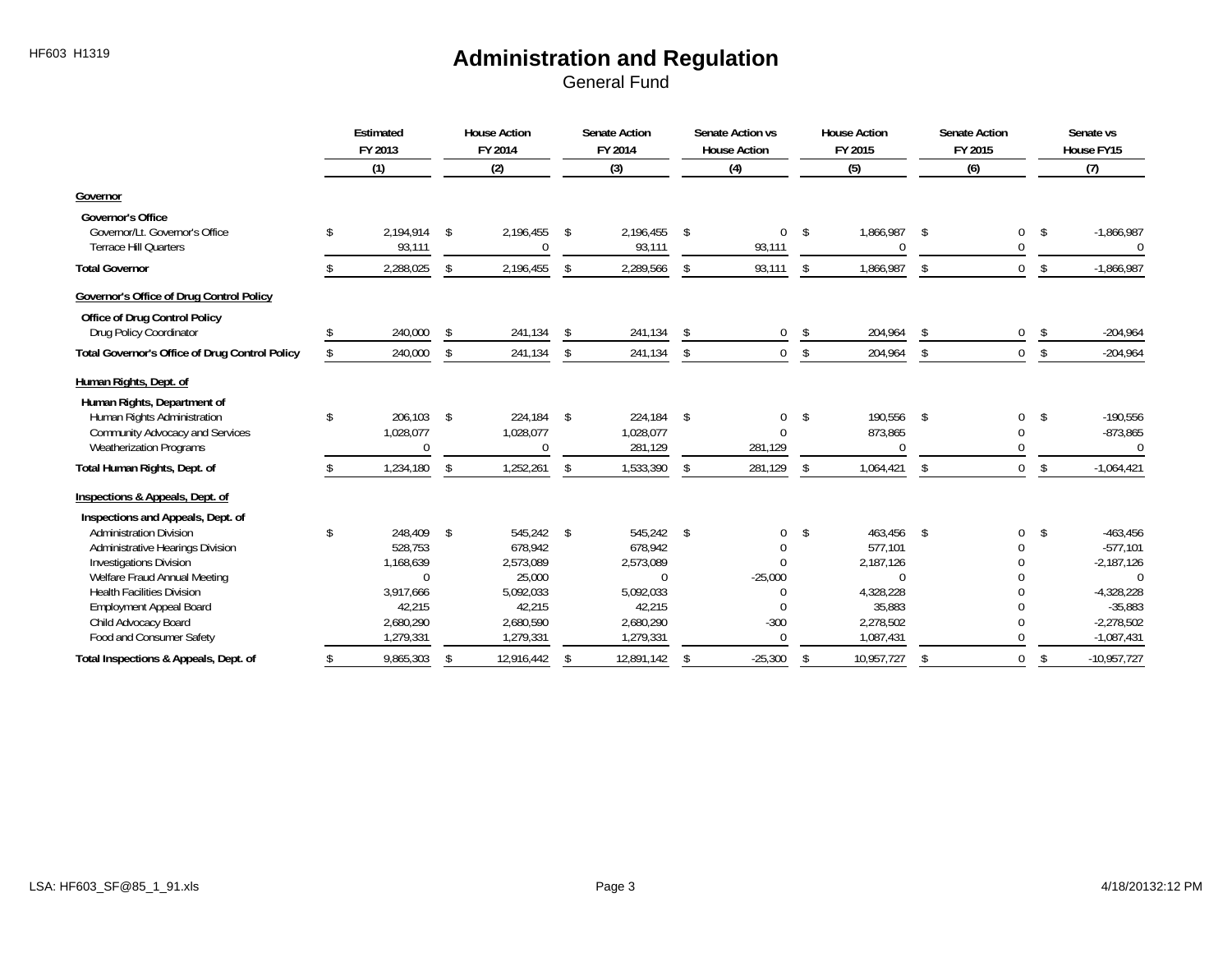|                                                                         | Estimated<br>FY 2013 |              |    | <b>House Action</b><br>FY 2014 |               | <b>Senate Action</b><br>FY 2014 |               | Senate Action vs<br><b>House Action</b> |     | <b>House Action</b><br>FY 2015 | <b>Senate Action</b><br>FY 2015 |               | Senate vs<br>House FY15 |
|-------------------------------------------------------------------------|----------------------|--------------|----|--------------------------------|---------------|---------------------------------|---------------|-----------------------------------------|-----|--------------------------------|---------------------------------|---------------|-------------------------|
|                                                                         |                      | (1)          |    | (2)                            |               | (3)                             |               | (4)                                     |     | (5)                            | (6)                             |               | (7)                     |
| Management, Dept. of                                                    |                      |              |    |                                |               |                                 |               |                                         |     |                                |                                 |               |                         |
| Management, Dept. of<br><b>Department Operations</b>                    |                      | 2,393,998    | \$ | 2,550,220                      | \$            | 2,550,220                       | \$            | 0                                       | -\$ | 2,167,687                      | \$<br>0                         | \$            | $-2,167,687$            |
| Total Management, Dept. of                                              |                      | 2,393,998    | \$ | 2,550,220                      | \$            | 2,550,220                       | \$            | $\mathbf 0$                             | \$  | 2,167,687                      | \$<br>$\mathbf 0$               | S.            | $-2,167,687$            |
| <b>Public Information Board</b>                                         |                      |              |    |                                |               |                                 |               |                                         |     |                                |                                 |               |                         |
| <b>Public Information Board</b><br><b>Iowa Public Information Board</b> |                      | 0            | \$ | 100,000                        | \$            | 450,000                         | \$            | 350,000                                 | \$  | 85,000                         | \$<br>0                         | \$            | $-85,000$               |
| <b>Total Public Information Board</b>                                   |                      | $\mathbf{0}$ | Ŝ. | 100,000                        | \$            | 450,000                         | S.            | 350,000                                 | \$  | 85,000                         | \$<br>0                         | \$            | $-85,000$               |
| Revenue, Dept. of                                                       |                      |              |    |                                |               |                                 |               |                                         |     |                                |                                 |               |                         |
| Revenue, Dept. of<br>Revenue, Department of                             |                      | 17,659,484   |    | 17,880,839                     | \$            | 18,080,840                      |               | 200,001                                 | \$  | 15,198,713                     | \$<br>0                         | \$            | $-15,198,713$           |
| Total Revenue, Dept. of                                                 |                      | 17,659,484   | -S | 17,880,839                     | -S            | 18,080,840                      | S.            | 200,001                                 | \$  | 15,198,713                     | \$<br>$\overline{0}$            | -S            | $-15,198,713$           |
| Secretary of State<br>Secretary of State                                |                      |              |    |                                |               |                                 |               |                                         |     |                                |                                 |               |                         |
| Secretary of State - Operations                                         |                      | 2,895,585    | \$ | 2,896,699                      | $\mathcal{S}$ | 2,796,699                       | <sup>\$</sup> | $-100,000$                              | \$  | 2,462,194                      | \$<br>0                         | \$            | $-2,462,194$            |
| <b>Total Secretary of State</b>                                         |                      | 2,895,585    | \$ | 2,896,699                      | \$            | 2,796,699                       | \$            | $-100,000$                              | \$  | 2,462,194                      | \$<br>0                         | <sup>\$</sup> | $-2,462,194$            |
| <b>Treasurer of State</b>                                               |                      |              |    |                                |               |                                 |               |                                         |     |                                |                                 |               |                         |
| <b>Treasurer of State</b><br>Treasurer - General Office                 |                      | 854,289      | \$ | 1,084,392                      | \$            | 1,084,392                       | \$            | 0                                       | \$  | 921,733                        | \$<br>0                         | S.            | $-921,733$              |
| <b>Total Treasurer of State</b>                                         |                      | 854,289      |    | 1,084,392                      | S.            | 1,084,392                       |               | $\mathbf 0$                             | \$  | 921,733                        | \$<br>$\mathbf{0}$              | \$            | $-921,733$              |
| <b>Total Administration and Regulation</b>                              |                      | 53,016,188   | S. | 52,533,931                     | \$            | 53,500,113                      | S.            | 966,182                                 | \$  | 44,632,591                     | \$<br>0                         | \$            | $-44,632,591$           |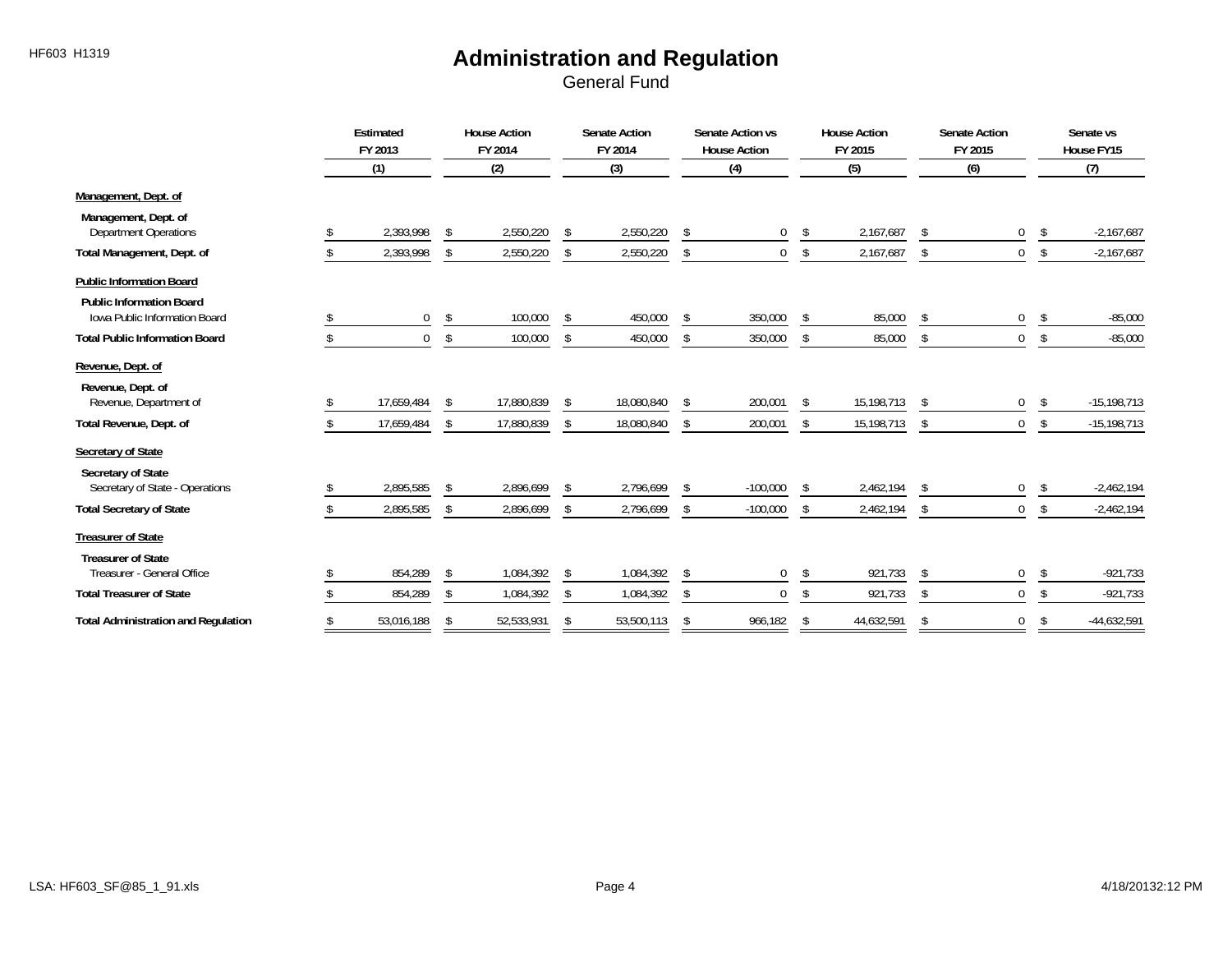# HF603 H1319 **Agriculture and Natural Resources**

|                                                                                | Estimated<br>FY 2013 |      | <b>House Action</b><br>FY 2014 | <b>Senate Action</b><br>FY 2014 | Senate Action vs<br><b>House Action</b> | <b>House Action</b><br>FY 2015 | <b>Senate Action</b><br>FY 2015 |     |  | Senate vs<br>House FY15 |
|--------------------------------------------------------------------------------|----------------------|------|--------------------------------|---------------------------------|-----------------------------------------|--------------------------------|---------------------------------|-----|--|-------------------------|
|                                                                                | (1)                  |      | (2)                            | (3)                             | $\left( 4\right)$                       | (5)                            |                                 | (6) |  |                         |
| Agriculture and Land Stewardship                                               |                      |      |                                |                                 |                                         |                                |                                 |     |  |                         |
| Agriculture and Land Stewardship<br>Department of Agriculture I/3 Distribution | $\overline{0}$       | - \$ | 24,164                         | 24,164                          | 0                                       | 24,164                         | <sup>S</sup>                    | 0   |  | $-24,164$               |
| <b>Total Agriculture and Land Stewardship</b>                                  | $\cup$               |      | 24,164                         | 24,164                          | 0                                       | 24,164                         |                                 |     |  | $-24,164$               |
| Natural Resources, Dept. of                                                    |                      |      |                                |                                 |                                         |                                |                                 |     |  |                         |
| <b>Natural Resources</b><br>Department of Natural Resources I/3 Distribution   | $\Omega$             |      | 95,607                         | 95,607                          | 0                                       | 95,607                         |                                 | 0   |  | $-95,607$               |
| Total Natural Resources, Dept. of                                              | U                    |      | 95,607                         | 95,607                          | U                                       | 95,607                         |                                 |     |  | $-95,607$               |
| <b>Total Agriculture and Natural Resources</b>                                 | $\mathbf{0}$         |      | 119,771                        | 119,771                         | 0                                       | 119,771                        |                                 | 0   |  | $-119,771$              |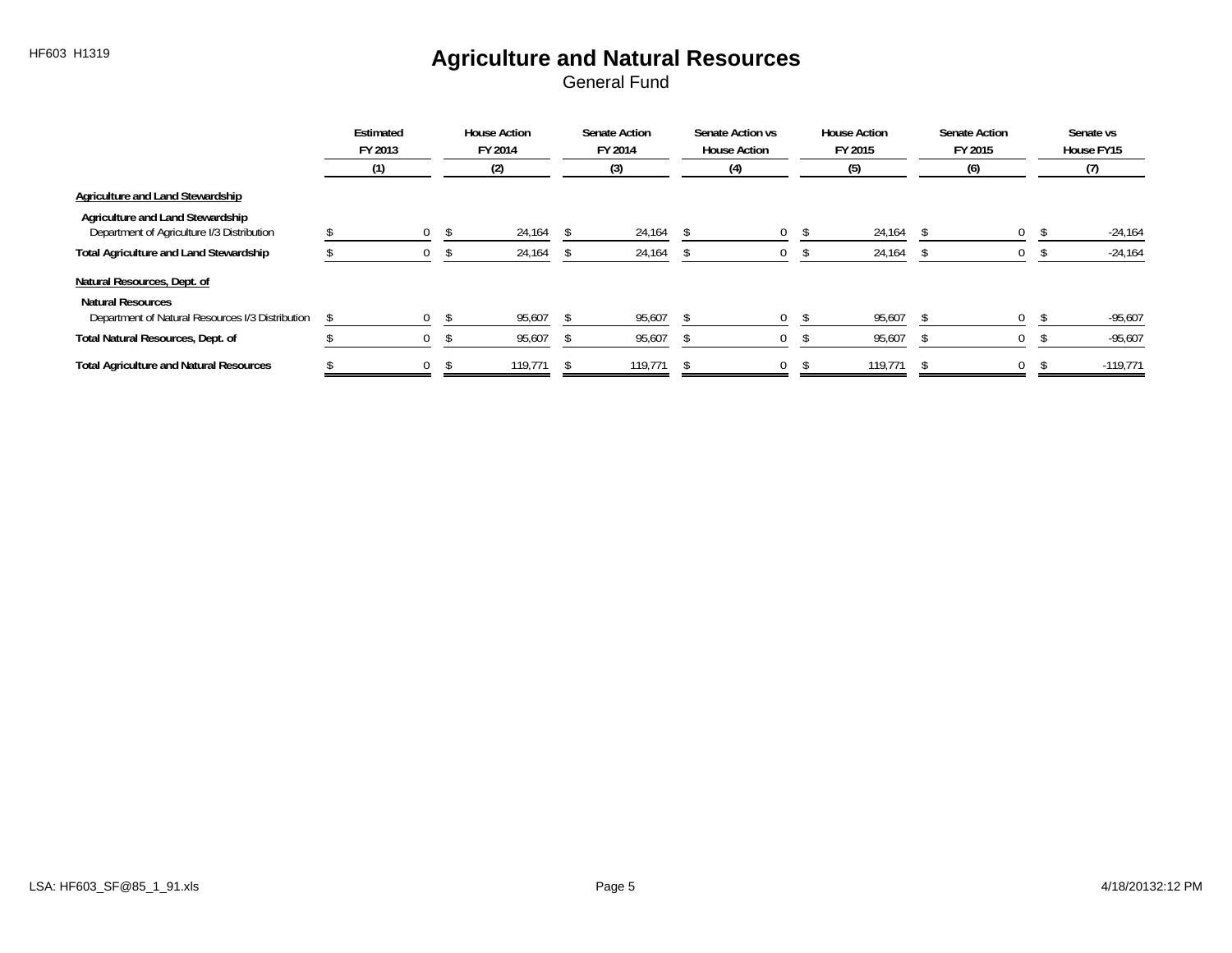# HF603 H1319 **Economic Development**

|                                                                                          |     | Estimated<br>FY 2013 |     | <b>House Action</b><br>FY 2014 |               | <b>Senate Action</b><br>FY 2014 |               | Senate Action vs<br><b>House Action</b> |    | <b>House Action</b><br>FY 2015 | <b>Senate Action</b><br>FY 2015<br>(6) |   |    | Senate vs<br>House FY15 |  |
|------------------------------------------------------------------------------------------|-----|----------------------|-----|--------------------------------|---------------|---------------------------------|---------------|-----------------------------------------|----|--------------------------------|----------------------------------------|---|----|-------------------------|--|
|                                                                                          |     | (1)                  |     | (2)                            |               | (3)                             |               | (4)                                     |    | (5)                            |                                        |   |    | (7)                     |  |
| <b>Cultural Affairs, Dept. of</b>                                                        |     |                      |     |                                |               |                                 |               |                                         |    |                                |                                        |   |    |                         |  |
| Cultural Affairs, Dept. of<br>Department of Cultural Affairs I/3 Distribution            |     | $\mathbf 0$          | \$  | 5,069                          | -S            | 5,069                           | \$            | 0                                       | \$ | 5,069                          | \$                                     | 0 | -S | $-5,069$                |  |
| Total Cultural Affairs, Dept. of                                                         |     | $\mathbf 0$          | -S  | 5,069                          | \$            | 5,069                           | \$            | 0                                       |    | 5,069<br>\$                    | -S                                     | 0 |    | $-5,069$                |  |
| <b>Economic Development Authority</b>                                                    |     |                      |     |                                |               |                                 |               |                                         |    |                                |                                        |   |    |                         |  |
| <b>Economic Development Authority</b><br>Economic Development Authority I/3 Distribution | \$  | $\mathbf 0$          | S   | 47,407                         |               | 47,407                          |               | 0                                       |    | 47,407<br>\$                   |                                        | 0 | -S | $-47,407$               |  |
| <b>Total Economic Development Authority</b>                                              |     | $\mathbf 0$          | -S  | 47,407                         | <sup>\$</sup> | 47,407                          |               | 0                                       |    | 47,407<br>\$                   | <sup>S</sup>                           | 0 | S  | $-47,407$               |  |
| <b>Public Employment Relations Board</b>                                                 |     |                      |     |                                |               |                                 |               |                                         |    |                                |                                        |   |    |                         |  |
| <b>Public Employment Relations</b><br>Public Employment Relations Board I/3 Distribution | -\$ | $\boldsymbol{0}$     | \$  | 526                            | - \$          | 526                             | -S            | 0                                       | \$ | 526                            | -S                                     | 0 |    | $-526$                  |  |
| <b>Total Public Employment Relations Board</b>                                           |     | 0                    | \$  | 526                            | \$            | 526                             | <sup>\$</sup> | 0                                       |    | 526<br>\$                      |                                        | 0 |    | $-526$                  |  |
| Iowa Workforce Development                                                               |     |                      |     |                                |               |                                 |               |                                         |    |                                |                                        |   |    |                         |  |
| Iowa Workforce Development<br>Dept. of Workforce Development I/3 Distribution            |     | 0                    | -S  | 274,819                        |               | 274,819                         |               |                                         |    | 274,819                        |                                        |   |    | $-274,819$              |  |
| <b>Total Iowa Workforce Development</b>                                                  |     | $\mathbf 0$          |     | 274,819                        |               | 274,819                         |               | 0                                       |    | 274,819                        |                                        | 0 |    | $-274,819$              |  |
| <b>Total Economic Development</b>                                                        |     | 0                    | -\$ | 327,821                        | \$            | 327,821                         | Ŝ.            |                                         | Ŝ. | 327,821                        | S                                      |   | S  | $-327,821$              |  |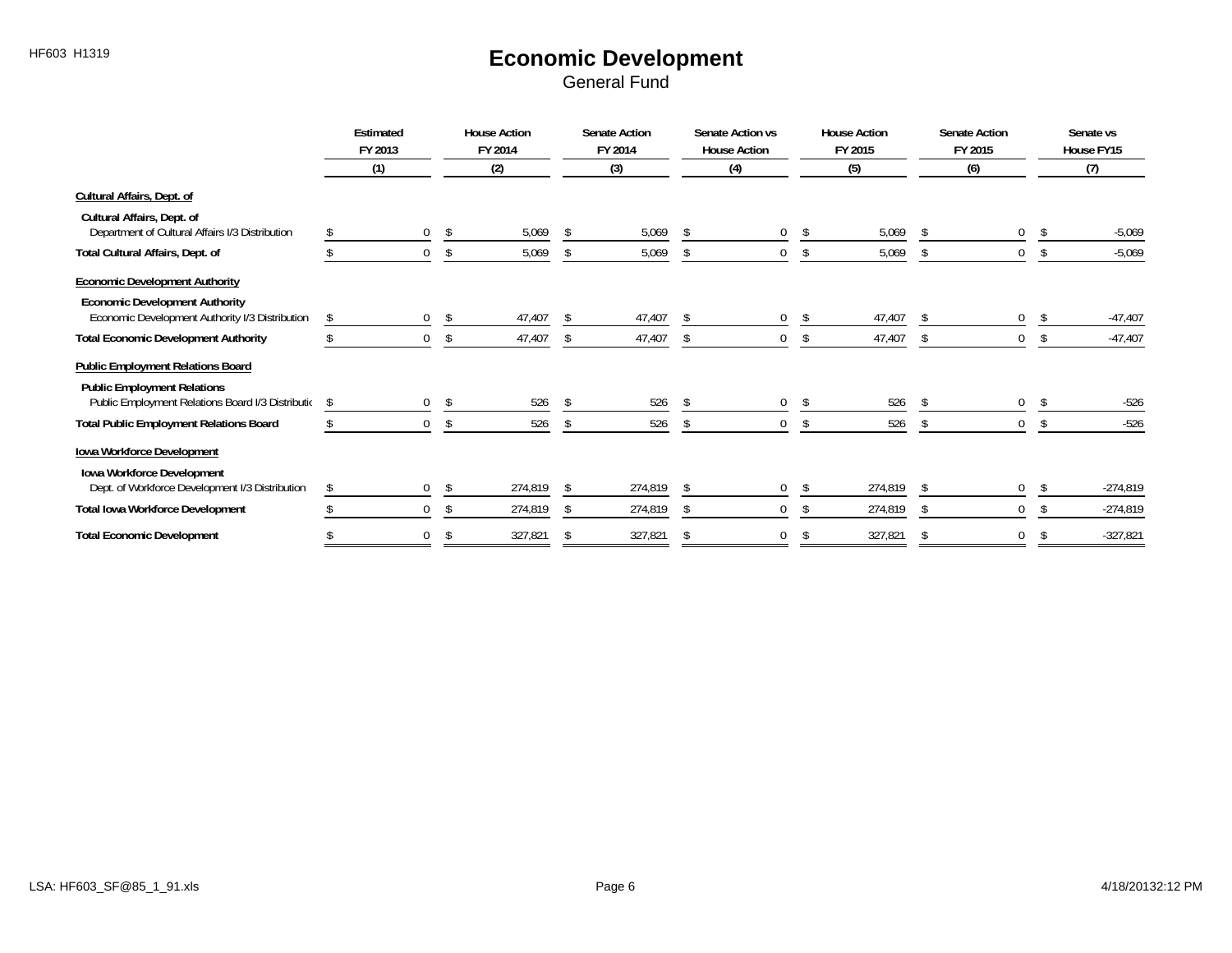# HF603 H1319 **Education**

|                                                                                | Estimated<br>FY 2013   |                | <b>House Action</b><br>FY 2014 | <b>Senate Action</b><br><b>Senate Action vs</b><br><b>House Action</b><br>FY 2014<br>FY 2015<br>FY 2015<br><b>House Action</b> |            | <b>Senate Action</b> |             | Senate vs<br>House FY15 |         |    |              |    |            |
|--------------------------------------------------------------------------------|------------------------|----------------|--------------------------------|--------------------------------------------------------------------------------------------------------------------------------|------------|----------------------|-------------|-------------------------|---------|----|--------------|----|------------|
|                                                                                | (1)                    |                | (2)                            |                                                                                                                                | (3)        |                      | (4)         |                         | (5)     |    | (6)          |    | (7)        |
| Blind, Dept. for the                                                           |                        |                |                                |                                                                                                                                |            |                      |             |                         |         |    |              |    |            |
| Department for the Blind<br>Department for the Blind I/3 Distribution          | $\mathbf 0$            | \$             | 6,543                          | -\$                                                                                                                            | 6,543      | \$                   | 0           | \$                      | 6,543   | \$ | 0            | \$ | $-6,543$   |
| Total Blind, Dept. for the                                                     | $\mathbf{0}$           | \$             | 6,543                          |                                                                                                                                | 6,543      |                      | 0           | \$                      | 6,543   | Ŝ. |              | \$ | $-6,543$   |
| <b>College Aid Commission</b>                                                  |                        |                |                                |                                                                                                                                |            |                      |             |                         |         |    |              |    |            |
| College Student Aid Comm.<br>College Student Aid Commission I/3 Distribution   | \$<br>$\boldsymbol{0}$ | \$             | 17,166                         | -S                                                                                                                             | 17,166     | -\$                  | 0           | \$                      | 17,166  | \$ | 0            | \$ | $-17,166$  |
| <b>Total College Aid Commission</b>                                            | $\mathbf 0$            | \$             | 17,166                         | \$                                                                                                                             | 17,166     | \$                   | $\mathbf 0$ | \$                      | 17,166  | \$ | $\mathbf{0}$ | \$ | $-17,166$  |
| Education, Dept. of                                                            |                        |                |                                |                                                                                                                                |            |                      |             |                         |         |    |              |    |            |
| Education, Dept. of<br>Department of Education I/3 Distribution                | \$                     | 0 <sup>5</sup> | 215,235                        | \$                                                                                                                             | 215,235 \$ |                      |             | $0 \quad$ \$            | 215,235 | \$ | 0            | \$ | $-215,235$ |
| <b>Vocational Rehabilitation</b><br>Vocational Rehabilitation I/3 Distribution | \$<br>$\overline{0}$   | $\sqrt[6]{}$   | 33,032                         | \$                                                                                                                             | 33,032 \$  |                      |             | 0 <sup>5</sup>          | 33,032  | \$ | 0            | \$ | $-33,032$  |
| <b>Iowa Public Television</b><br>Iowa Public Television I/3 Distribution       | $\mathbf 0$            | $\sqrt[6]{}$   | 7,537                          | -\$                                                                                                                            | 7,537      | \$                   | 0           | \$                      | 7,537   | \$ | $\mathbf 0$  | \$ | $-7,537$   |
| Total Education, Dept. of                                                      | $\mathbf{0}$           | \$             | 255,804                        | -S                                                                                                                             | 255,804    | S.                   | $\mathbf 0$ | \$                      | 255,804 | \$ | $\mathbf 0$  | \$ | $-255,804$ |
| Regents, Board of                                                              |                        |                |                                |                                                                                                                                |            |                      |             |                         |         |    |              |    |            |
| Regents, Board of<br>Board of Regents I/3 Distribution                         | $\mathbf 0$            | \$             | 29,709                         | \$                                                                                                                             | 29,709     | \$                   | 0           | \$                      | 29,709  | \$ | 0            | \$ | $-29,709$  |
| <b>Total Regents, Board of</b>                                                 | $\mathbf{0}$           | \$             | 29,709                         | \$                                                                                                                             | 29,709     | -\$                  | 0           | \$                      | 29,709  | \$ | $\Omega$     | -S | $-29,709$  |
| <b>Total Education</b>                                                         | $\Omega$               | -\$            | 309,222                        | \$                                                                                                                             | 309,222    | Ŝ.                   | 0           | \$                      | 309,222 | \$ | 0            | \$ | $-309,222$ |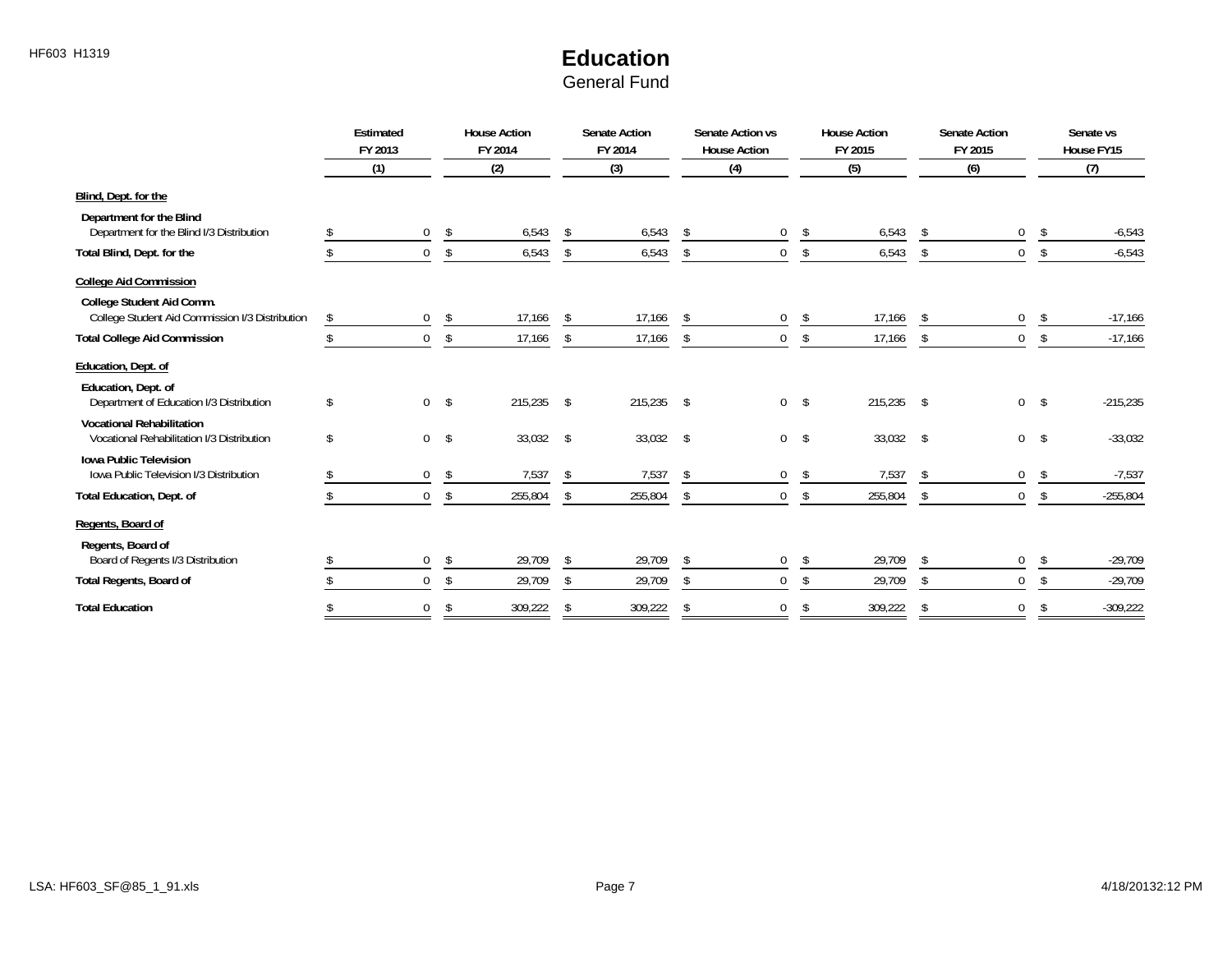#### HF603 H1319 **Health and Human Services**

|                                                                           |               | Estimated<br>FY 2013 |                         | <b>House Action</b><br>FY 2014 | <b>Senate Action</b><br>FY 2014 |               | Senate Action vs<br><b>House Action</b> | <b>House Action</b><br>FY 2015 |            | <b>Senate Action</b><br>FY 2015 |                |               | Senate vs<br>House FY15 |  |
|---------------------------------------------------------------------------|---------------|----------------------|-------------------------|--------------------------------|---------------------------------|---------------|-----------------------------------------|--------------------------------|------------|---------------------------------|----------------|---------------|-------------------------|--|
|                                                                           |               | (1)                  |                         | (2)                            | (3)                             |               | (4)                                     |                                | (5)        |                                 | (6)            |               | (7)                     |  |
| Aging, Dept. on                                                           |               |                      |                         |                                |                                 |               |                                         |                                |            |                                 |                |               |                         |  |
| Aging, Dept. on<br>Department of Aging I/3 Distribution                   | \$            | $\overline{0}$       | \$                      | 5,687                          | \$<br>5,687                     | <sup>\$</sup> | $\mathbf 0$                             | \$                             | 5,687      | \$                              | $\mathbf 0$    | \$            | $-5,687$                |  |
| Total Aging, Dept. on                                                     | \$            | $\overline{0}$       | \$                      | 5,687                          | \$<br>5,687                     | \$            | 0                                       | \$                             | 5,687      | \$                              | $\overline{0}$ | \$            | $-5,687$                |  |
| Public Health, Dept. of                                                   |               |                      |                         |                                |                                 |               |                                         |                                |            |                                 |                |               |                         |  |
| Public Health, Dept. of<br>Department of Public Health I/3 Distribution   | \$            | $\mathbf 0$          | \$                      | 51,018                         | \$<br>51,018                    | \$            | 0                                       | \$                             | 51,018     | \$                              | 0              | \$            | $-51,018$               |  |
| Total Public Health, Dept. of                                             | \$            | $\mathbf 0$          | \$                      | 51,018                         | \$<br>51,018                    | \$            | 0                                       | \$                             | 51,018     | \$                              | $\mathbf{0}$   | \$            | $-51,018$               |  |
| Veterans Affairs, Dept. of                                                |               |                      |                         |                                |                                 |               |                                         |                                |            |                                 |                |               |                         |  |
| Veterans Affairs, Department of<br>Veteran's Affairs I/3 Distribution     | \$            |                      | $0 \quad$ \$            | $2,443$ \$                     | $2,443$ \$                      |               |                                         | $0 \quad$ \$                   | $2,443$ \$ |                                 | $\mathbf 0$    | $\sqrt{3}$    | $-2,443$                |  |
| Veterans Affairs, Dept. of<br>Iowa Veteran's Home I/3 Distribution        | \$            | $\overline{0}$       | $\sqrt[6]{\frac{1}{2}}$ | 69,282                         | \$<br>69,282                    | \$            | $\overline{0}$                          | \$                             | 69,282     | \$                              | 0              | \$            | $-69,282$               |  |
| Total Veterans Affairs, Dept. of                                          | $\mathcal{S}$ | $\mathbf{0}$         | \$                      | 71,725                         | \$<br>71,725                    | \$            | $\overline{0}$                          | \$                             | 71,725     | \$                              | $\overline{0}$ | \$            | $-71,725$               |  |
| Human Services, Dept. of                                                  |               |                      |                         |                                |                                 |               |                                         |                                |            |                                 |                |               |                         |  |
| Assistance<br>Human Services Assistance Payments I/3 Distribu \$          |               |                      | 0 <sup>5</sup>          | 581,192 \$                     | 581,192 \$                      |               | $\overline{0}$                          | $\mathsf{\$}$                  | 581.192 \$ |                                 | $\overline{0}$ | $\mathsf{\$}$ | $-581,192$              |  |
| <b>Toledo Juvenile Home</b><br>Human Services - Toledo I/3 Distribution   | \$            |                      | $0 \quad$ \$            | $7,766$ \$                     | $7,766$ \$                      |               |                                         | $0 \quad$ \$                   | 7,766 \$   |                                 | 0 <sup>5</sup> |               | $-7,766$                |  |
| <b>Eldora Training School</b><br>Human Services - Eldora I/3 Distribution | \$            |                      | $0 \quad$ \$            | $11,233$ \$                    | $11,233$ \$                     |               |                                         | 0 <sup>5</sup>                 | 11,233     | $\sqrt{2}$                      | 0 <sup>5</sup> |               | $-11,233$               |  |
| Cherokee<br>Human Services - Cherokee I/3 Distribution                    | \$            | $\Omega$             | $\sqrt[6]{}$            | $10,273$ \$                    | $10,273$ \$                     |               | $\overline{0}$                          | $\mathsf{\$}$                  | 10,273     | $\sqrt{2}$                      | 0              | $\mathsf{\$}$ | $-10,273$               |  |
| Clarinda<br>Human Services - Clarinda I/3 Distribution                    | \$            |                      | $0 \quad$ \$            | $5,821$ \$                     | $5,821$ \$                      |               |                                         | 0 <sup>5</sup>                 | $5,821$ \$ |                                 | 0 <sup>5</sup> |               | $-5,821$                |  |
| Independence<br>Human Services - Independence I/3 Distribution            | \$            | $\overline{0}$       | $\sqrt[6]{}$            | 15,304                         | \$<br>15,304 \$                 |               | $\overline{0}$                          | $\sqrt{2}$                     | 15,304     | \$                              | $\overline{0}$ | \$            | $-15,304$               |  |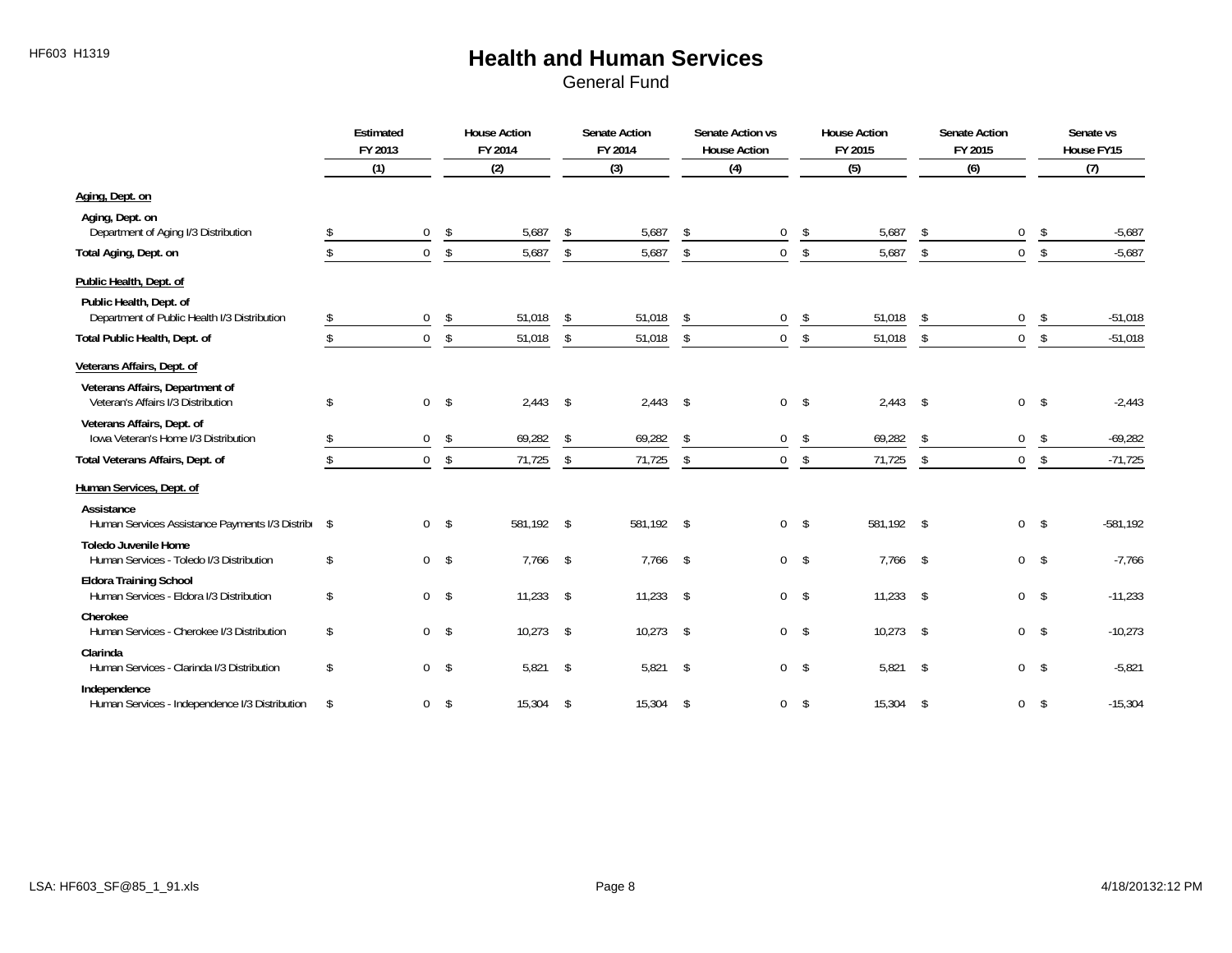#### HF603 H1319 **Health and Human Services**

|                                                                                 | Estimated<br>FY 2013 |                |     | <b>House Action</b><br>FY 2014 |               | <b>Senate Action</b><br>FY 2014 |              | Senate Action vs<br><b>House Action</b> |              | <b>House Action</b><br>FY 2015 |              | <b>Senate Action</b><br>FY 2015 | Senate vs<br>House FY15 |
|---------------------------------------------------------------------------------|----------------------|----------------|-----|--------------------------------|---------------|---------------------------------|--------------|-----------------------------------------|--------------|--------------------------------|--------------|---------------------------------|-------------------------|
|                                                                                 | (1)                  |                |     | (2)                            |               | (3)                             |              | (4)                                     |              | (5)                            |              | (6)                             | (7)                     |
| Mt Pleasant<br>Human Services - Mt. Pleasant I/3 Distribution                   |                      | 0 <sup>5</sup> |     | 7,375                          | -\$           | $7,375$ \$                      |              |                                         | $0 \quad$ \$ | 7,375                          | $^{\circ}$   | $\mathbf{0}$                    | $-7,375$<br>\$          |
| Glenwood<br>Human Services - Glenwood I/3 Distribution                          |                      | 0 <sup>5</sup> |     | 74,650 \$                      |               | 74,650 \$                       |              |                                         | $0 \quad$ \$ | 74,650                         | -S           | $\overline{0}$                  | $-74,650$<br>-\$        |
| Woodward<br>Human Services - Woodward I/3 Distribution                          | \$                   | 0 <sup>5</sup> |     | 65,728 \$                      |               | 65,728 \$                       |              |                                         | $0 \quad$ \$ | 65,728                         | -S           | $\overline{0}$                  | $-65,728$<br>\$         |
| <b>Cherokee CCUSO</b><br>Human Services Civil Commitment Unit I/3 Distric \$    |                      | 0 <sup>5</sup> |     | 8,599                          | \$            | 8,599                           | $\mathsf{s}$ |                                         | $0 \quad$ \$ | 8,599                          | $\mathsf{s}$ | $\Omega$                        | $-8,599$<br>\$          |
| <b>Field Operations</b><br>Human Services Field Operations Unit I/3 Distribu \$ |                      | $\overline{0}$ | -\$ | 189,899                        | $\mathcal{L}$ | 189,899                         | \$           |                                         | $0 \quad$ \$ | 189,899                        | \$           | $\overline{0}$                  | $-189.899$<br>\$        |
| <b>General Administration</b><br>Human Services Administration I/3 Distribution |                      | $\mathbf{0}$   | -S  | 24,831                         | <sup>3</sup>  | 24,831                          | \$           | $\overline{0}$                          | \$           | 24,831                         | -S           | $\mathbf{0}$                    | $-24,831$               |
| Total Human Services, Dept. of                                                  |                      | $\mathbf 0$    |     | 1,002,671                      | <sup>2</sup>  | 1,002,671                       | - \$         | 0                                       |              | 1,002,671                      | S.           | $\mathbf{0}$                    | $-1,002,671$            |
| <b>Total Health and Human Services</b>                                          |                      | 0              |     | 1,131,101                      |               | 1,131,101                       |              | 0                                       |              | 1,131,101                      | -S           | $\mathbf{0}$                    | $-1,131,101$            |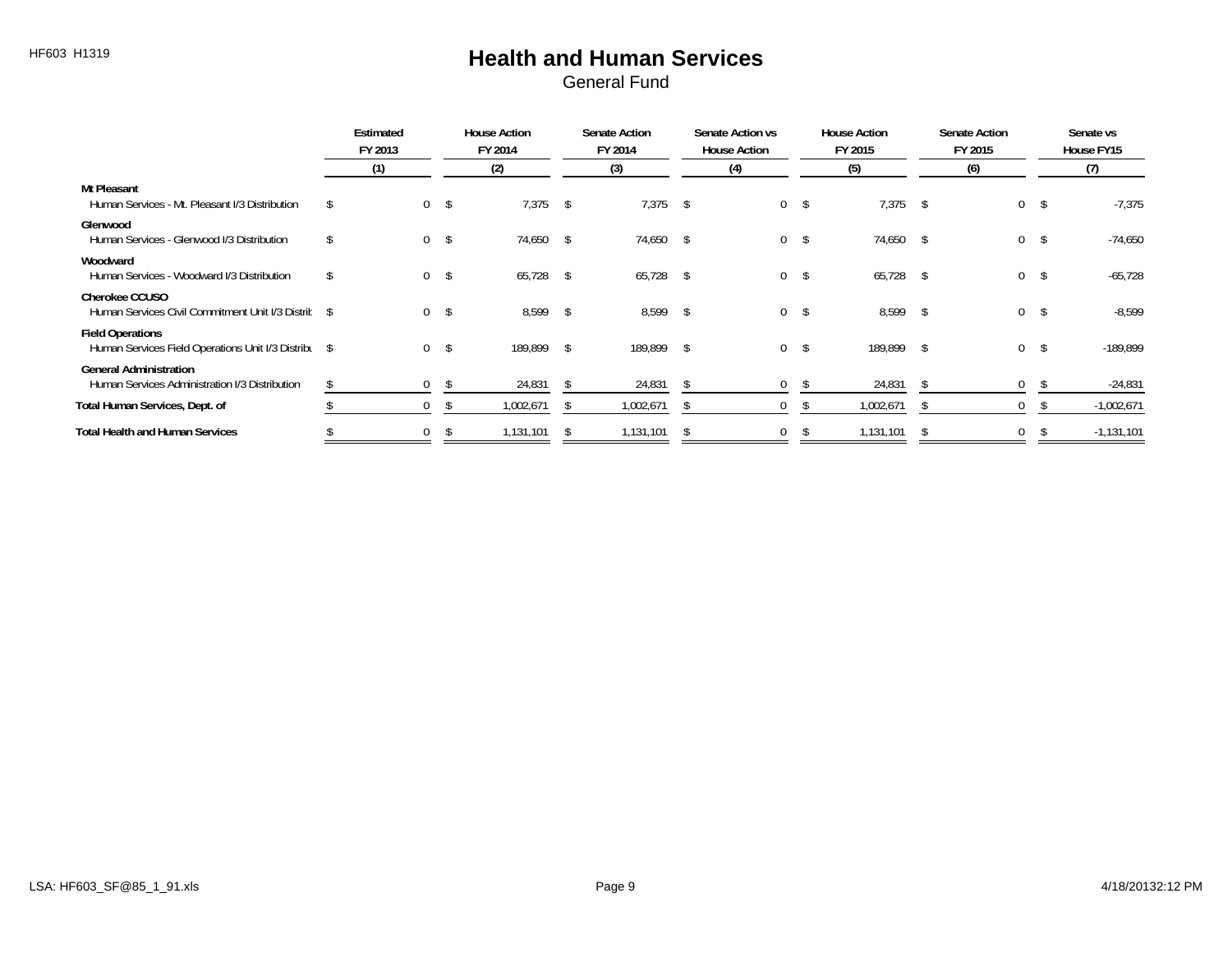|                                                                            | Estimated<br>FY 2013 |                         | <b>House Action</b><br>FY 2014 |              | <b>Senate Action</b><br>FY 2014 |               | Senate Action vs<br><b>House Action</b> |                         | <b>House Action</b><br>FY 2015 |                         | <b>Senate Action</b><br>FY 2015 |               | Senate vs<br>House FY15 |
|----------------------------------------------------------------------------|----------------------|-------------------------|--------------------------------|--------------|---------------------------------|---------------|-----------------------------------------|-------------------------|--------------------------------|-------------------------|---------------------------------|---------------|-------------------------|
|                                                                            | (1)                  |                         | (2)                            |              | (3)                             |               | (4)                                     |                         | (5)                            |                         | (6)                             |               | (7)                     |
| Justice, Department of                                                     |                      |                         |                                |              |                                 |               |                                         |                         |                                |                         |                                 |               |                         |
| Justice, Dept. of<br>Department of Justice I/3 Distribution                | $\mathbf 0$          | \$                      | 21,975                         | \$           | 21,975                          | \$            | $\mathbf 0$                             | \$                      | 21,975                         | \$                      | 0                               | \$            | $-21,975$               |
| <b>Total Justice, Department of</b>                                        | $\mathbf{0}$         | $\sqrt[6]{\frac{1}{2}}$ | 21,975                         | \$           | 21,975                          | \$            | $\mathbf 0$                             | \$                      | 21,975                         | \$                      | $\mathbf 0$                     | \$            | $-21,975$               |
| <b>Civil Rights Commission</b>                                             |                      |                         |                                |              |                                 |               |                                         |                         |                                |                         |                                 |               |                         |
| <b>Civil Rights Commission</b><br>Civil Rights Commission I/3 Distribution | \$<br>$\mathbf 0$    | \$                      | 2,178                          | \$           | 2,178                           | \$            | $\mathbf 0$                             | \$                      | 2,178                          | \$                      | $\mathbf 0$                     | \$            | $-2,178$                |
| <b>Total Civil Rights Commission</b>                                       | $\mathbf 0$          | \$                      | 2,178                          | \$           | 2,178                           | \$            | $\mathbf 0$                             | $\sqrt[6]{\frac{1}{2}}$ | 2,178                          | \$                      | $\mathbf 0$                     | \$            | $-2,178$                |
| Corrections, Dept. of                                                      |                      |                         |                                |              |                                 |               |                                         |                         |                                |                         |                                 |               |                         |
| <b>Central Office</b><br>Corrections - Central Office I/3 Distribution     | \$                   | 0 <sup>5</sup>          | 12,228                         | $\sqrt[6]{}$ | 12,228                          | $\mathsf{\$}$ |                                         | $0 \quad$ \$            | 12,228                         | $\sqrt{2}$              | $\overline{0}$                  | \$            | $-12,228$               |
| <b>Fort Madison</b><br>Corrections - Fort Madison I/3 Distribution         | \$                   | 0 <sup>5</sup>          | 28,799                         | \$           | 28,799 \$                       |               |                                         | $0 \quad$ \$            | 28,799                         | $\sqrt{2}$              | $\overline{0}$                  | $\mathsf{\$}$ | $-28,799$               |
| Anamosa<br>Corrections - Anamosa I/3 Distribution                          | \$<br>$\mathbf 0$    | $\sqrt{ }$              | 22,967 \$                      |              | $22,967$ \$                     |               |                                         | $0 \quad$ \$            | 22,967                         | \$                      | $\mathbf 0$                     | \$            | $-22,967$               |
| Oakdale<br>Corrections - Oakdale I/3 Distribution                          | \$                   | 0 <sup>5</sup>          | 57,645 \$                      |              | 57,645 \$                       |               |                                         | $0 \quad$ \$            | 57,645                         | -\$                     | $\overline{0}$                  | $\sqrt[6]{}$  | $-57,645$               |
| Newton<br>Corrections - Newton I/3 Distribution                            | \$                   | 0 <sup>5</sup>          | 18,818 \$                      |              | 18,818 \$                       |               |                                         | 0 <sup>5</sup>          | 18,818                         | \$                      | 0 <sup>5</sup>                  |               | $-18,818$               |
| <b>Mt Pleasant</b><br>Corrections - Mt. Pleasant I/3 Distribution          | \$                   | $0 \quad$ \$            | 20,708 \$                      |              | 20,708 \$                       |               | $\mathbf 0$                             | $\sqrt{3}$              | 20,708                         | $\sqrt[6]{\frac{1}{2}}$ | $\overline{0}$                  | $\sqrt{5}$    | $-20,708$               |
| <b>Rockwell City</b><br>Corrections - Rockwell City I/3 Distribution       | \$<br>$\overline{0}$ | $\sqrt{2}$              | 7,205                          | \$           | 7,205                           | $\mathsf{\$}$ | $\mathbf 0$                             | $\sqrt{5}$              | 7,205                          | -\$                     | $\mathbf{0}$                    | \$            | $-7,205$                |
| Clarinda<br>Corrections - Clarinda I/3 Distribution                        | \$                   | $0 \quad$ \$            | $17,703$ \$                    |              | $17,703$ \$                     |               |                                         | 0 <sup>5</sup>          | 17,703                         | -\$                     | $\overline{0}$                  | $\sqrt{5}$    | $-17,703$               |
| <b>Mitchellville</b><br>Corrections - Mitchellville I/3 Distribution       | \$<br>$\mathbf 0$    | $\sqrt{3}$              | 13,431                         | \$           | 13,431                          | $\mathsf{\$}$ | $\mathbf 0$                             | $\mathsf{\$}$           | 13,431                         | -\$                     | $\overline{0}$                  | \$            | $-13,431$               |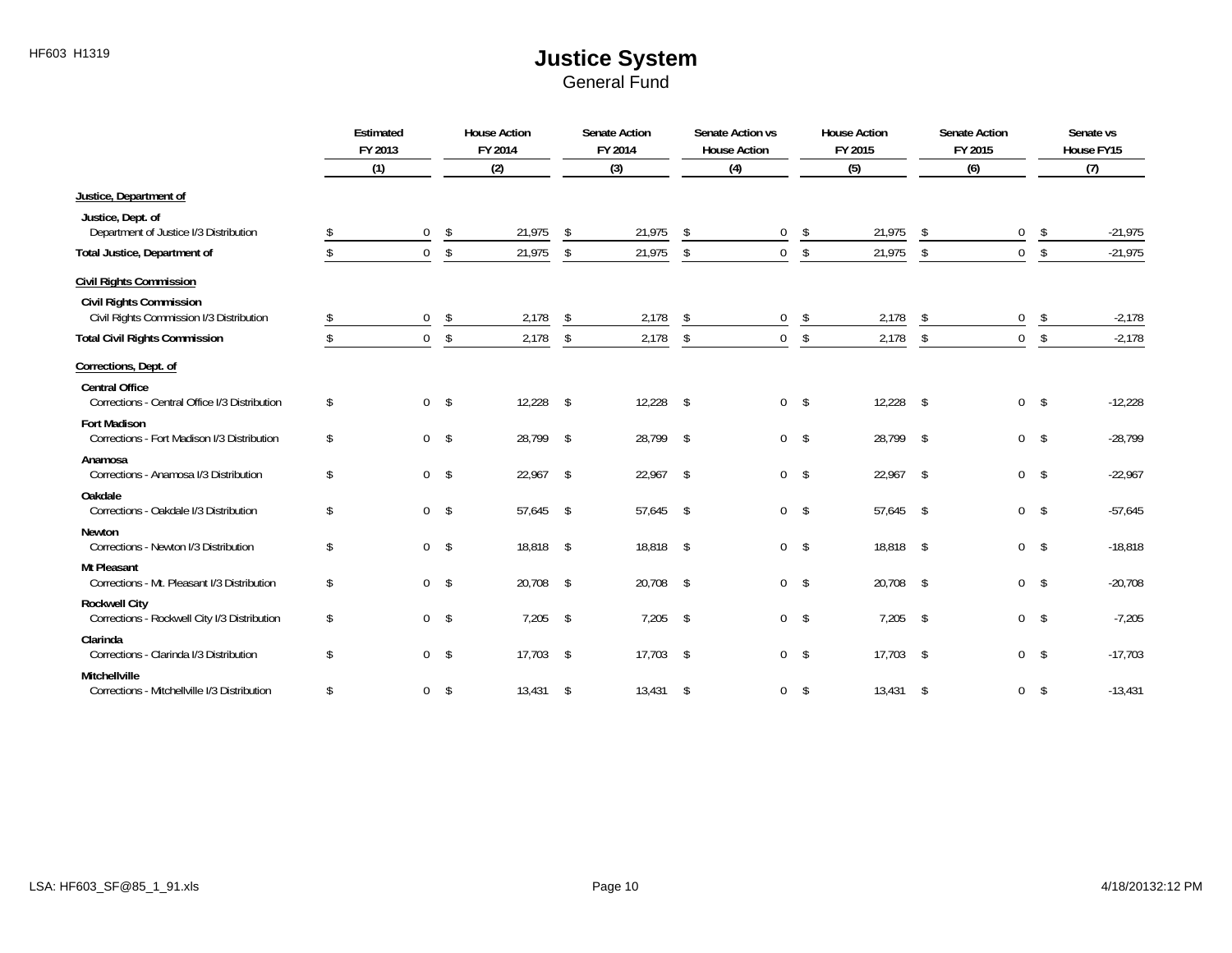|                                                                            |     | Estimated<br>FY 2013       |            | <b>House Action</b><br>FY 2014 |          | <b>Senate Action</b><br>FY 2014 |            | Senate Action vs<br><b>House Action</b> |              | <b>House Action</b><br>FY 2015 |                      | <b>Senate Action</b><br>FY 2015 |               | Senate vs<br>House FY15 |
|----------------------------------------------------------------------------|-----|----------------------------|------------|--------------------------------|----------|---------------------------------|------------|-----------------------------------------|--------------|--------------------------------|----------------------|---------------------------------|---------------|-------------------------|
|                                                                            |     | (1)                        |            | (2)                            |          | (3)                             |            | (4)                                     |              | (5)                            |                      | (6)                             |               | (7)                     |
| <b>Fort Dodge</b><br>Corrections - Fort Dodge I/3 Distribution             | S.  | $\mathbf 0$                | \$         | 18,416                         | \$       | 18,416                          | \$         | 0                                       | \$           | 18,416                         | \$                   | 0                               | \$            | $-18,416$               |
| <b>Total Corrections, Dept. of</b>                                         | \$  | $\overline{0}$             | \$         | 217,920                        | \$       | 217,920                         | \$         | $\mathbf 0$                             | $\sqrt[6]{}$ | 217,920                        | \$                   | $\mathbf{0}$                    | \$            | $-217,920$              |
| Inspections & Appeals, Dept. of                                            |     |                            |            |                                |          |                                 |            |                                         |              |                                |                      |                                 |               |                         |
| <b>Public Defender</b><br>Public Defender I/3 Distribution                 |     | $\mathbf 0$                | \$         | 20,061                         | \$       | 20,061                          | \$         | 0                                       | \$           | 20,061                         | \$                   | 0                               | \$            | $-20,061$               |
| Total Inspections & Appeals, Dept. of                                      | \$  | $\mathbf 0$                | \$         | 20,061                         | \$       | 20,061                          | \$         | $\mathbf 0$                             | \$           | 20,061                         | \$                   | $\overline{0}$                  | \$            | $-20,061$               |
| <b>Judicial Branch</b>                                                     |     |                            |            |                                |          |                                 |            |                                         |              |                                |                      |                                 |               |                         |
| <b>Judicial Branch</b><br>Judicial Branch I/3 Distribution                 | \$. | $\overline{0}$             | \$         | 137,380                        | \$       | 137,380                         | \$         | 0                                       | \$           | 137,380                        | \$                   | 0                               | \$            | $-137,380$              |
| <b>Total Judicial Branch</b>                                               | \$  | $\overline{0}$             | \$         | 137,380                        | \$       | 137,380                         | \$         | $\mathbf 0$                             | \$           | 137,380                        | \$                   | $\overline{0}$                  | \$            | $-137,380$              |
| Iowa Law Enforcement Academy                                               |     |                            |            |                                |          |                                 |            |                                         |              |                                |                      |                                 |               |                         |
| Iowa Law Enforcement Academy<br>Law Enforcement Academy I/3 Distribution   |     | $\overline{0}$             | \$         | 1,516                          | -\$      | 1,516                           | -\$        | 0                                       | \$           | 1,516                          | \$                   | 0                               | \$            | $-1,516$                |
| <b>Total Iowa Law Enforcement Academy</b>                                  | \$  | $\overline{0}$             | \$         | 1,516                          | \$       | 1,516                           | \$         | $\mathbf 0$                             | \$           | 1,516                          | \$                   | $\overline{0}$                  | \$            | $-1,516$                |
| Parole, Board of                                                           |     |                            |            |                                |          |                                 |            |                                         |              |                                |                      |                                 |               |                         |
| Parole Board                                                               |     |                            |            |                                |          |                                 |            |                                         |              |                                |                      |                                 |               |                         |
| Parole Board I/3 Distribution<br>Total Parole, Board of                    | \$  | $\mathbf 0$<br>$\mathbf 0$ | \$<br>\$   | 748<br>748                     | \$<br>\$ | 748<br>748                      | \$<br>\$   | 0<br>$\mathbf 0$                        | \$<br>\$     | 748<br>748                     | \$<br>$\mathfrak{L}$ | 0<br>0                          | \$<br>\$      | $-748$<br>$-748$        |
| Public Defense, Dept. of                                                   |     |                            |            |                                |          |                                 |            |                                         |              |                                |                      |                                 |               |                         |
|                                                                            |     |                            |            |                                |          |                                 |            |                                         |              |                                |                      |                                 |               |                         |
| Public Defense, Dept. of<br>Department of Public Defense I/3 Distribution  | \$  | $\overline{0}$             | $\sqrt{2}$ | $27,436$ \$                    |          | 27,436                          | $\sqrt{2}$ | 0                                       | $\sqrt{ }$   | 27,436                         | \$                   | 0                               | $\mathsf{\$}$ | $-27,436$               |
| <b>Emergency Management Division</b><br>Homeland Security I/3 Distribution | \$  | $\mathbf 0$                | \$         | 55,346                         | \$       | 55,346                          | \$         | 0                                       | \$           | 55,346                         | $\mathfrak{S}$       | 0                               | \$            | $-55,346$               |
| Total Public Defense, Dept. of                                             |     | $\overline{0}$             | \$         | 82,782                         | \$       | 82,782                          | \$         | 0                                       | \$           | 82,782                         | $\mathfrak{S}$       | $\mathbf 0$                     | \$            | $-82,782$               |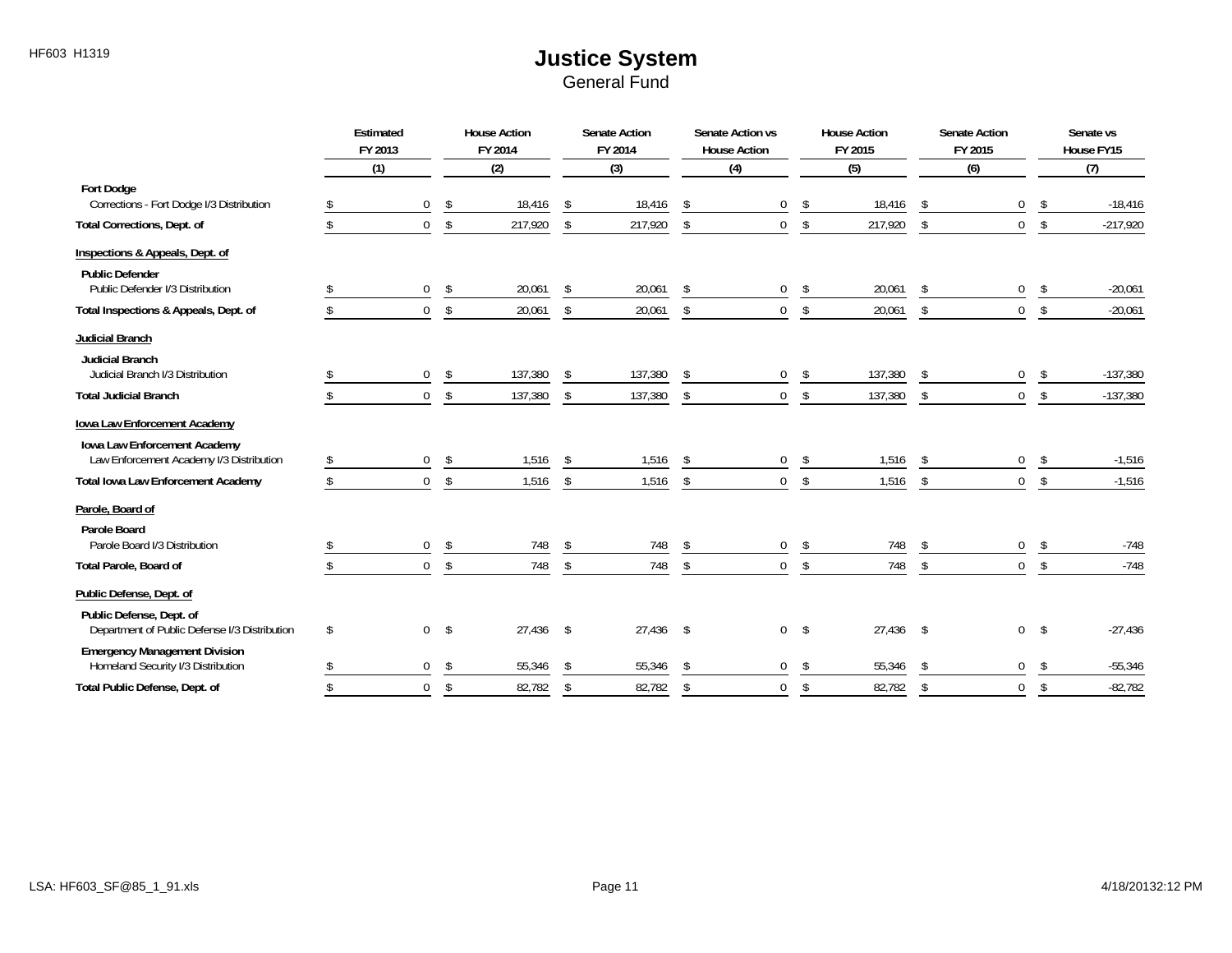|                                                                         | Estimated<br>FY 2013 | <b>House Action</b><br>FY 2014 | <b>Senate Action</b><br>FY 2014 | Senate Action vs<br><b>House Action</b> | <b>House Action</b><br>FY 2015 | <b>Senate Action</b><br>FY 2015 | Senate vs<br>House FY15 |
|-------------------------------------------------------------------------|----------------------|--------------------------------|---------------------------------|-----------------------------------------|--------------------------------|---------------------------------|-------------------------|
|                                                                         |                      |                                |                                 |                                         |                                |                                 |                         |
| Public Safety, Department of                                            |                      |                                |                                 |                                         |                                |                                 |                         |
| Public Safety, Dept. of<br>Department of Public Safety I/3 Distribution | $\Omega$             | 87,295                         | 87,295                          | 0                                       | 87,295                         | 0.                              | $-87,295$               |
| <b>Total Public Safety, Department of</b>                               |                      | 87,295                         | 87,295                          |                                         | 87,295                         |                                 | $-87,295$               |
| <b>Total Justice System</b>                                             | $\Omega$             | 571,855                        | 571,855                         |                                         | 571,855                        | 0                               | $-571,855$              |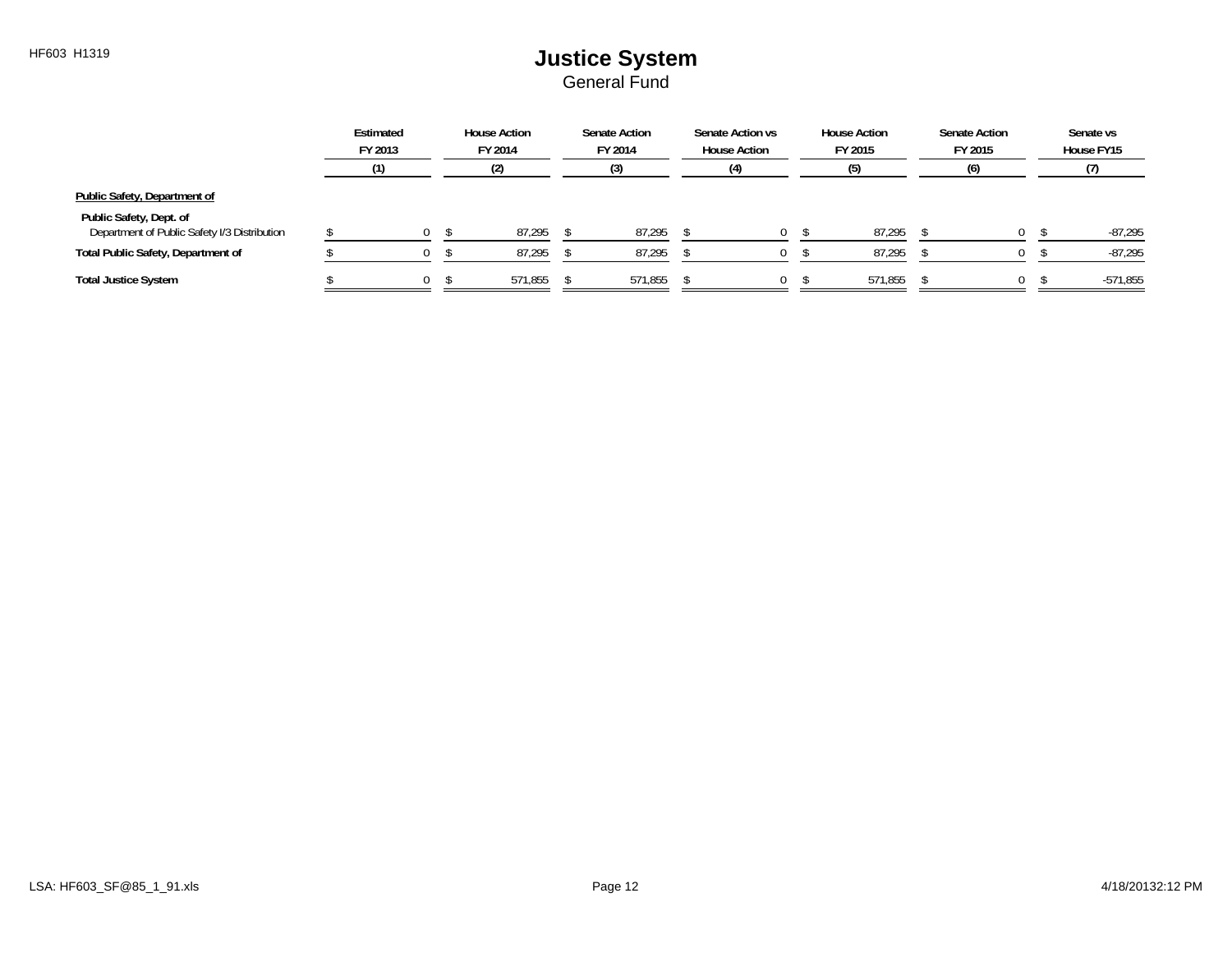# HF603 H1319 **Unassigned Standings**

|                                                         | Estimated<br>FY 2013 | <b>House Action</b><br>FY 2014 | <b>Senate Action</b><br>FY 2014 | Senate Action vs<br><b>House Action</b> | <b>House Action</b><br>FY 2015 | <b>Senate Action</b><br>FY 2015 | Senate vs<br>House FY15 |
|---------------------------------------------------------|----------------------|--------------------------------|---------------------------------|-----------------------------------------|--------------------------------|---------------------------------|-------------------------|
|                                                         |                      | (2)                            |                                 |                                         |                                | (6                              |                         |
| Legislative Branch                                      |                      |                                |                                 |                                         |                                |                                 |                         |
| Legislative Branch<br>General Assembly I/3 Distribution | $\Omega$             | 26,548                         | 26,548                          | 0                                       | 26,548                         |                                 | $-26,548$               |
| <b>Total Legislative Branch</b>                         |                      | 26,548                         | 26,548                          |                                         | 26,548                         |                                 | $-26,548$               |
| <b>Total Unassigned Standings</b>                       | $\Omega$             | 26,548                         | 26,548                          |                                         | 26,548                         |                                 | $-26,548$               |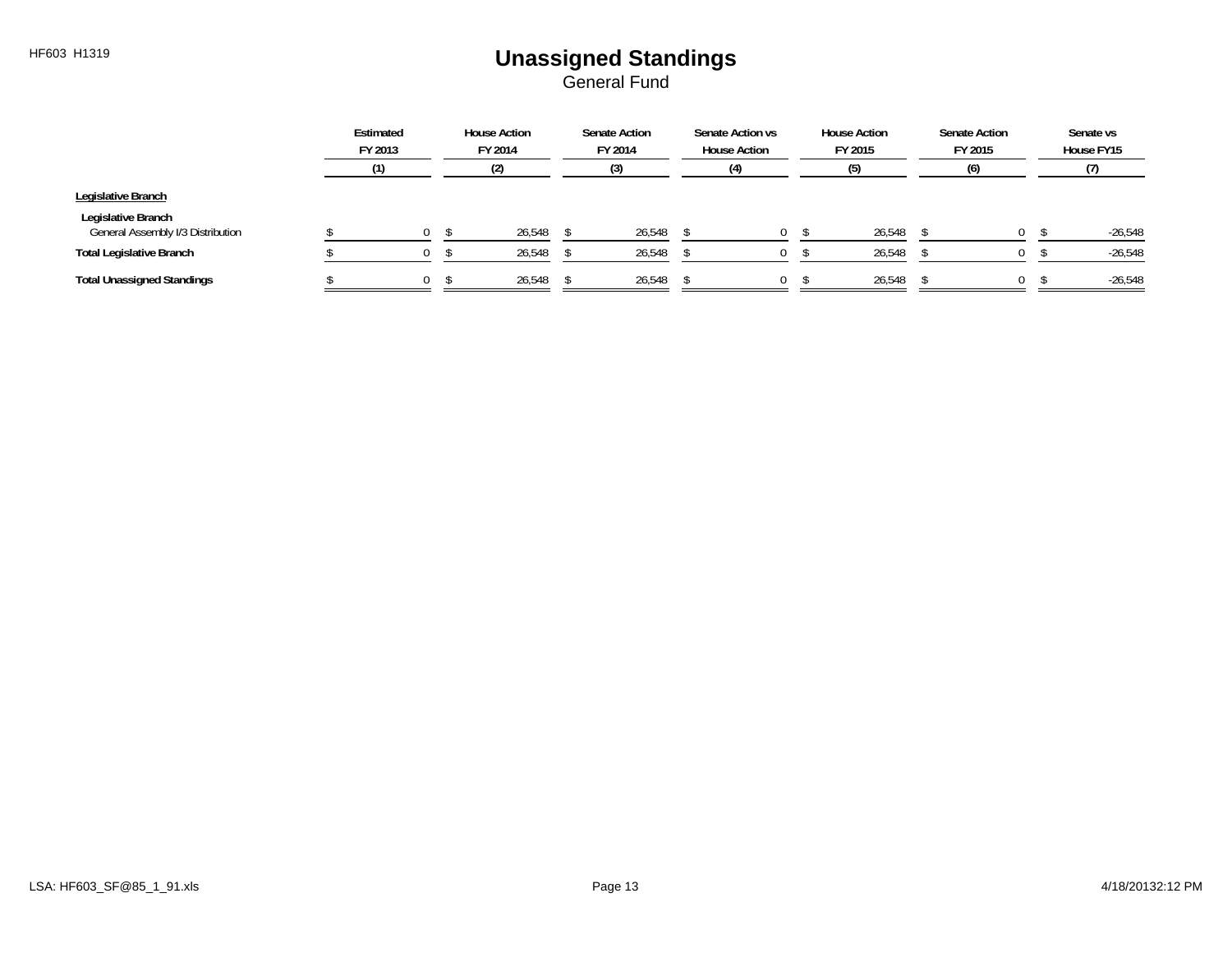#### HF603 H1319 **Summary Data** Other Funds

|                               | Estimated<br>FY 2013 | <b>House Action</b><br>FY 2014 | <b>Senate Action</b><br>FY 2014 | Senate Action vs<br><b>House Action</b> | <b>House Action</b><br>FY 2015 | Senate Action<br>FY 2015 | Senate vs<br>House FY15 |
|-------------------------------|----------------------|--------------------------------|---------------------------------|-----------------------------------------|--------------------------------|--------------------------|-------------------------|
|                               |                      |                                | (3)                             | (4)                                     | (5)                            | (6)                      |                         |
| Administration and Regulation | 53,984,067           | 51,241,201                     | 51,121,201                      | $-120,000$                              | 43,448,771                     | 0                        | $-43,448,771$           |
| <b>Justice System</b>         |                      |                                | 1.425                           | 1.425                                   |                                |                          |                         |
| <b>Grand Total</b>            | 53,984,067           | 51,241,201                     | 51,122,626                      | $-118.575$                              | 43,448,771                     |                          | $-43,448,771$           |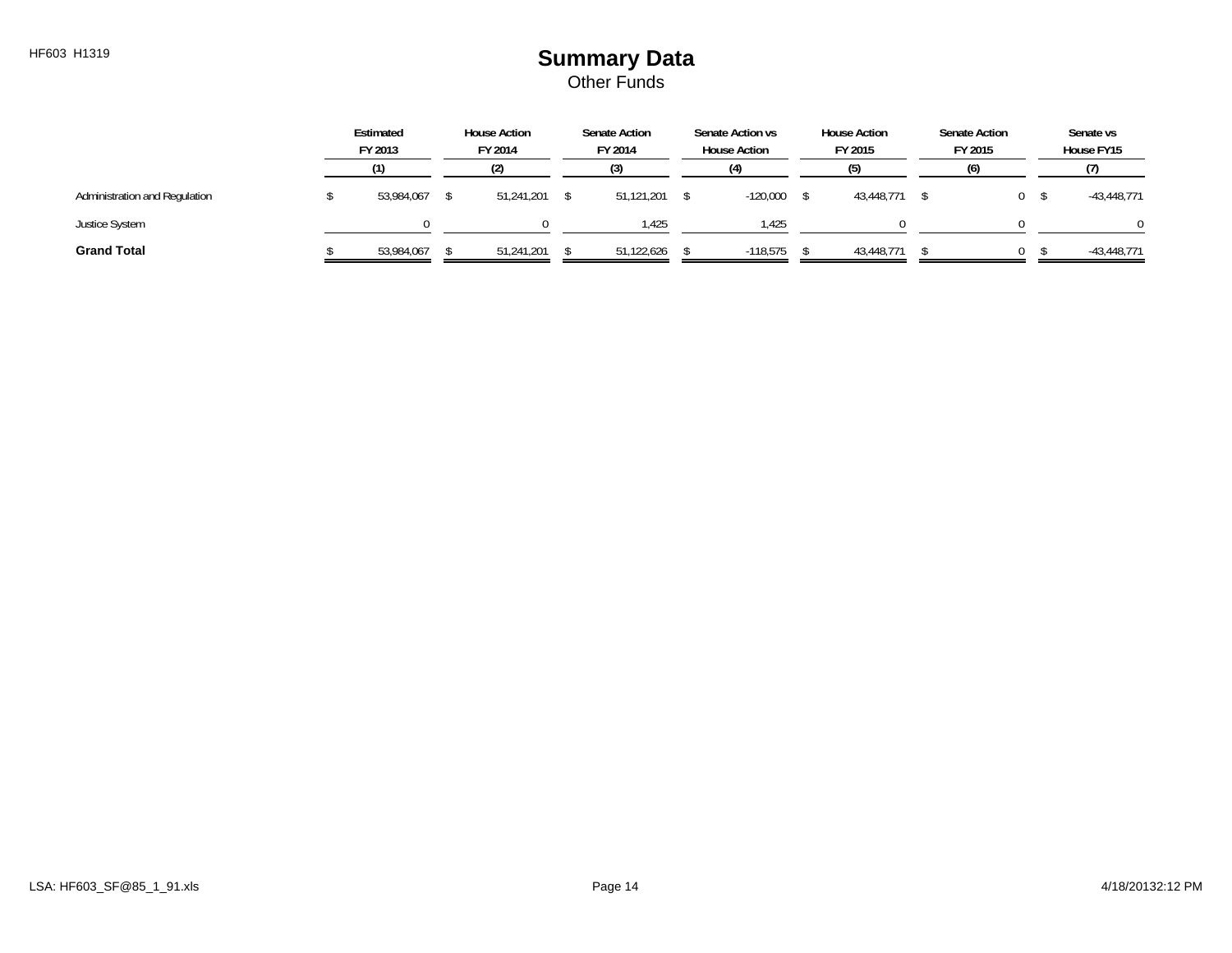Other Funds

|                                                                           | Estimated<br>FY 2013 |                | <b>House Action</b><br>FY 2014 |               | <b>Senate Action</b><br>FY 2014 |               | Senate Action vs<br><b>House Action</b> |                          | <b>House Action</b><br>FY 2015 |               | <b>Senate Action</b><br>FY 2015 |                          | Senate vs<br>House FY15 |
|---------------------------------------------------------------------------|----------------------|----------------|--------------------------------|---------------|---------------------------------|---------------|-----------------------------------------|--------------------------|--------------------------------|---------------|---------------------------------|--------------------------|-------------------------|
|                                                                           | (1)                  |                | (2)                            |               | (3)                             |               | (4)                                     |                          | (5)                            |               | (6)                             |                          | (7)                     |
| Commerce, Dept. of                                                        |                      |                |                                |               |                                 |               |                                         |                          |                                |               |                                 |                          |                         |
| <b>Banking Division</b><br><b>Banking Division - CMRF</b>                 | \$<br>9,098,170      | \$             | 9,167,235                      | \$            | 9,167,235                       | $\mathsf{S}$  | $\mathbf 0$                             | $\sqrt{3}$               | 7,792,150                      | \$            | $\overline{0}$                  | \$                       | $-7,792,150$            |
| <b>Credit Union Division</b><br>Credit Union Division - CMRF              | \$<br>1,792,995      | \$             | 1,794,256                      | $\sqrt{2}$    | 1,794,256 \$                    |               | $\mathbf 0$                             | $\sqrt{ }$               | 1,525,118                      | \$            | 0 <sup>5</sup>                  |                          | $-1,525,118$            |
| <b>Insurance Division</b><br>Insurance Division - CMRF                    | \$<br>4,983,244      | \$             | 5,032,989                      | \$            | 5,032,989                       | $\mathsf{\$}$ | $\mathbf 0$                             | \$                       | 4,278,041                      | \$            | $\mathbf 0$                     | $\sqrt{5}$               | $-4,278,041$            |
| <b>Utilities Division</b><br><b>Utilities Division - CMRF</b>             | \$<br>8,173,069      | \$             | 8,179,405                      | \$            | 8,179,405                       | $\mathsf{\$}$ | $\mathbf 0$                             | \$                       | 6,952,494                      | \$            | 0                               | \$                       | $-6,952,494$            |
| Professional Licensing and Reg.<br>Field Auditor - Housing Impr. Fund     | 62,317               | \$             | 62,317                         | \$            | 62,317                          | \$            | $\mathbf{0}$                            | \$                       | 52,969                         | \$            | $\mathbf 0$                     | \$                       | $-52,969$               |
| Total Commerce, Dept. of                                                  | 24,109,795           | \$             | 24,236,202                     | \$            | 24,236,202                      | \$            | $\overline{0}$                          | $\sqrt[6]{}$             | 20,600,772                     | \$            | $\mathbf 0$                     | \$                       | $-20,600,772$           |
| Inspections & Appeals, Dept. of                                           |                      |                |                                |               |                                 |               |                                         |                          |                                |               |                                 |                          |                         |
| Inspections and Appeals, Dept. of                                         |                      |                |                                |               |                                 |               |                                         |                          |                                |               |                                 |                          |                         |
| Medicaid Fraud - Fraud Annual Meeting                                     | \$<br>$\mathbf{0}$   | \$             | $\mathbf{0}$                   | \$            | 5,000                           | $\mathsf{\$}$ | 5.000                                   | -\$                      | $\mathbf{0}$                   | \$            | 0                               | \$                       | <sup>0</sup>            |
| DIA - RUTF                                                                | 1,623,897            |                | 1,623,897                      |               | 1,623,897                       |               |                                         |                          | 1,380,312                      |               |                                 |                          | $-1,380,312$            |
| Medicaid Fraud - Health Facilities<br>Medicaid Fraud - EBT Investigations | 286,661<br>119,070   |                |                                |               | $\Omega$                        |               |                                         |                          | $\Omega$                       |               | U                               |                          | $\Omega$                |
| Medicaid Fraud - Dependent Adult                                          | 885,262              |                |                                |               |                                 |               |                                         |                          |                                |               | 0                               |                          |                         |
| Medicaid Fraud - Boarding Homes                                           | 119.480              |                |                                |               |                                 |               |                                         |                          |                                |               | $\Omega$                        |                          |                         |
| DIA - Med Fraud - Dependent Adult Abuse                                   | 250,000              |                |                                |               | $\cap$                          |               |                                         |                          |                                |               | $\Omega$                        |                          |                         |
| Medicaid Fraud - Assisted Living                                          | 1,339,527            |                |                                |               | $\Omega$                        |               |                                         |                          |                                |               | $\Omega$                        |                          |                         |
| Total Inspections and Appeals, Dept. of                                   | 4,623,897            | \$             | 1,623,897                      | $\sqrt{2}$    | 1,628,897                       | $\sqrt{2}$    | 5,000                                   | $\overline{\mathcal{S}}$ | 1,380,312                      | $\sqrt{2}$    | $\overline{0}$                  | $\overline{\mathcal{S}}$ | $-1,380,312$            |
| Racing Commission                                                         |                      |                |                                |               |                                 |               |                                         |                          |                                |               |                                 |                          |                         |
| Pari-Mutuel Regulation Fund                                               | \$<br>3,062,765      | \$             | 3,068,492 \$                   |               | 3,068,492 \$                    |               | 0                                       | \$                       | 2,608,218                      | \$            | 0                               | \$                       | $-2,608,218$            |
| <b>Riverboat Regulation Fund</b>                                          | 3,045,719            |                | 3,045,719                      |               | 3,045,719                       |               | $\Omega$                                |                          | 2,588,861                      |               | $\Omega$                        |                          | $-2,588,861$            |
| Gambling Socioeconomic Study                                              | $\Omega$             |                | 125,000                        |               | $\Omega$                        |               | $-125,000$                              |                          | $\Omega$                       |               | $\Omega$                        |                          | $\Omega$                |
| <b>Total Racing Commission</b>                                            | 6,108,484            | s.             | 6,239,211                      | $\mathcal{S}$ | 6,114,211                       | s.            | $-125,000$                              | $\mathbb{S}$             | 5,197,079                      | $\mathbb{S}$  | $\Omega$                        | $\mathbb{S}$             | $-5,197,079$            |
| Total Inspections & Appeals, Dept. of                                     | \$<br>10,732,381     | $\mathfrak{S}$ | 7,863,108                      | \$            | 7,743,108                       | \$            | $-120,000$                              | $\mathsf{\$}$            | 6,577,391                      | $\mathcal{L}$ | $\mathbf 0$                     | $\mathsf{\$}$            | $-6,577,391$            |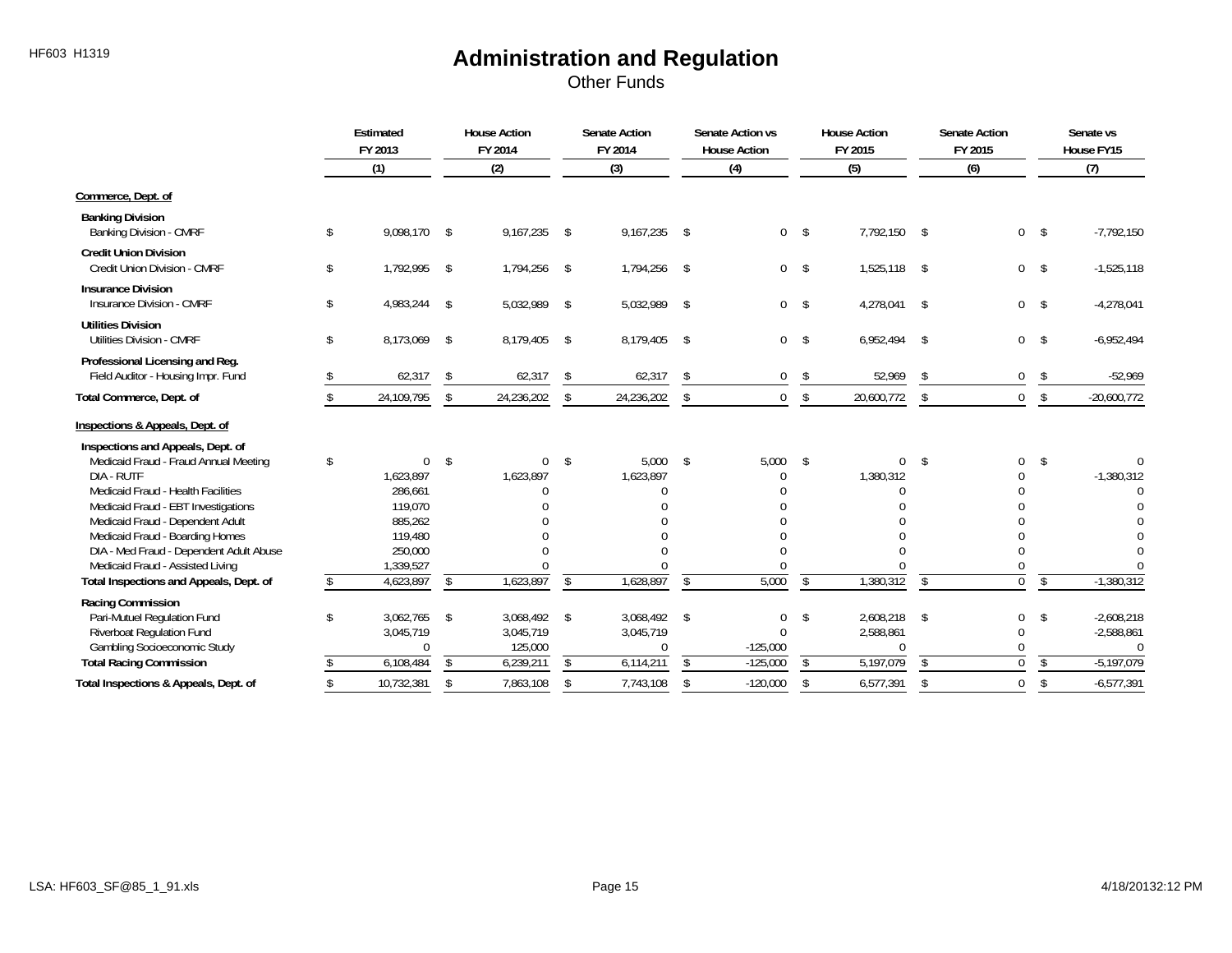Other Funds

|                                                            | Estimated<br>FY 2013 |     | <b>House Action</b><br>FY 2014 |    | <b>Senate Action</b><br>FY 2014 |      | Senate Action vs<br><b>House Action</b> |    | <b>House Action</b><br>FY 2015 |              | Senate Action<br>FY 2015 |              | Senate vs<br>House FY15 |
|------------------------------------------------------------|----------------------|-----|--------------------------------|----|---------------------------------|------|-----------------------------------------|----|--------------------------------|--------------|--------------------------|--------------|-------------------------|
|                                                            | (1)                  |     | (2)                            |    | (3)                             |      | (4)                                     |    | (5)                            |              | (6)                      |              | (7)                     |
| Management, Dept. of                                       |                      |     |                                |    |                                 |      |                                         |    |                                |              |                          |              |                         |
| Management, Dept. of<br>DOM Operations - RUTF              | 56,000               | -S  | 56,000                         | \$ | 56,000                          | \$   | $\mathbf{0}$                            | \$ | 47,600                         | \$           | 0                        | \$           | $-47,600$               |
| Total Management, Dept. of                                 | 56,000               | -\$ | 56,000                         | \$ | 56,000                          | \$   | 0                                       | \$ | 47,600                         | \$           | $\mathbf{0}$             | \$           | $-47,600$               |
| Revenue, Dept. of                                          |                      |     |                                |    |                                 |      |                                         |    |                                |              |                          |              |                         |
| Revenue, Dept. of<br>Motor Fuel Tax Admin - MVFT           | 1,305,775            | -S  | 1,305,775                      | -S | 1,305,775                       |      | 0                                       | \$ | 1,109,909                      | Ŝ.           | 0                        | S.           | $-1,109,909$            |
| Total Revenue, Dept. of                                    | 1,305,775            |     | 1,305,775                      |    | 1,305,775                       |      | 0                                       | S. | 1,109,909                      | \$           | 0                        | <sup>S</sup> | $-1,109,909$            |
| <b>Treasurer of State</b>                                  |                      |     |                                |    |                                 |      |                                         |    |                                |              |                          |              |                         |
| <b>Treasurer of State</b><br>I-3 Expenses - RUTF           | 93,148               |     | 93,148                         | -S | 93,148                          | - \$ | 0                                       | \$ | 79,176                         | \$           | 0                        | \$           | $-79,176$               |
| <b>Total Treasurer of State</b>                            | 93,148               | -S  | 93,148                         | \$ | 93,148                          | -S   | 0                                       | \$ | 79,176                         | \$           | 0                        | \$           | $-79,176$               |
| <b>IPERS Administration</b>                                |                      |     |                                |    |                                 |      |                                         |    |                                |              |                          |              |                         |
| <b>IPERS Administration</b><br><b>IPERS Administration</b> | 17,686,968           |     | 17,686,968                     |    | 17,686,968                      |      | 0                                       | \$ | 15,033,923                     | \$           | 0                        |              | $-15,033,923$           |
| <b>Total IPERS Administration</b>                          | 17,686,968           |     | 17,686,968                     |    | 17,686,968                      | ſ.   | 0                                       |    | 15,033,923                     | $\mathsf{s}$ | 0                        |              | $-15,033,923$           |
| <b>Total Administration and Regulation</b>                 | 53,984,067           | \$  | 51,241,201                     | Ŝ. | 51,121,201                      | \$   | $-120,000$                              | \$ | 43,448,771                     | \$           | 0                        | \$           | $-43,448,771$           |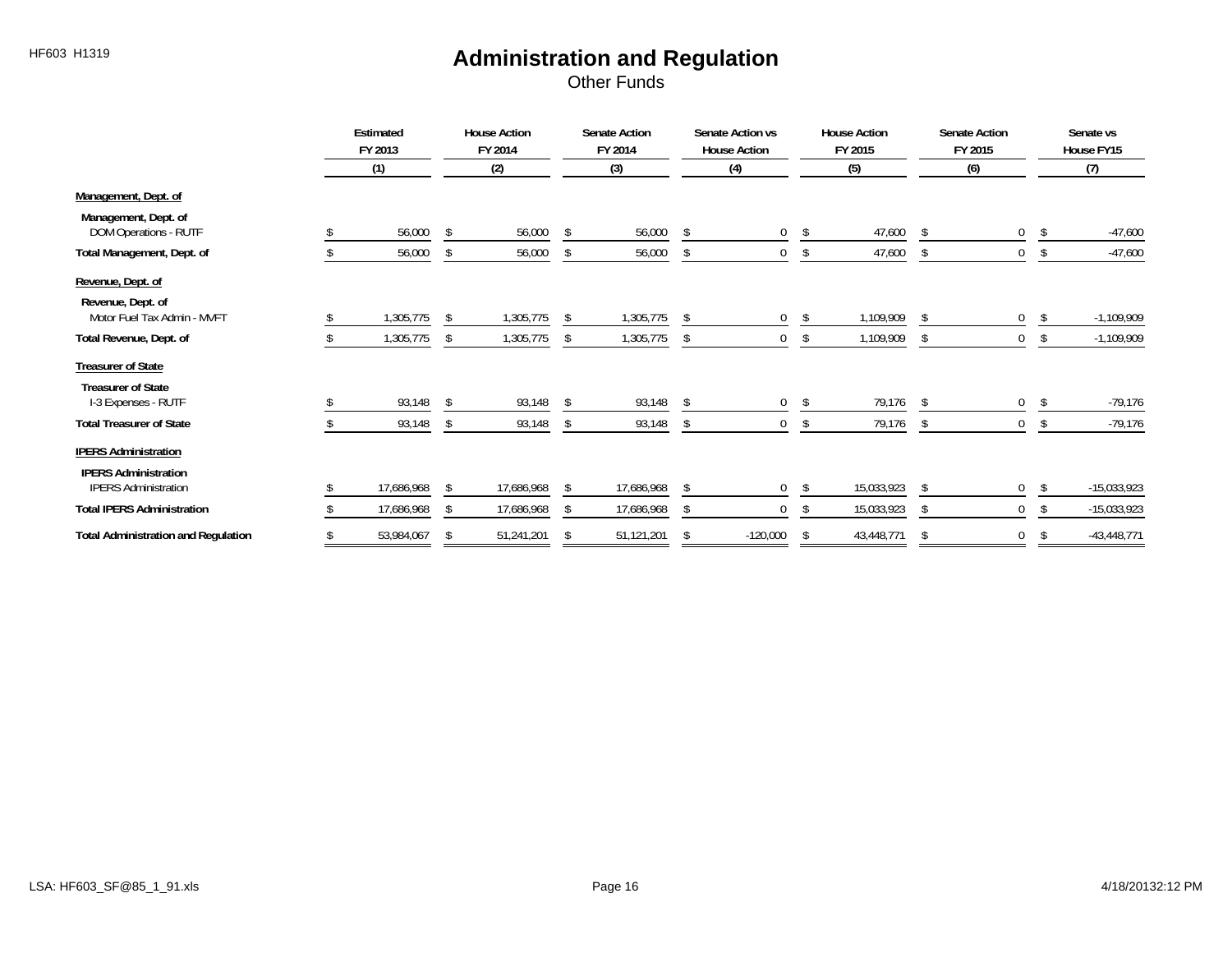Other Funds

|                                                      | Estimated<br>FY 2013 | <b>House Action</b><br>FY 2014 | <b>Senate Action</b><br>FY 2014 | Senate Action vs<br><b>House Action</b> | <b>House Action</b><br>FY 2015 | <b>Senate Action</b><br>FY 2015 | Senate vs<br>House FY15 |
|------------------------------------------------------|----------------------|--------------------------------|---------------------------------|-----------------------------------------|--------------------------------|---------------------------------|-------------------------|
|                                                      |                      |                                |                                 |                                         |                                | (6)                             |                         |
| Justice, Department of                               |                      |                                |                                 |                                         |                                |                                 |                         |
| <b>Consumer Advocate</b><br>Consumer Advocate - CMRF |                      | $\cap$                         | 1,425                           | 1,425                                   | ი -                            |                                 | $\Omega$                |
| Total Justice, Department of                         |                      |                                | 1,425                           | 1,425                                   |                                |                                 |                         |
| <b>Total Justice System</b>                          | $\Omega$             |                                | 1.425                           | 1,425                                   | 0                              |                                 | 0                       |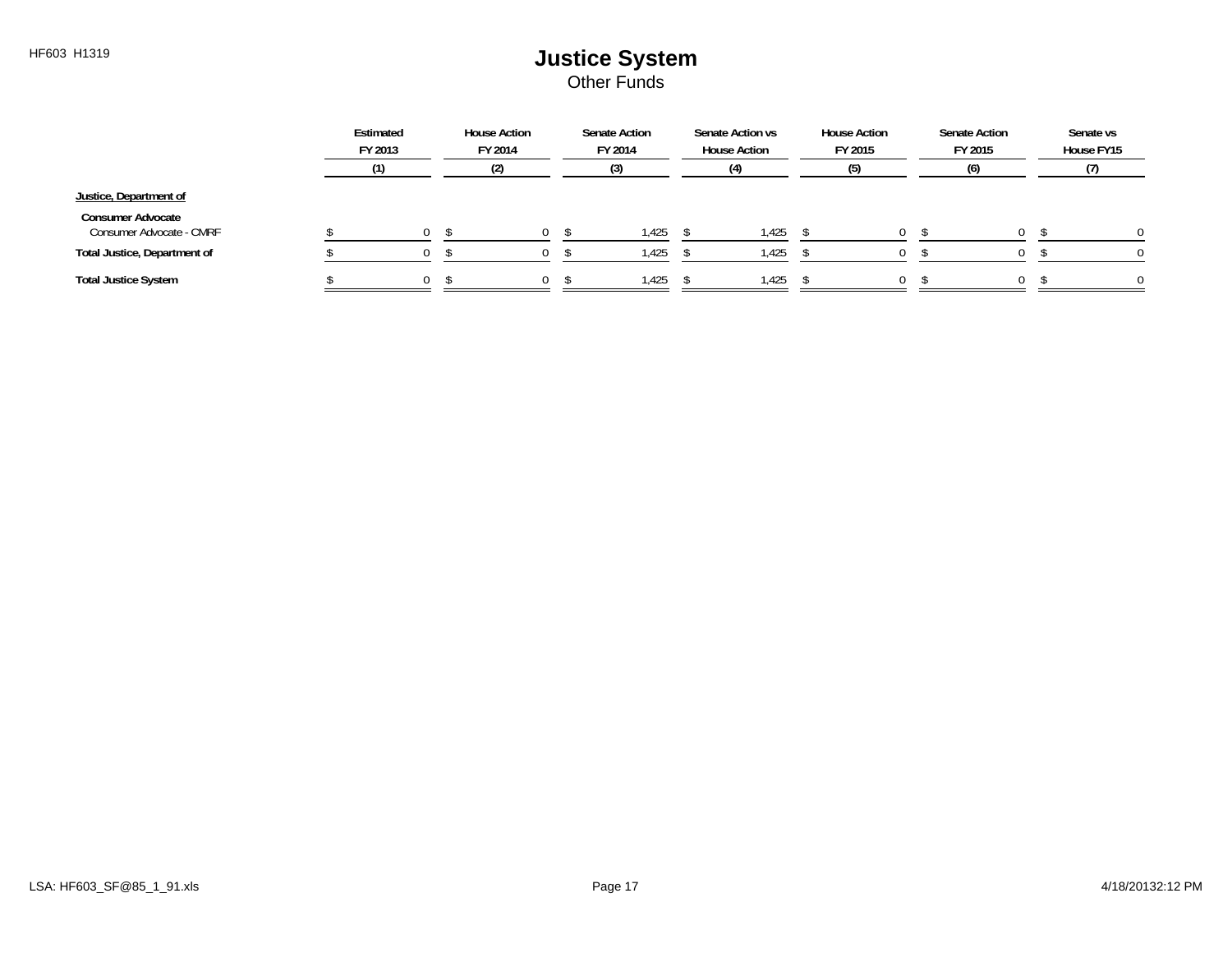### HF603 H1319 **Summary Data** FTE Positions

|                               | Estimated<br>FY 2013 | <b>House Action</b><br>FY 2014 | <b>Senate Action</b><br>FY 2014 | Senate Action vs<br><b>House Action</b> | <b>House Action</b><br>FY 2015 | <b>Senate Action</b><br>FY 2015 | Senate vs<br>House FY15 |
|-------------------------------|----------------------|--------------------------------|---------------------------------|-----------------------------------------|--------------------------------|---------------------------------|-------------------------|
|                               |                      |                                |                                 | (4)                                     |                                | (6)                             |                         |
| Administration and Regulation | .294.34              | .281.79                        | .295.98                         | 14.19                                   | .281.72                        | 0.00                            | $-1,281.72$             |
| <b>Grand Total</b>            | .294.34              | .281.79                        | .295.98                         | 14.19                                   | ,281.72                        | 0.00                            | $-1,281.72$             |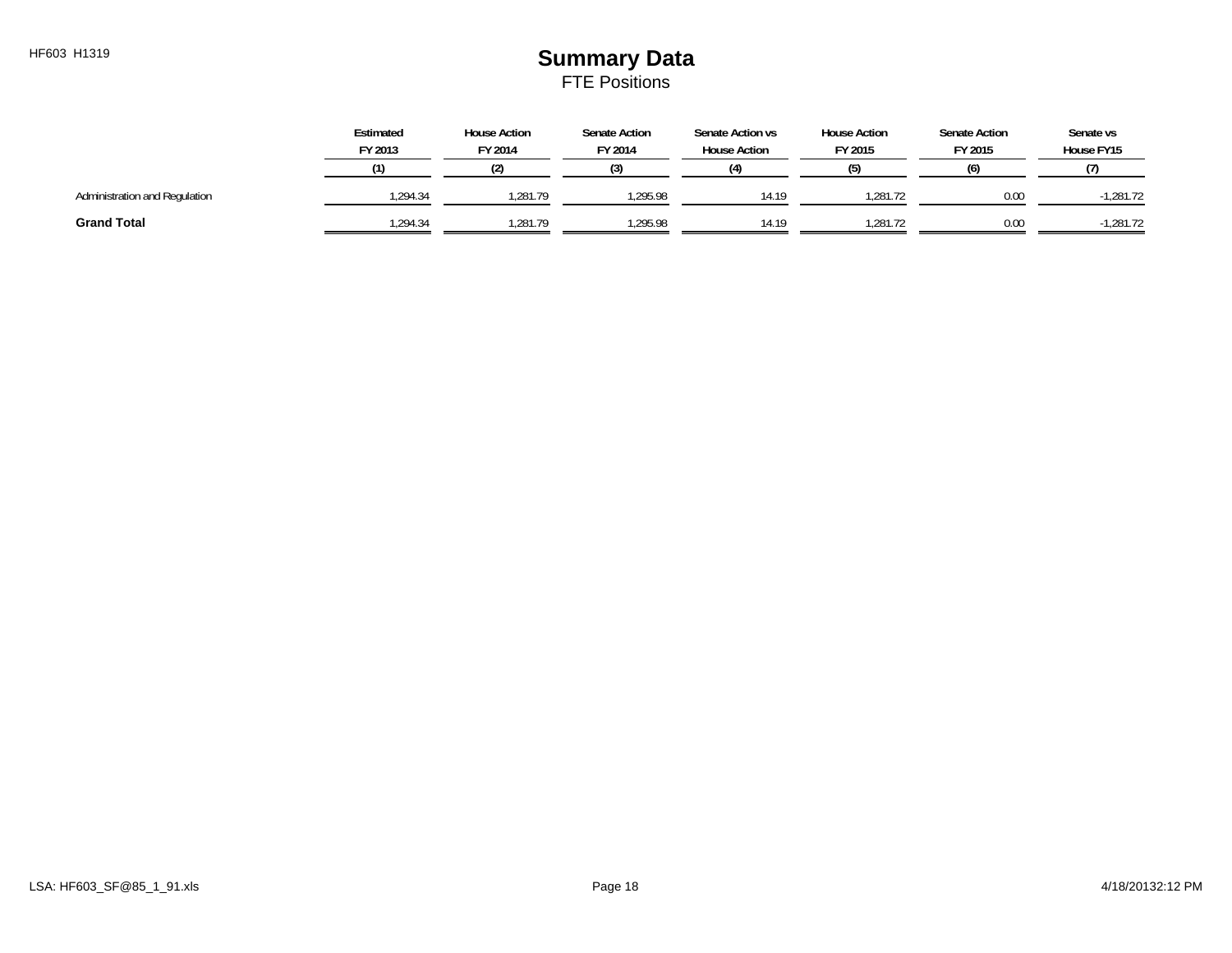FTE Positions

|                                             | Estimated<br>FY 2013 | <b>House Action</b><br>FY 2014 | <b>Senate Action</b><br>FY 2014 | Senate Action vs<br><b>House Action</b> | <b>House Action</b><br>FY 2015 | <b>Senate Action</b><br>FY 2015 | Senate vs<br>House FY15 |
|---------------------------------------------|----------------------|--------------------------------|---------------------------------|-----------------------------------------|--------------------------------|---------------------------------|-------------------------|
|                                             | (1)                  | (2)                            | (3)                             | (4)                                     | (5)                            | (6)                             | (7)                     |
| Administrative Services, Dept. of           |                      |                                |                                 |                                         |                                |                                 |                         |
| <b>Administrative Services</b>              |                      |                                |                                 |                                         |                                |                                 |                         |
| Administrative Services, Dept.              | 77.74                | 73.49                          | 73.49                           | 0.00                                    | 73.42                          | 0.00                            | $-73.42$                |
| <b>Utilities</b>                            | 1.00                 | 1.00                           | 1.00                            | 0.00                                    | 1.00                           | 0.00                            | $-1.00$                 |
| <b>Terrace Hill Operations</b>              | 5.00                 | 7.00                           | 5.00                            | $-2.00$                                 | 7.00                           | 0.00                            | $-7.00$                 |
| Iowa Building Operations                    | 6.74                 | 0.00                           | 0.00                            | 0.00                                    | 0.00                           | 0.00                            | 0.00                    |
| Total Administrative Services, Dept. of     | 90.48                | 81.49                          | 79.49                           | $-2.00$                                 | 81.42                          | 0.00                            | $-81.42$                |
| <b>Auditor of State</b>                     |                      |                                |                                 |                                         |                                |                                 |                         |
| <b>Auditor Of State</b>                     |                      |                                |                                 |                                         |                                |                                 |                         |
| Auditor of State - General Office           | 103.00               | 103.00                         | 103.00                          | 0.00                                    | 103.00                         | 0.00                            | $-103.00$               |
| <b>Total Auditor of State</b>               | 103.00               | 103.00                         | 103.00                          | 0.00                                    | 103.00                         | 0.00                            | $-103.00$               |
| <b>Ethics and Campaign Disclosure</b>       |                      |                                |                                 |                                         |                                |                                 |                         |
| <b>Campaign Finance Disclosure</b>          |                      |                                |                                 |                                         |                                |                                 |                         |
| Ethics & Campaign Disclosure Board          | 5.00                 | 5.00                           | 5.00                            | 0.00                                    | 5.00                           | 0.00                            | $-5.00$                 |
| <b>Total Ethics and Campaign Disclosure</b> | 5.00                 | 5.00                           | 5.00                            | 0.00                                    | 5.00                           | 0.00                            | $-5.00$                 |
| Commerce, Dept. of                          |                      |                                |                                 |                                         |                                |                                 |                         |
| <b>Alcoholic Beverages</b>                  |                      |                                |                                 |                                         |                                |                                 |                         |
| Alcoholic Beverages Operations              | 15.00                | 15.00                          | 18.50                           | 3.50                                    | 15.00                          | 0.00                            | $-15.00$                |
| Professional Licensing and Reg.             |                      |                                |                                 |                                         |                                |                                 |                         |
| Professional Licensing Bureau               | 12.50                | 12.00                          | 12.50                           | 0.50                                    | 12.00                          | 0.00                            | $-12.00$                |
| <b>Banking Division</b>                     |                      |                                |                                 |                                         |                                |                                 |                         |
| Banking Division - CMRF                     | 68.50                | 70.50                          | 74.50                           | 4.00                                    | 70.50                          | 0.00                            | $-70.50$                |
| <b>Credit Union Division</b>                |                      |                                |                                 |                                         |                                |                                 |                         |
| Credit Union Division - CMRF                | 14.00                | 15.00                          | 15.00                           | 0.00                                    | 15.00                          | 0.00                            | $-15.00$                |
| <b>Insurance Division</b>                   |                      |                                |                                 |                                         |                                |                                 |                         |
| Insurance Division - CMRF                   | 100.15               | 99.50                          | 100.15                          | 0.65                                    | 99.50                          | 0.00                            | $-99.50$                |
| <b>Utilities Division</b>                   |                      |                                |                                 |                                         |                                |                                 |                         |
| <b>Utilities Division - CMRF</b>            | 79.00                | 79.00                          | 79.00                           | 0.00                                    | 79.00                          | 0.00                            | $-79.00$                |
| Total Commerce, Dept. of                    | 289.15               | 291.00                         | 299.65                          | 8.65                                    | 291.00                         | 0.00                            | $-291.00$               |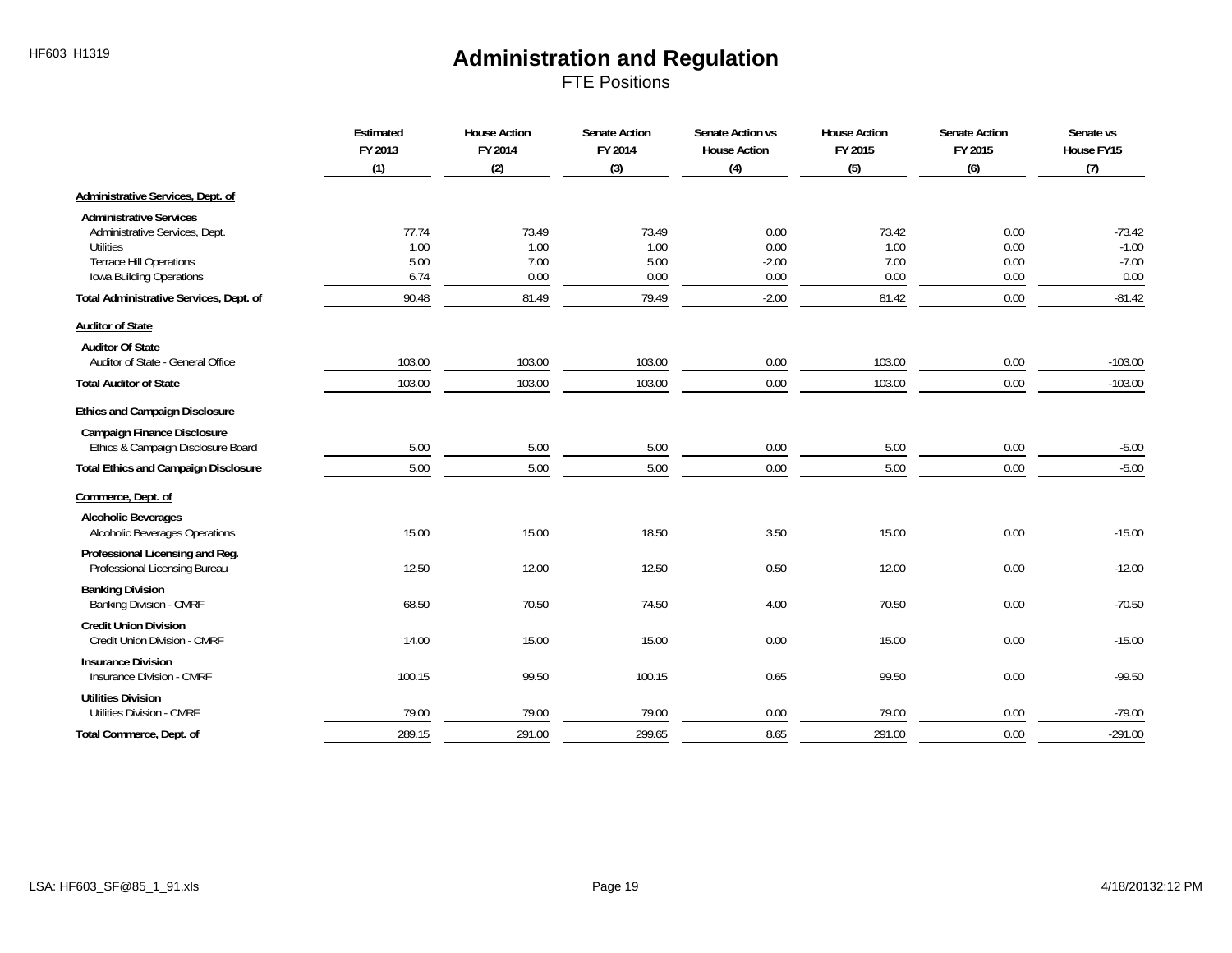FTE Positions

|                                                       | Estimated<br>FY 2013 | <b>House Action</b><br>FY 2014 | <b>Senate Action</b><br>FY 2014 | Senate Action vs<br><b>House Action</b> | <b>House Action</b><br>FY 2015 | <b>Senate Action</b><br>FY 2015 | Senate vs<br>House FY15 |
|-------------------------------------------------------|----------------------|--------------------------------|---------------------------------|-----------------------------------------|--------------------------------|---------------------------------|-------------------------|
|                                                       | (1)                  | (2)                            | (3)                             | (4)                                     | (5)                            | (6)                             | (7)                     |
| Governor                                              |                      |                                |                                 |                                         |                                |                                 |                         |
| <b>Governor's Office</b>                              |                      |                                |                                 |                                         |                                |                                 |                         |
| Governor/Lt. Governor's Office                        | 23.00                | 20.00                          | 20.00                           | 0.00                                    | 20.00                          | 0.00                            | $-20.00$                |
| <b>Terrace Hill Quarters</b>                          | 1.93                 | 0.00                           | 2.00                            | 2.00                                    | 0.00                           | 0.00                            | 0.00                    |
| <b>Total Governor</b>                                 | 24.93                | 20.00                          | 22.00                           | 2.00                                    | 20.00                          | 0.00                            | $-20.00$                |
| <b>Governor's Office of Drug Control Policy</b>       |                      |                                |                                 |                                         |                                |                                 |                         |
| Office of Drug Control Policy                         |                      |                                |                                 |                                         |                                |                                 |                         |
| Drug Policy Coordinator                               | 4.00                 | 4.00                           | 4.00                            | 0.00                                    | 4.00                           | 0.00                            | $-4.00$                 |
| <b>Total Governor's Office of Drug Control Policy</b> | 4.00                 | 4.00                           | 4.00                            | 0.00                                    | 4.00                           | 0.00                            | $-4.00$                 |
| Human Rights, Dept. of                                |                      |                                |                                 |                                         |                                |                                 |                         |
| Human Rights, Department of                           |                      |                                |                                 |                                         |                                |                                 |                         |
| Human Rights Administration                           | 5.56                 | 5.35                           | 5.65                            | 0.30                                    | 5.35                           | 0.00                            | $-5.35$                 |
| Community Advocacy and Services                       | 9.36                 | 9.38                           | 9.62                            | 0.24                                    | 9.38                           | 0.00                            | $-9.38$                 |
| Total Human Rights, Dept. of                          | 14.92                | 14.73                          | 15.27                           | 0.54                                    | 14.73                          | 0.00                            | $-14.73$                |
| Inspections & Appeals, Dept. of                       |                      |                                |                                 |                                         |                                |                                 |                         |
| Inspections and Appeals, Dept. of                     |                      |                                |                                 |                                         |                                |                                 |                         |
| <b>Administration Division</b>                        | 11.90                | 13.65                          | 13.65                           | 0.00                                    | 13.65                          | 0.00                            | $-13.65$                |
| Administrative Hearings Division                      | 23.00                | 23.00                          | 23.00                           | 0.00                                    | 23.00                          | 0.00                            | $-23.00$                |
| <b>Investigations Division</b>                        | 57.50                | 61.50                          | 61.50                           | 0.00                                    | 61.50                          | 0.00                            | $-61.50$                |
| <b>Health Facilities Division</b>                     | 115.75               | 113.00                         | 113.00                          | 0.00                                    | 113.00                         | 0.00                            | $-113.00$               |
| <b>Employment Appeal Board</b>                        | 11.00                | 11.00                          | 11.00                           | 0.00                                    | 11.00                          | 0.00                            | $-11.00$                |
| Child Advocacy Board                                  | 32.25                | 32.25                          | 32.25                           | 0.00                                    | 32.25                          | 0.00                            | $-32.25$                |
| Food and Consumer Safety                              | 23.25                | 23.25                          | 23.25                           | 0.00                                    | 23.25                          | 0.00                            | $-23.25$                |
| Total Inspections and Appeals, Dept. of               | 274.65               | 277.65                         | 277.65                          | 0.00                                    | 277.65                         | 0.00                            | $-277.65$               |
| Racing Commission                                     |                      |                                |                                 |                                         |                                |                                 |                         |
| Pari-Mutuel Regulation Fund                           | 32.03                | 32.03                          | 32.03                           | 0.00                                    | 32.03                          | 0.00                            | $-32.03$                |
| Riverboat Regulation Fund                             | 40.72                | 40.72                          | 40.72                           | 0.00                                    | 40.72                          | 0.00                            | $-40.72$                |
| <b>Total Racing Commission</b>                        | 72.75                | 72.75                          | 72.75                           | 0.00                                    | 72.75                          | 0.00                            | $-72.75$                |
| Total Inspections & Appeals, Dept. of                 | 347.40               | 350.40                         | 350.40                          | 0.00                                    | 350.40                         | 0.00                            | $-350.40$               |